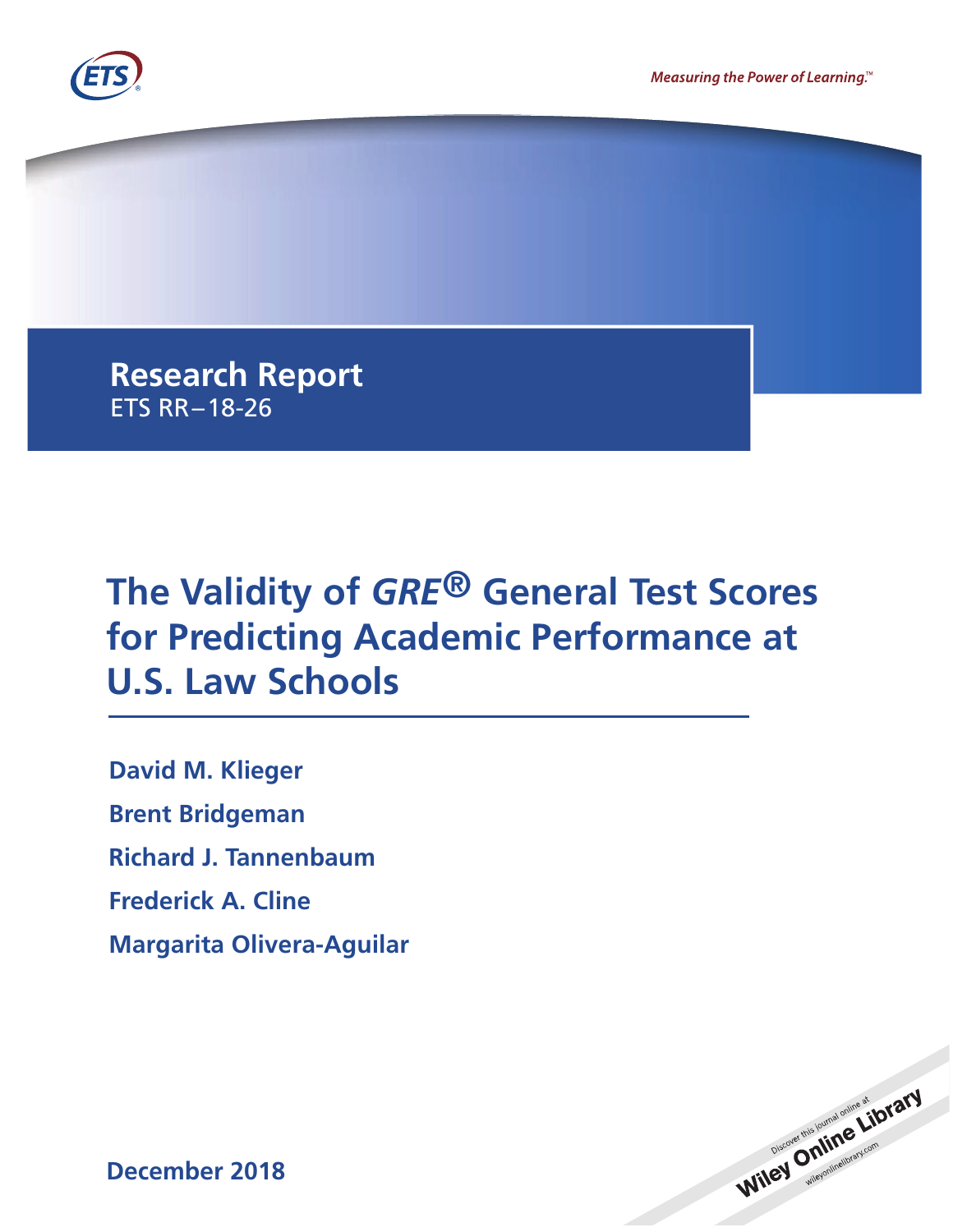# **ETS Research Report Series**

# **EIGNOR EXECUTIVE EDITOR**

James Carlson *Principal Psychometrician*

# **ASSOCIATE EDITORS**

Beata Beigman Klebanov *Senior Research Scientist*

Heather Buzick *Senior Research Scientist*

Brent Bridgeman *Distinguished Presidential Appointee*

Keelan Evanini *Research Director*

Marna Golub-Smith *Principal Psychometrician*

Shelby Haberman *Distinguished Research Scientist, Edusoft*

Anastassia Loukina *Research Scientist*

John Mazzeo *Distinguished Presidential Appointee*

Donald Powers *Principal Research Scientist*

Gautam Puhan *Principal Psychometrician*

John Sabatini *Managing Principal Research Scientist*

Elizabeth Stone *Research Scientist*

Rebecca Zwick *Distinguished Presidential Appointee*

# **PRODUCTION EDITORS**

Kim Fryer *Manager, Editing Services*

Ayleen Gontz *Senior Editor*

Since its 1947 founding, ETS has conducted and disseminated scientific research to support its products and services, and to advance the measurement and education fields. In keeping with these goals, ETS is committed to making its research freely available to the professional community and to the general public. Published accounts of ETS research, including papers in the ETS Research Report series, undergo a formal peer-review process by ETS staff to ensure that they meet established scientific and professional standards. All such ETS-conducted peer reviews are in addition to any reviews that outside organizations may provide as part of their own publication processes. Peer review notwithstanding, the positions expressed in the ETS Research Report series and other published accounts of ETS research are those of the authors and not necessarily those of the Officers and Trustees of Educational Testing Service.

The Daniel Eignor Editorship is named in honor of Dr. Daniel R. Eignor, who from 2001 until 2011 served the Research and Development division as Editor for the ETS Research Report series. The Eignor Editorship has been created to recognize the pivotal leadership role that Dr. Eignor played in the research publication process at ETS.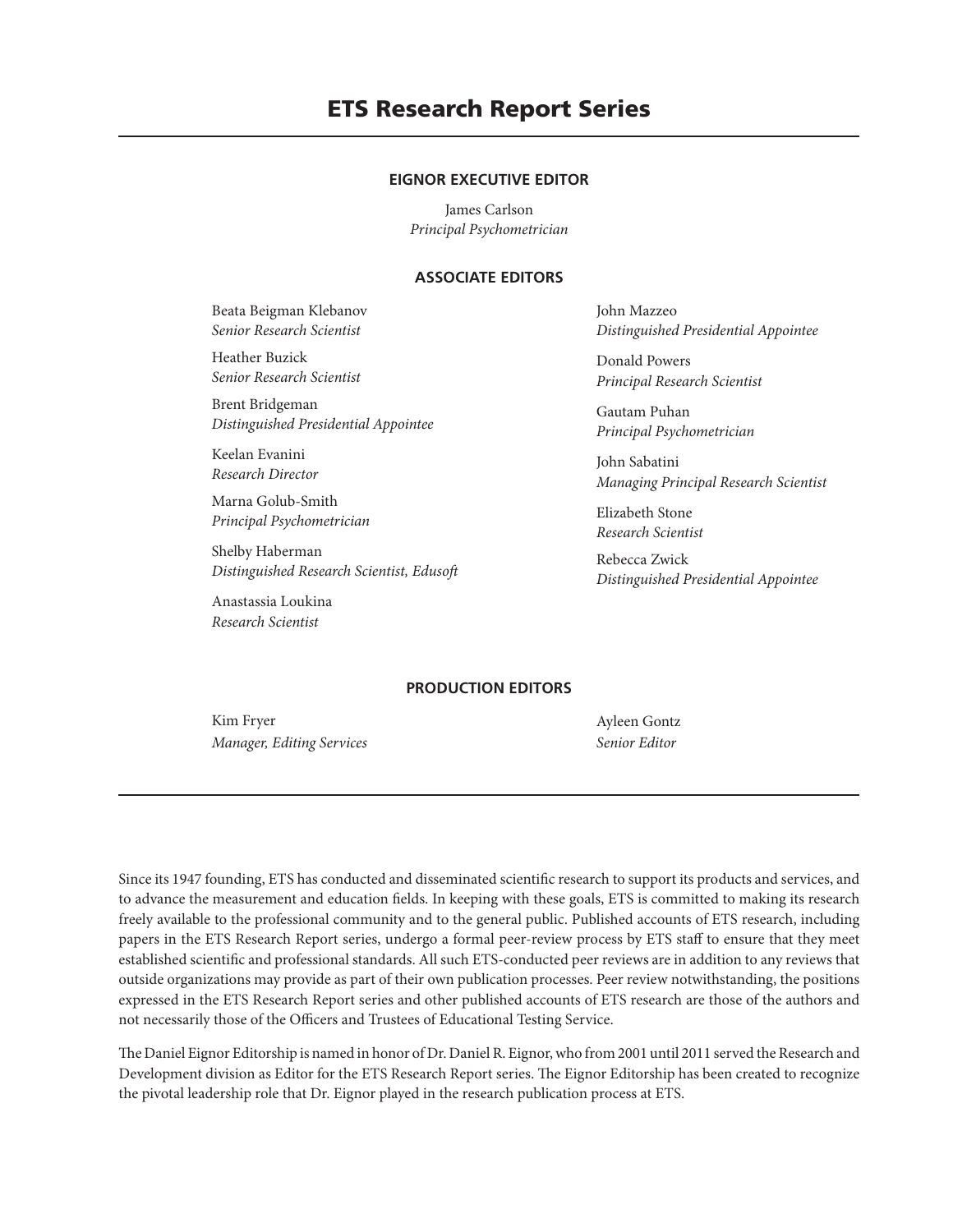# RESEARCH REPORT

# **The Validity of** *GRE***® General Test Scores for Predicting Academic Performance at U.S. Law Schools**

David M. Klieger, Brent Bridgeman, Richard J. Tannenbaum, Frederick A. Cline, & Margarita Olivera-Aguilar

Educational Testing Service, Princeton, NJ

Educational Testing Service (ETS), working with 21 U.S. law schools, evaluated the predictive validity of the *GRE*® General Test using a sample of 1,587 current and graduated law students. Results indicated that the GRE is a strong, generalizably valid predictor of first-year law school grades and that it provides useful information even when undergraduate grade point average already is available to predict those grades. This report also reviews the reliability of the GRE General Test that had been determined in prior research.

**Keywords** *GRE*®; LSAT; first-year law school grades; law school admissions testing; predictor; validity

doi:10.1002/ets2.12213

The *GRE*® General Test is a large-scale assessment used to help make admissions decisions for applicants to graduate school and master's of business administration (MBA) programs. The GRE test provides decision makers with information about the verbal reasoning, quantitative reasoning, and analytical writing skills of applicants to graduate and professional schools. Given the pervasive importance of these skills to success in graduate and professional education (Kuncel & Hezlett, 2007), previous research has demonstrated empirically that GRE scores are indicative of success in PhD, MA, and MS programs across disciplines (Klieger, Cline, Holtzman, Minsky, & Lorenz, 2014; Kuncel, Hezlett, & Ones, 2001; Kuncel, Wee, Serafin, & Hezlett, 2010); in MBA programs (Young, Klieger, Bochenek, Li, & Cline, 2014); and in veterinary medical colleges (Powers, 2004). In order to determine the validity of using GRE scores for forecasting success at U.S. law schools, we partnered with 21 U.S. law schools to gather data from enrolled and graduated law students.

This predictive validity study began as an effort to show that the GRE test potentially can provide several benefits to law schools, their applicants, and the legal profession.<sup>1</sup> Verbal reasoning and analytical writing skills are fundamental to successful performance as a law student (and future lawyer). Law students are required to make sense of complex subject matter from ongoing and sizeable assigned readings. Furthermore, law students must express their understanding of legal issues on written examinations (the major or sole basis for course grades), in legal writing classes, and sometimes in clinical work representing clients. Moreover, the American Bar Association (ABA) advises that prospective law students should have an understanding of "basic mathematical and financial skills, such as an understanding of basic pre-calculus mathematics and an ability to analyze financial data" (ABA, 2017b, Background Knowledge section, bullet 2). Experts on lawyers' performance have observed that attorneys require and utilize quantitative reasoning skills in order to represent clients successfully in business transactional work (Gabaldon, 2014). A potential lack of quantitative reasoning skills among lawyers is increasingly problematic as data-driven, scientific, and technological matters more frequently become the subject of litigation (Weiss, 2013). Martha Minow, the dean of Harvard Law School, observed:

[G]iven the promise of the revolutions in biology, computer science, and engineering, law needs students with science, technology, engineering and math backgrounds. For these students, international students, multidisciplinary scholars, and joint-degree students, the GRE is a familiar and accessible test, and using it is a great way to reach candidates not only for law school, but for tackling the issues and opportunities society will be facing. (In pilot program, 2017, para. 4).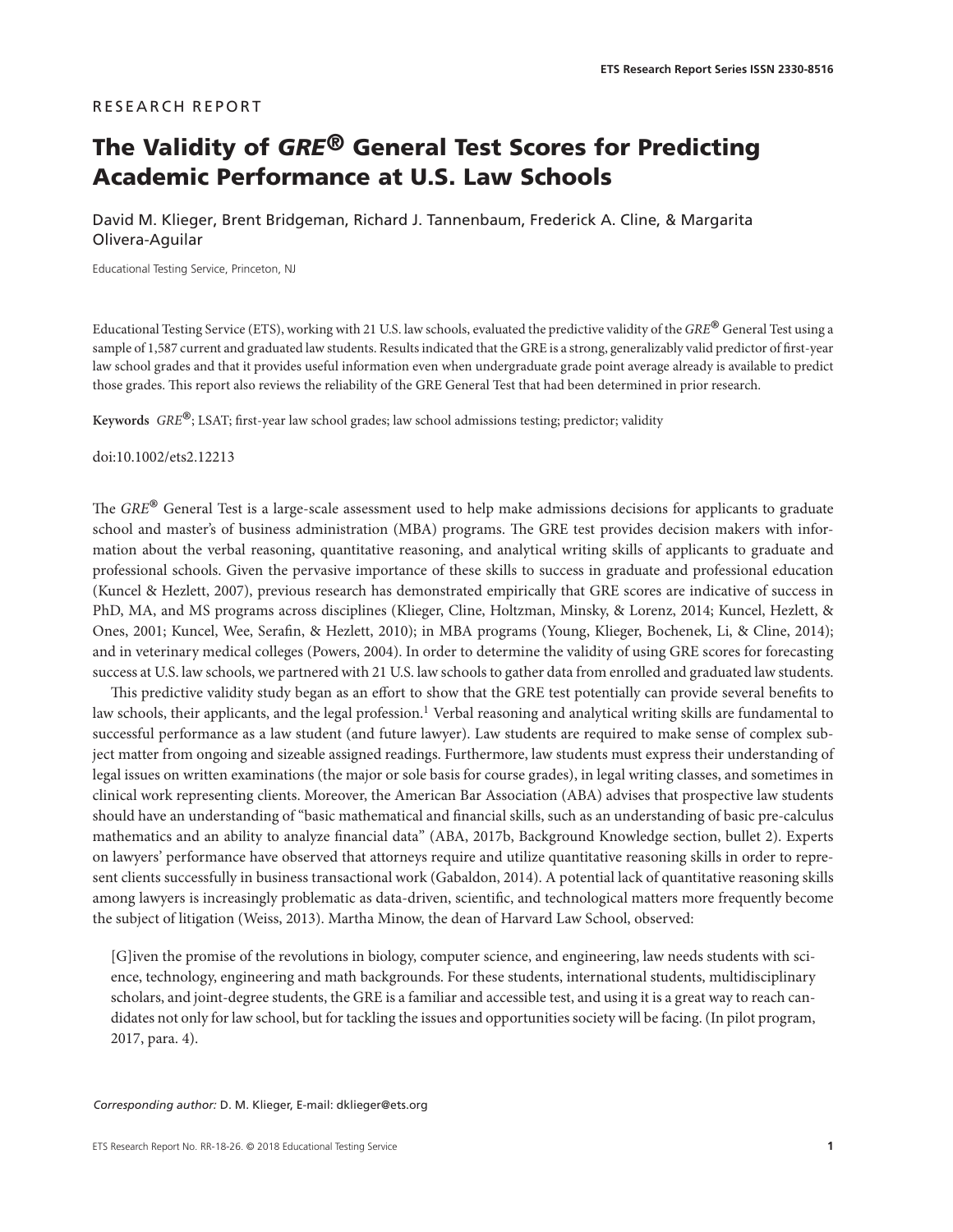As this statement indicates, the GRE test could help expand access to legal education beyond the traditional pre–law degree fields. There are potential law school applicants who have either completed or are considering many science, technology, engineering, and mathematics (STEM) and non-STEM graduate and professional programs that require or recommend the GRE test. Prospective law students may lack the financial resources or time to prepare for and take more than one admissions test, or they may be considering a dual degree that would already require them to take the GRE test. In addition, the GRE test is administered by computer year-round in more than 1,000 testing centers located across the United States and in more than 160 countries. More people take the GRE test than any other graduate or professional school admissions test, with more than half a million test takers per annum over the past few years (see Educational Testing Service [ETS], 2014b). By accepting GRE test scores, law schools potentially can encourage applications from students with a wider range of academic backgrounds.

Given these potential benefits to applicants, institutions, and the legal profession, a remaining prerequisite to the use and interpretation of GRE scores for law school admissions is confirmation that GRE scores are a valid and reliable measure of an applicant's capabilities. In addition to abiding by the professional validation standards in educational testing (American Educational Research Association [AERA], American Psychological Association [APA], & National Council on Measurement in Education [NCME], 2014; ETS, 2014a), this GRE test validity research for law school also is responsive to the ABA Section of Legal Education Standard 503 that was in effect when this study was conducted (ABA, 2014). Standard 503 required that for a law school to be accredited by the ABA, it must require its applicants to take "a valid and reliable admission test to assist the school and the applicant in assessing the applicant's capability of satisfactorily completing the school's program of legal education" (ABA, 2014, p. 33). At the time of this study, most applicants to ABA-accredited law schools submitted scores from the Law School Admission Test (LSAT).

This validation study uses scores from only the current version of the GRE test, which was launched in August 2011. The GRE test provides test takers and institutions with three scores, one for each of three sections: verbal reasoning (GRE-V), quantitative reasoning (GRE-Q), and analytical writing (GRE-AW). The measures strongly emphasize complex verbal and quantitative reasoning skills via text-based materials, real-life scenarios, and data interpretation (Briel & Michel, 2014). Wendler and Bridgeman (2014) provided detailed information about the changes to the GRE test that became effective in August 2011. What follows is a summary. Based heavily on reading passages, GRE-V evaluates reading comprehension as well as verbal and analytical reasoning skills. Test takers are required to analyze and evaluate written material. GRE-Q measures problem-solving skills and includes questions assessing financial literacy, data interpretation, and arithmetic abilities. Quantitative reasoning questions focus on real-life scenarios and emphasize data interpretation. To reduce emphasis on pure computation skills, the quantitative reasoning section provides an on-screen calculator. GRE-AW measures critical thinking and analytical writing skills. Test takers are asked to demonstrate proficiency in expressing complex ideas clearly. To address the possibility of a test taker using a prepared (or "canned") response, GRE-AW requires focused responses to specific questions.

In August 2011, the way in which the GRE test was delivered and scored changed. The GRE is now given as a computerized adaptive multistage test (MST), which supports increased security and continuous testing year-round and allows test takers to go back and change their responses. Yan, von Davier, and Lewis (2014) provided more information about MST design. Scaled scores on the multiple-choice GRE-V and the GRE-Q sections are reported on a scale that ranges from 130 to 170 in 1-point increments. This scale range was chosen to avoid confusion with the pre-August 2011 GRE-V and the GRE-Q score scales that ranged from 200 to 800. Given the very limited nature of the change to GRE-AW and its two writing tasks (analyze an issue and analyze an argument) in August 2011, the 0–6 scale with half-point increments was retained from the previous version of the GRE test.

The general research question in this study is the following: To what extent are GRE-V, GRE-Q, and GRE-AW scores valid and reliable measures of law school applicants' capabilities? As discussed in more detail below, we used first-year law school grades (LGPA) as criterion measures of applicants' capabilities. Our research focused more on the question of validity than reliability: Mathematically, reliability sets the ceiling for criterion-related validity (Furr & Bacharach, 2008; Nunnally, 1978). In answering the validity research question we found considerable validity evidence, so consequently there must be a sufficient level of reliability to interpret and use GRE scores to predict LGPA. More specific validity research questions are as follows:

- 1. What is the predictive validity of each GRE section?
- 2. What is the predictive validity when scores for the different GRE sections are combined?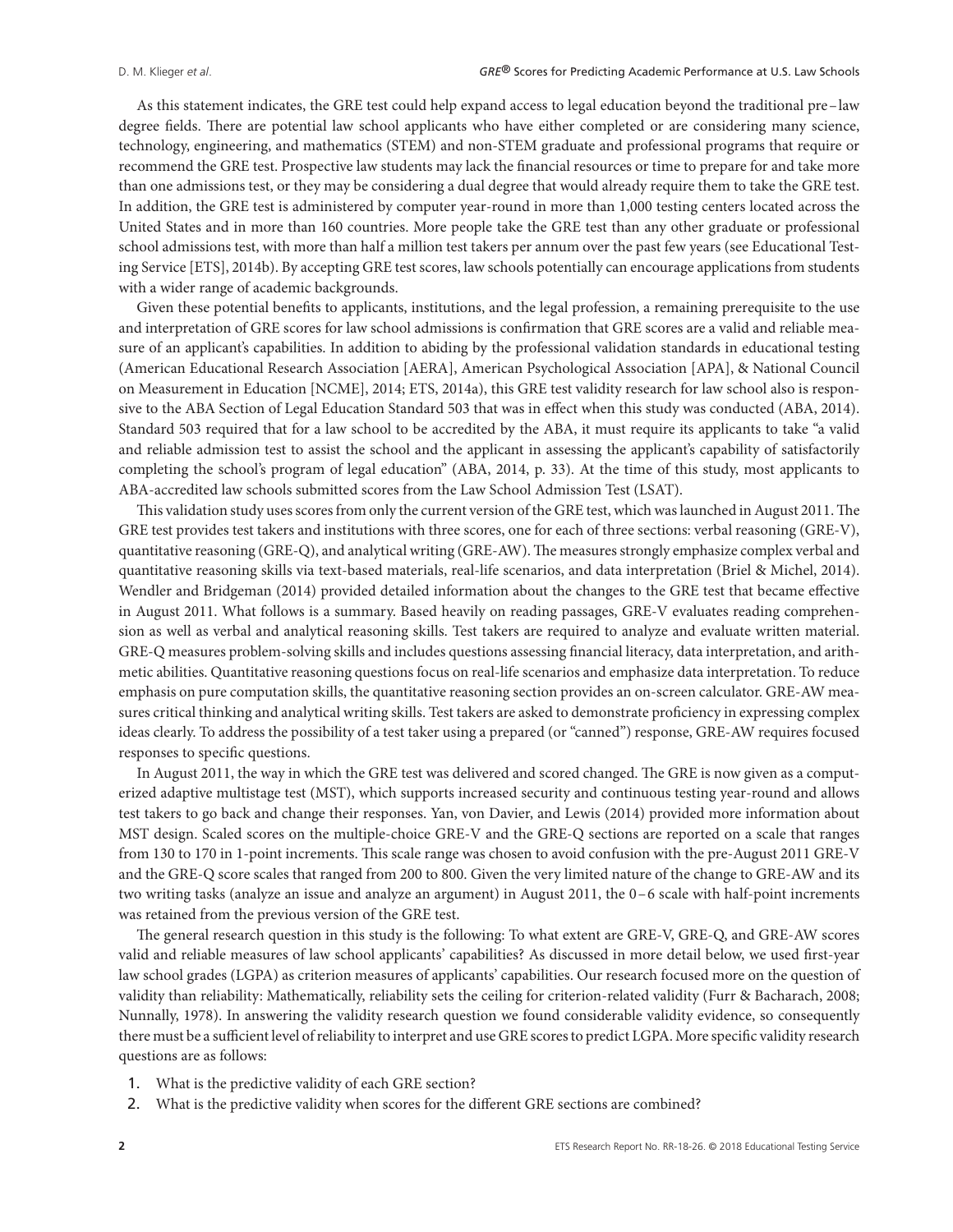3. What is the predictive validity when GRE section scores are considered in conjunction with undergraduate grade point average (UGPA)? This question investigates the extent to which the GRE sections improve predictions beyond what can be predicted from UGPA alone.

# **Previous Research on the Validity of GRE Scores for Predicting Graduate and Professional School Performance**

More than 1,500 studies have examined the validity of using GRE scores to predict performance in graduate and professional schools. Below, we summarize three large studies that evidence GRE predictive validity across a range of graduate and professional school programs.

Kuncel et al. (2001) meta-analyzed GRE predictive validity for more than 82,000 students across more than 1,700 samples.They found that GRE-V and GRE-Q scores were correlated with several graduate school outcomes in general and several discipline areas (humanities, social sciences, life sciences, and mathematics/physical sciences) in particular.2 Validity coefficients (i.e., correlations between test scores and the predicted outcome) adjusted for range restriction and/or unreliability generally were in the .30s–.50s for predicting grades. Overall and for specific discipline areas, GRE-V and GRE-Q almost always predicted graduate grade point average (GGPA) and first-year GGPA at least as strongly as did UGPA.

Klieger et al. (2014) studied the predictive validity of GRE scores for 25,356 students across 28 master's and 26 doctoral program areas in 10 Florida public universities. Overall, for both master's and PhD students, and by discipline area, each of the three GRE measures predicted cumulative GGPA.

Young et al. (2014) validated the use of GRE scores in MBA program admissions. Their study included data for 480 MBA students across 12 MBA programs. For predicting first semester MBA GPA and cumulative MBA GPA, GRE-Q was most predictive, followed by GRE-V and GRE-AW. Additional analyses revealed that the three GRE sections added a great deal of predictive value over and above the use of just UGPA, and UGPA added very little predictive value over and above the use of just GRE scores.

#### **Research Methods**

# **Samples**

The validity analyses in this study are based on data collected for 1,587 law students from 21 U.S. law schools. In 2015, the University of Arizona James E. Rogers College of Law asked ETS if it would examine the validity of the GRE test for use in law school admissions. Three additional law schools that learned about ETS's work with the University of Arizona made similar requests. Those four law schools formed the start of our sample. We considered that there might be further interest from additional schools given that the ABA (2017a) accredited 205 law schools. Conducting a separate study for up to 205 schools was deemed both inefficient and unnecessary for determining whether use of GRE scores was valid and reliable for additional law schools. Under certain assumptions, which we discuss later, validity generalization methods allow one to generalize validity based on a sample of schools from the larger school population of ultimate interest (see AERA et al., 2014; Murphy, 2003; Schmidt & Hunter, 2015).

The primary objective of this research was to evaluate how well GRE scores predict LGPA across a sample of law schools and to examine how well the results generalize across ABA-approved law schools. Although a true random sample was not practically achievable, we created a sampling design so that we would obtain LGPA, GRE, LSAT, and UGPA data for students from a set of law schools that was reasonably representative of ABA-approved law schools in the United States. Based on law school selectivity (using median LSAT and UGPA of entering students; ABA, 2017c), we created three groups: most selective, moderately selective, and least selective. We also sought school diversity in terms of law school geographic region, size of the student body, and public or private status. Within each school selectivity group, we created subgroups for geographic region: northeast, south and southwest, midwest, and west. Within this structure, we identified law schools and chose to recruit schools that varied in size and public versus private status. For recruitment, we randomly chose which ABA-approved schools to contact within each selectivity–geographic group. However, over the course of this study, many law schools reached out to us with interest in participating in the national study, and we worked with an interested school if it satisfied an unmet need of the school sampling design (see Appendix A for a list of all participating law schools).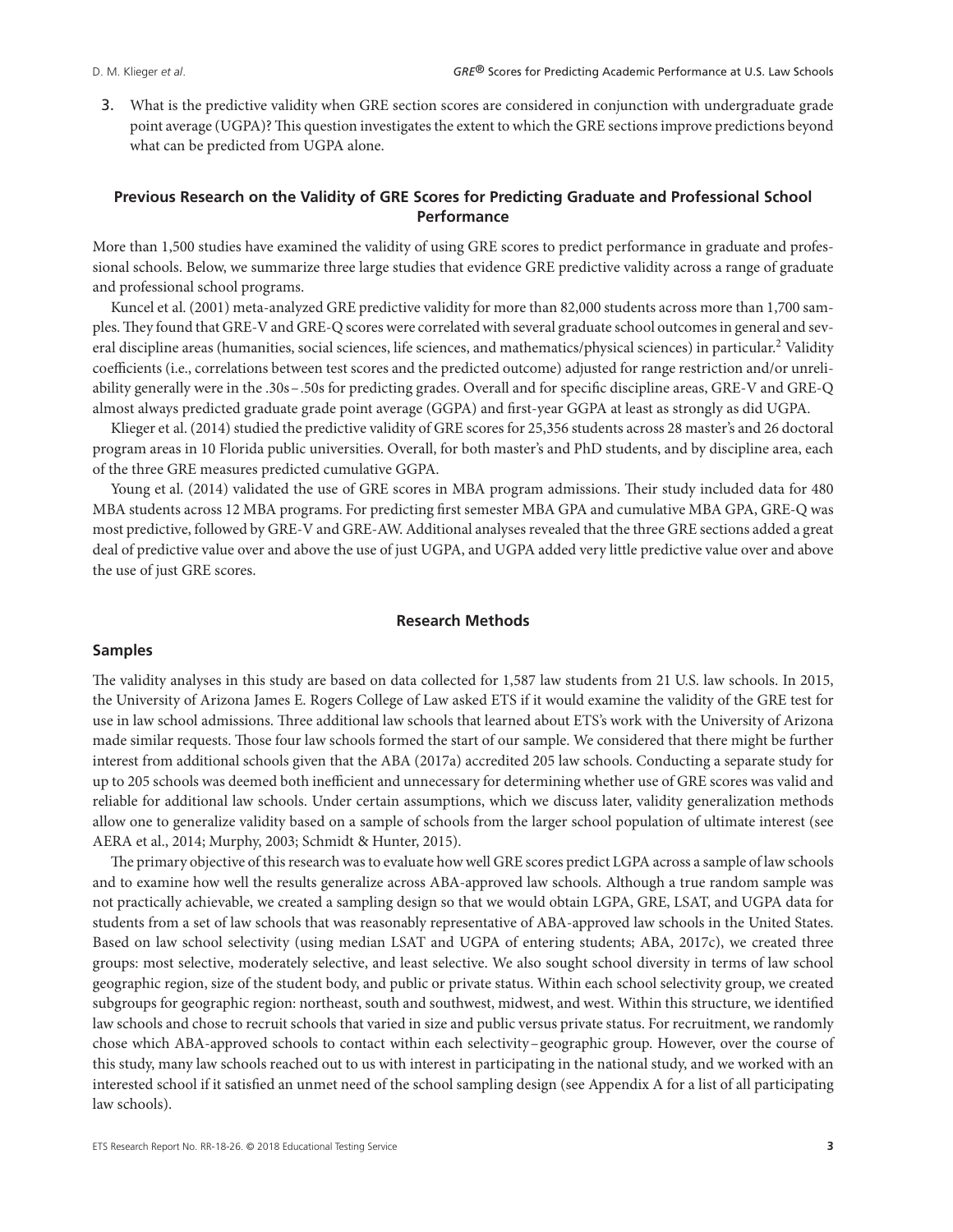The sample of students for this report matriculated between the 2010–2011 and 2016–2017 academic years (inclusive) and had each of the following: GRE scores, LSAT scores, UGPA, and LGPA. Data were combined across matriculating years. Law schools' records contain students' LSAT, UGPA, and LGPA information but usually do not include GRE scores. For this study, all GRE scores used in analyses were from the current version of the GRE (which became operational in August 2011), and they were obtained via two processes. Ten institutions worked with ETS to identify students who took the GRE test during or after August 2011. The large majority of identified students had taken the GRE test prior to their matriculation into law school, and a few had taken the GRE test after completing law school.

Law schools with fewer students tended not to have sufficient numbers of students with pre-existing GRE scores. To accommodate these 11 schools, we included a second data collection method. For these schools, current (at the time of this study) law students took the GRE test free-of-charge at a special testing administration held at their respective law schools or off-campus at official GRE testing centers. Law schools offered reasonable compensation to students (usually between \$75 and \$100 per student) who took the GRE test as part of this study. Typically, part of the compensation was for taking the test; the other part was for demonstrating a good faith effort. For example, some schools encouraged a good faith effort by informing students that they would receive additional compensation if their GRE test performance was no lower than 20 percentile points below their LSAT performance. At some of the 11 institutions that tested students, additional students with prior GRE scores were identified in order to increase sample size. Because of the possibility that the data collection method (obtaining operational scores from students who had taken the GRE prior to this study versus GRE testing as part of this study) might result in two subpopulations differing from each other in terms of skill levels and/or levels of test-taking motivation, we conducted analyses to determine whether validity coefficients (i.e., correlations between the GRE test and LGPA) were comparable for the two data collection approaches. For the 812 students who took the test prior to the study, the adjusted GRE V + Q validity coefficient (with accompanying 95% confidence intervals in square brackets) was .51 [.43, .58] when compared with .55 [.43, .67] for the 775 students who tested for this study. Corresponding values for the LSAT were .53 [.46, .59] for students who tested prior to the study as compared to .57 [.42, .71] for students who tested for the study. Therefore, we did not consider the data collection method to be a substantive moderator.

Data were provided in a manner that complied with rules and regulations designed to protect human subjects and their privacy. UGPA, LSAT score, and LGPA data provided to ETS never were associated with student names in any working data files, and law schools were prevented from seeing or having access to the students' GRE scores. All law schools participating in this research contractually were required to obtain an exemption or approval from their institution's Institutional Review Board (IRB). All data sharing was arranged to meet the requirements of the Family Educational Rights and Privacy Act (FERPA).

Prior empirical research on post-secondary standardized admissions testing indicates that institutional selectivity might moderate validity (see, e.g., Allen & Robbins, 2010; Kobrin, Patterson, Shaw, Mattern, & Barbuti, 2008; Mattern & Patterson, 2011a, 2011b, 2011c). Therefore, we created subgroupings of schools based on schools' LSAT medians from Standard 509 filings reported to the ABA (2017c) for the 2016 entering classes at each of the 21 participating law schools. We divided schools into three groups based on the median LSAT scores of their enrolled students. Group I consists of schools that are among the top 14 ABA-approved law schools in terms of median LSAT scores. Schools in Group III have median LSAT scores below those of the top 50 ABA-approved schools. The median LSAT scores for Group II schools fall in between those of Group I and Group III.

For each of the three groups, separate validity analyses were conducted, and results are reported below. Six public and 15 private law schools are represented among the 21 schools. Most U.S. law schools are private (see ABA, 2017c). As can be seen in Table 1, schools from all three selectivity groups are located across various regions of the United States, range in student population size, and vary in terms of median UGPAs and median LSAT scores. Figure 1 provides a graphical depiction of the geographical distribution of the schools. Table 2 provides additional information about student sample statistics. As discussed in greater detail in a later section, GRE composites were created through z-score transformations (i.e., standardizing so that all sections are on the same scale) of the GRE-V, GRE-Q, and GRE-AW scores. After each z-score computation, the z-scores were added up.

#### **Measures**

We report findings for the following measures: GRE, LGPA, LSAT, and UGPA. LGPA, the criterion, is a critical measure of success because of the strong relationship between first-year law school grades and program completion (Wightman,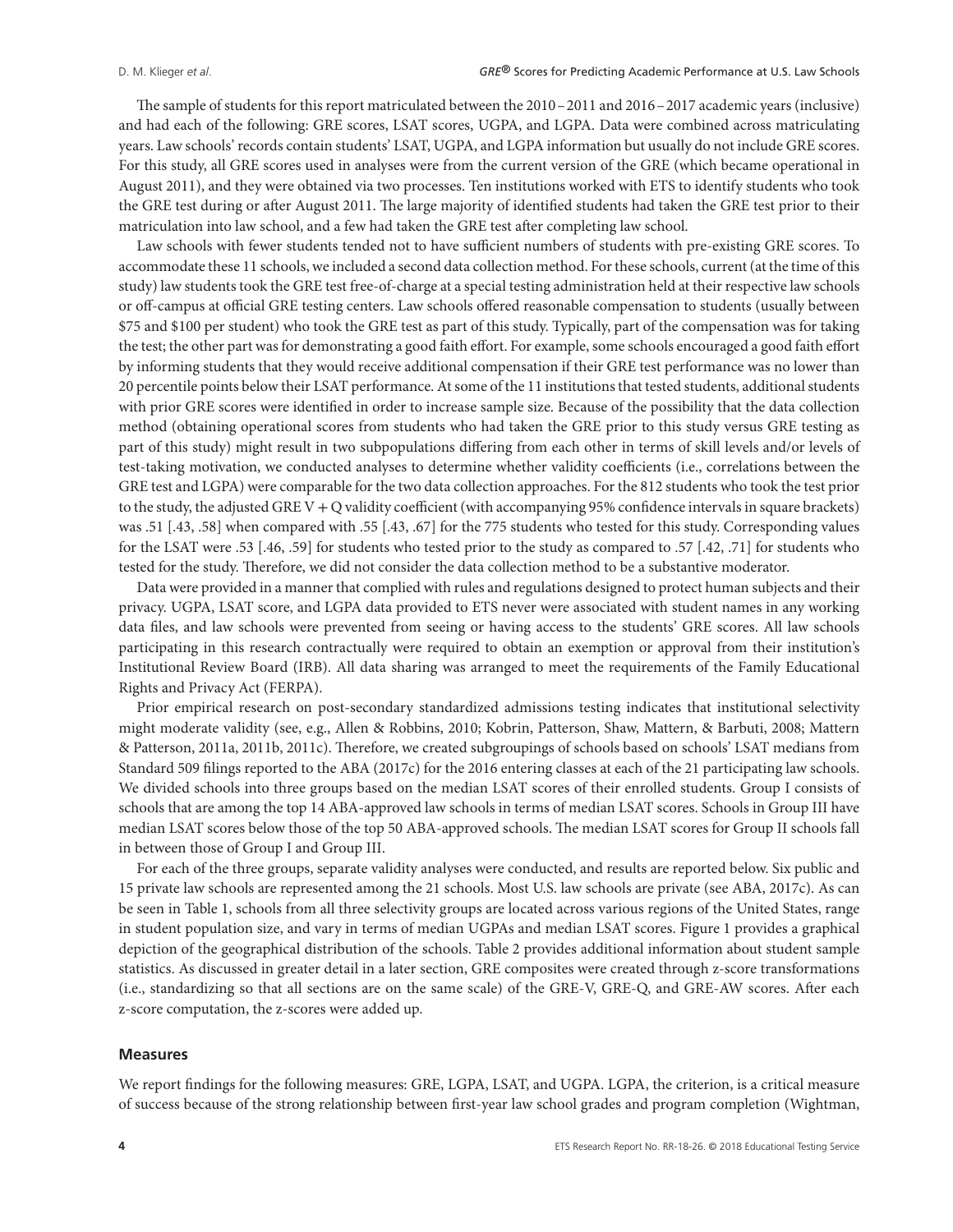|                                   | Group I        | Group II      | Group III      | All groups    |
|-----------------------------------|----------------|---------------|----------------|---------------|
| Number of schools                 | 6              | 8             | 7              | 21            |
| School type                       |                |               |                |               |
| Public                            | $\overline{2}$ | 2             | 2              | 6             |
| Private                           | 4              | 6             | 5              | 15            |
| School region                     |                |               |                |               |
| Northeast                         |                |               | $\overline{2}$ | 4             |
| South and southwest               | 2              |               |                | 6             |
| Midwest                           | 2              |               |                | 4             |
| West                              |                | 3             | 3              | 7             |
| Number of matriculants            |                |               |                |               |
| Mean                              | 274            | 186           | 169            | 205           |
| Range (by school)                 | $215 - 391$    | $102 - 261$   | $65 - 264$     | $65 - 391$    |
| Reported median UGPA <sup>a</sup> |                |               |                |               |
| Mean                              | 3.76           | 3.68          | 3.25           | 3.56          |
| Range (by school)                 | $3.67 - 3.86$  | $3.52 - 3.80$ | $2.89 - 3.58$  | $2.89 - 3.86$ |
| Reported median LSAT <sup>a</sup> |                |               |                |               |
| Mean                              | 169            | 163           | 152            | 161           |
| Range (by school)                 | $167 - 172$    | $161 - 165$   | $14 - 158$     | $143 - 172$   |

**Table 1** Participating Law Schools' Characteristics, by Group and Total

*Note*. LSAT = Law School Admission Test; UGPA = undergraduate grade point average.

a Each law school reported for itself a median UGPA and LSAT score for its 2016 entire entering class.The mean of medians is an average of reported values for each group and across the three groups, and the range is the highest and lowest of the reported medians for each group and across the three groups. Adapted from "Section of Legal Education: ABA Required Disclosures. 2016," by American Bar Association, 2017a, 2017b, 2017c. Retrieved from [http://www.abarequireddisclosures.org/Disclosure509.aspx.](http://www.abarequireddisclosures.org/Disclosure509.aspx) Copyright 2017 by the American Bar Association.

2000), law review selection, and employment opportunities (Wecker, 2012). In addition, LGPA is a measure of law school student success that commonly is used to validate use of LSAT scores (see, e.g., Anthony, Dalessandro, & Trierweiler, 2016). Therefore, this report uses first-year LGPA as the achievement measure of students' academic performance.

Because all students in our sample took the LSAT, which at the time was the entrance examination most commonly used by ABA-accredited law schools, we report findings for the LSAT in the tables in this paper in order to better contextualize GRE findings. Because the LSAT reports only a single aggregate score that reflects performance on its logical reasoning, reading comprehension, and analytical reasoning sections, some of the information that we report is for composites of the GRE sections where each constituent GRE section is weighted the same after z-score transformation of the section scores. Z-scores below the mean are negative in sign, and those above the mean are positive in sign. Given that there was no way to calculate separate section scores for the LSAT, the creation of GRE score composites in this study should be viewed as necessary if one wishes to contextualize GRE with an LSAT approach to the weighting of composite sections.

For several analyses, we treated GRE sections as distinct, and in several cases we allowed each GRE section to take on its own optimal regression weight so that one could see the fuller potential of the GRE. In instances where GRE scores for an individual were available from more than one test administration, the scores used in the analyses were selected based on the method the institution used when presented with multiple LSAT scores, which in most instances was highest score, but in some was average score. We report findings also for UGPA alone and used together with the GRE or LSAT. Guidance on ABA Standard 503 (ABA, 2015) refers to the validity of LSAT scores when used in conjunction with UGPA. Also, we wanted to examine the validity of GRE scores as predictors of LGPA in a context where an admissions officer or committee already possessed UGPA to make admissions decisions.

#### **Statistical Analysis Methods**

A valid test must be reliable, because mathematically reliability sets the ceiling for criterion-related validity (Furr & Bacharach, 2008; Nunnally, 1978). Because GRE-Q and GRE-V are computerized adaptive MSTs (see Robin & Steffen, 2014), we used an item response theory–based method to calculate internal consistency reliability for those sections (see van Rijn, 2016). $3$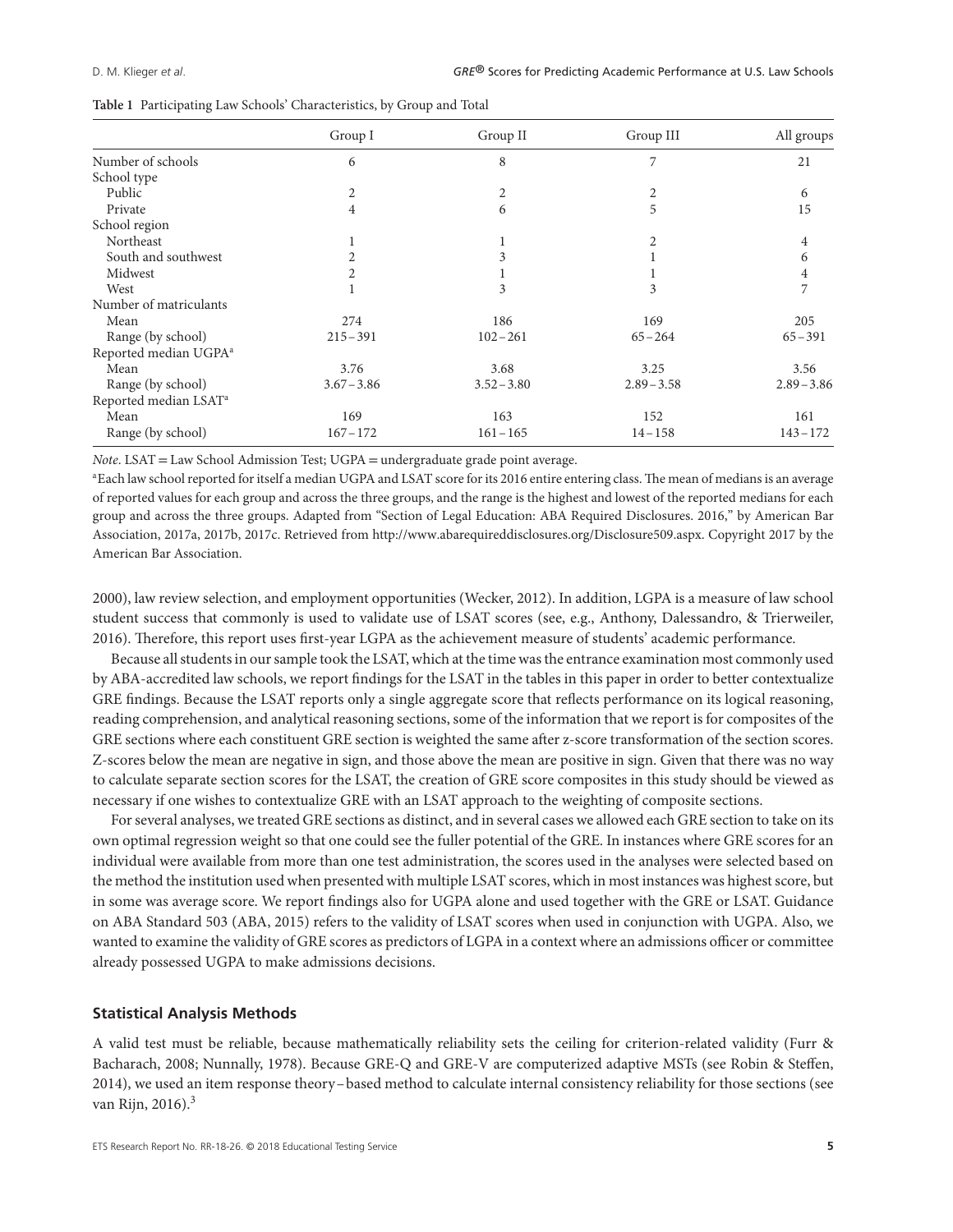

**Figure 1** Geographic diversity of the 21 law schools participating in the study. Each pin represents a school. Where pins greatly overlap, a different icon was used.

For GRE-AW, we used classical test theory to calculate internal consistency reliability (see Robin & Kim, 2014). The reliability for GRE-AW is estimated from the correlation between two writing tasks (analyze an issue and analyze an argument) that are intended to measure slightly different aspects of analytical writing skills. Therefore, the reliability estimate provided for GRE-AW scores is a lower bound on the actual reliability of the scores on the combined tasks, and it should not be directly compared to the reliability estimates for GRE-V and GRE-Q scores. We found no practically significant differences in GRE reliability estimates across U.S. regions. Therefore, we report reliability numbers for a national test taker group regardless of the regions from which participating law schools primarily have been drawing their applicants. The Law School Admission Council (LSAC) has reported estimates of LSAT reliability but did not provide details of how they were calculated (see LSAC, 2017).

In analyzing validity, we sought convergence from four different analysis methods: (a) correlation and ordinary least squares regression, (b) Schmidt and Hunter (2015) meta-analysis, (c) contingency tables reporting percentages of GRE test takers falling into the top versus bottom third of GRE scores and LGPA, and (d) hierarchical linear modeling (HLM). Some analyses employed correlation and regression methods, with appropriate adjustments made to  $R^2$  values<sup>4</sup> and to compensate for range restriction.5 Because the validity coefficients necessarily are based only on data from students who were accepted and then enrolled, they reflect relationships only within this enrolled group. To estimate what the correlation would have been for the entire applicant pool, we adjusted the correlation coefficients to account for range restriction. We assumed that the applicant pool consisted not just of those who actually applied to a law school but rather anyone who expressed an interest in attending any law school by taking the LSAT.

We calculated adjusted correlation coefficients for both the LSAT and GRE using adjustment procedures that are common in predictive validity studies. LSAT scores were adjusted for direct range restriction via Thorndike Case II, and GRE scores were adjusted for indirect range restriction via Thorndike Case III (Thorndike, 1949).<sup>6</sup> These adjustments require estimates of the standard deviation of the LSAT scores in the applicant population. For schools that drew applicants primarily from a limited geographic region, we used the appropriate regional LSAT standard deviations as reported in Dalessandro, Anthony, and Reese (2014), and for schools that drew applicants from a broader national population, we used the national standard deviations from the same source. These adjusted correlation coefficients are imperfect estimates because they assume that applicants were selected only on LSAT scores and that the regression line (and variation around the regression line) in the selected group would also hold in the group not selected. Even though these assumptions cannot be empirically confirmed, adjusted correlations are likely to be considerably more accurate than unadjusted ones (see Schmidt & Hunter, 2015). For each law school in the sample we weighted both the unadjusted and adjusted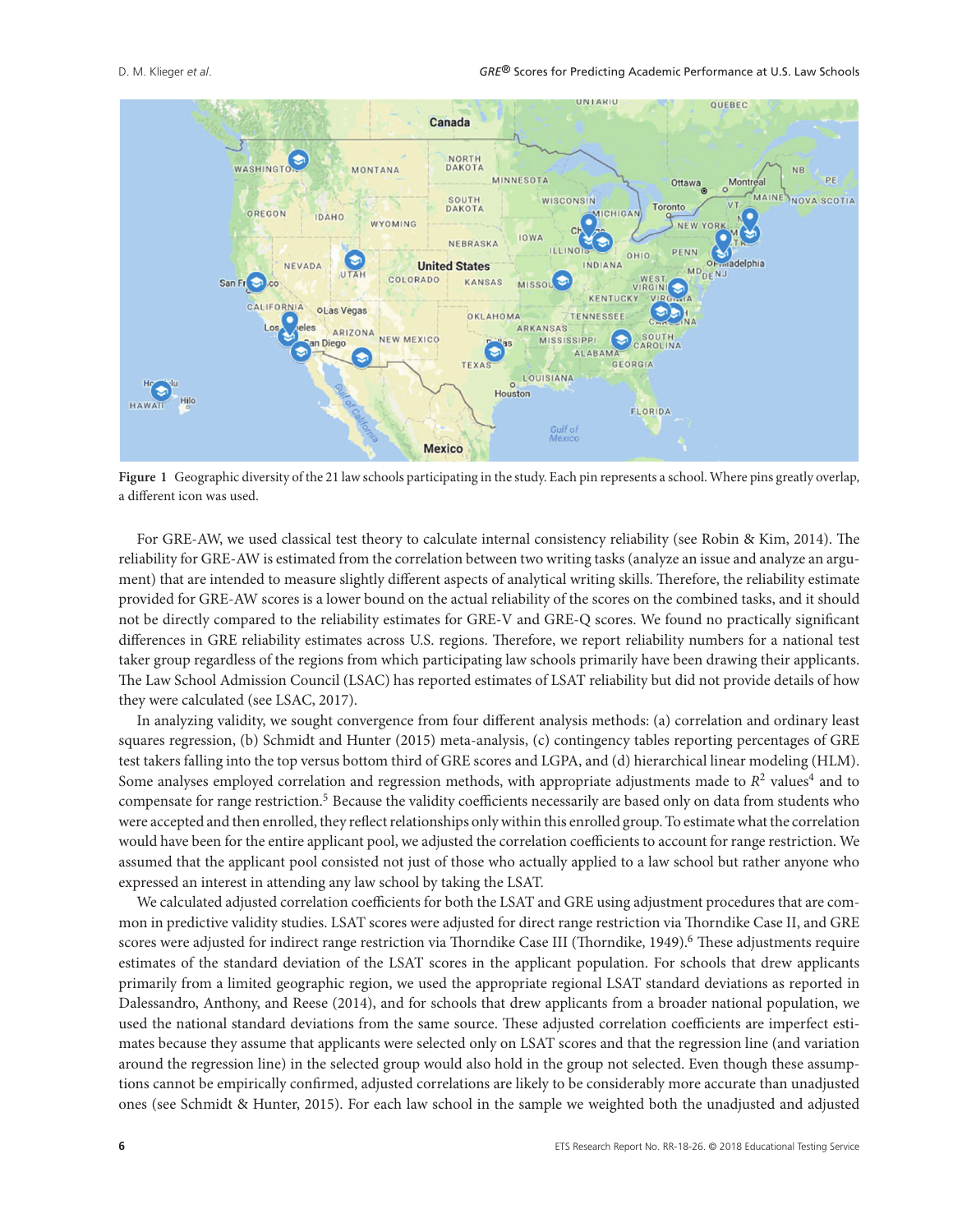|                                         | Group I         | Group II        | Group III       | All groups      |
|-----------------------------------------|-----------------|-----------------|-----------------|-----------------|
| Number of schools                       | 6               | 8               | 7               | 21              |
| $N$ (sample size)                       |                 |                 |                 |                 |
| Total no. of students                   | 569             | 476             | 542             | 1,587           |
| Mean school size                        | 95              | 60              | 77              | 76              |
| Range (by school)                       | $69 - 143$      | $34 - 88$       | $67 - 102$      | $34 - 143$      |
| GRE-V                                   |                 |                 |                 |                 |
| Mean $(SD)$                             | 163.4(4.8)      | 159.9(5.5)      | 151.8(7.1)      | 158.4(7.7)      |
| Range (by school)                       | $161.7 - 164.8$ | $158.2 - 162.8$ | $146.4 - 156.0$ | $146.4 - 164.8$ |
| GRE-Q                                   |                 |                 |                 |                 |
| Mean $(SD)$                             | 157.6(6.5)      | 154.2(6.9)      | 146.0(6.3)      | 152.6(8.2)      |
| Range (by school)                       | $155.3 - 160.5$ | $151.2 - 157.8$ | $141.5 - 149.1$ | $141.5 - 160.5$ |
| <b>GRE-AW</b>                           |                 |                 |                 |                 |
| Mean $(SD)$                             | 4.66(0.68)      | 4.49(0.70)      | 3.98(0.83)      | 4.38(0.79)      |
| Range (by school)                       | $4.44 - 4.80$   | $4.38 - 4.75$   | $3.55 - 4.40$   | $3.55 - 4.80$   |
| GRE $V + Q$ composite <sup>a</sup>      |                 |                 |                 |                 |
| Mean $(SD)$                             | 2.34(1.24)      | 1.44(1.38)      | $-0.66(1.53)$   | 1.05(1.89)      |
| Range (by school)                       | $1.83 - 2.90$   | $0.85 - 2.16$   | $-1.94 - 0.26$  | $-1.94 - 2.90$  |
| GRE $V + Q + AW$ composite <sup>a</sup> |                 |                 |                 |                 |
| Mean $(SD)$                             | 3.40(1.68)      | 2.28(1.86)      | $-0.49(2.24)$   | 1.73(2.55)      |
| Range (by school)                       | $2.59 - 4.02$   | $1.55 - 3.28$   | $-2.33 - 0.68$  | $-2.33 - 4.02$  |
| <b>UGPA</b>                             |                 |                 |                 |                 |
| Mean $(SD)$                             | 3.64(0.31)      | 3.54(0.34)      | 3.21(0.43)      | 3.46(0.41)      |
| Range (by school)                       | $3.45 - 3.73$   | $3.46 - 3.65$   | $2.94 - 3.36$   | $2.94 - 3.73$   |
| <b>LSAT</b>                             |                 |                 |                 |                 |
| Mean $(SD)$                             | 166.8(6.1)      | 161.5(5.4)      | 152.5(6.7)      | 160.3(8.6)      |
| Range (by school)                       | $163.3 - 170.0$ | $159.9 - 164.7$ | $145.8 - 158.2$ | $145.8 - 170.0$ |

*Note*. GRE-AW = GRE analytical writing section; GRE-Q = GRE quantitative reasoning section; GRE-V = GRE verbal reasoning section; LSAT = Law School Admission Test; UGPA = undergraduate grade point average.

a The GRE composites were created through z-score transformation of the GRE-V, GRE-Q, and GRE-AW scores. After the z-score computation, the three z-scores were summed within each school, and these sums then were weighted by sample size and averaged over all of the schools in a group. Values for composites can be negative in sign, because the z-scores have a mean of zero, and roughly half of them in a reference population will be negative.

correlations by the sample size in the school and then computed weighted averages for both unadjusted and adjusted correlations across the 21 schools.

Any statistical estimate necessarily reflects some degree of uncertainty that can be reported. We used statistical bootstrapping methods for the correlations to estimate sampling error (Efron, 1979).<sup>7</sup> For the Schmidt and Hunter (2015) meta-analytic methods, we used confidence intervals to achieve the same purpose as well as credibility intervals to characterize the variability of the true correlations across institutions. Additional details appear in the Results and Discussion section and in Appendix B.

Because the foregoing statistical methods use correlations that are not always easily understood as validity indicators, we also determined that the percentage of students in the top third versus the percentage of students in the bottom third of GRE scores corresponds to the student being in the top third versus bottom third of LGPA (based on the methods of Bridgeman, Burton, & Cline, 2009). Last, we conducted HLM (Raudenbush & Bryk, 2002) to directly model possible reasons for any observed validity differences among law schools as well as possible effects of institutional differences in selectivity.

# **Results and Discussion**

#### **Reliability**

Because this is a national study, we report reliability in Table 3 for national GRE and LSAT test-taking populations. The reliability of GRE test scores is high with values ranging from .79 (GRE-AW) to .96 (GRE V + Q). As mentioned previously,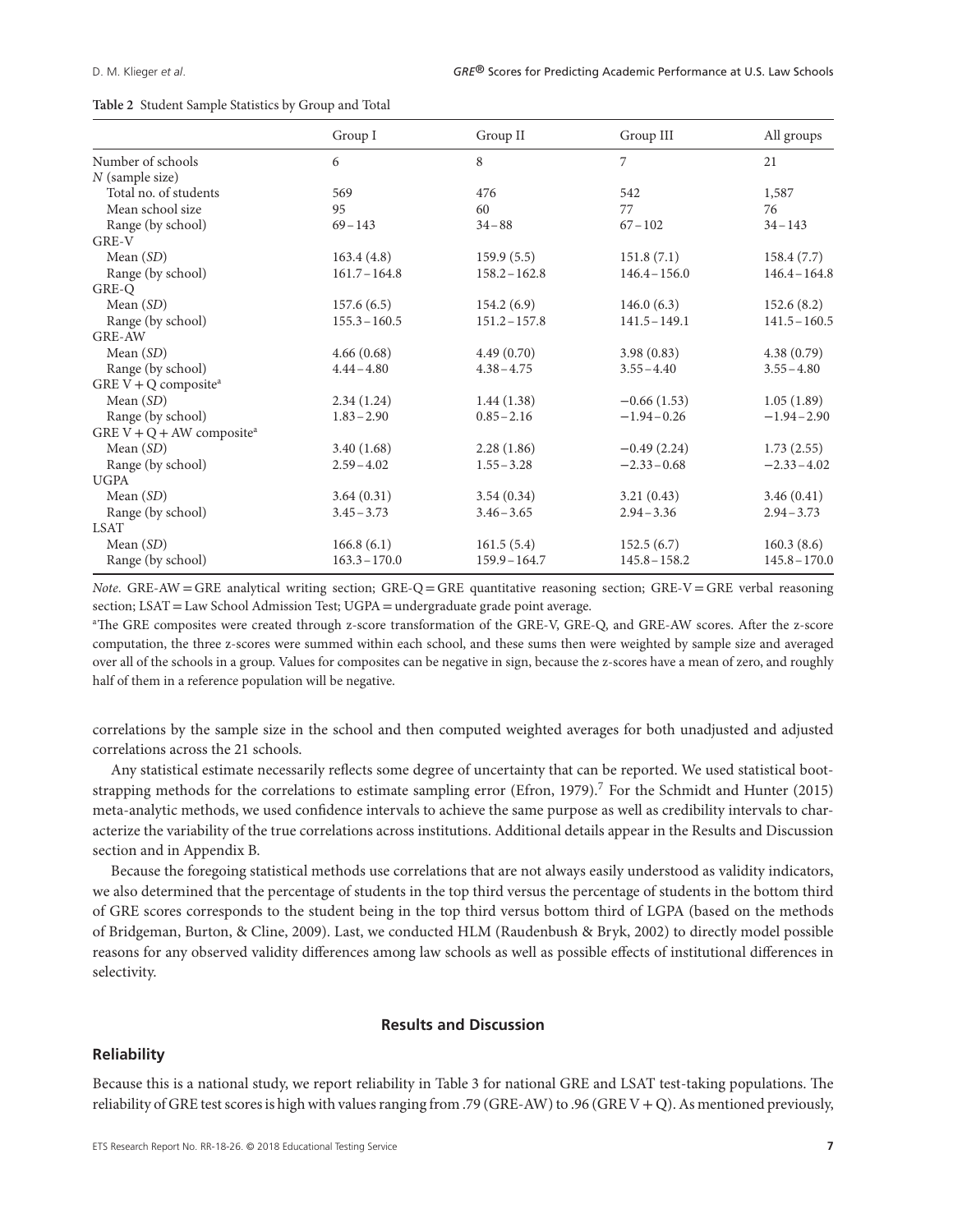|  | Table 3 Reliabilities and Observed Intercorrelations for the Full Sample ( $N = 1,587$ ) |  |  |  |  |  |  |  |
|--|------------------------------------------------------------------------------------------|--|--|--|--|--|--|--|
|--|------------------------------------------------------------------------------------------|--|--|--|--|--|--|--|

| Measure          | GRE $V + Q + AW$ | GRE $V + Q$ | GRE-V | GRE-O | <b>GRE-AW</b> | <b>UGPA</b> | LSAT        |
|------------------|------------------|-------------|-------|-------|---------------|-------------|-------------|
| GRE $V + Q + AW$ | .94              | .94         | .88   | .84   | .77           | .40         | .80         |
| GRE $V + Q$      |                  | .96         | .91   | .92   | .49           | .39         | .85         |
| GRE-V            |                  |             | .92   | .68   | .51           | .38         | .81         |
| GRE-Q            |                  |             |       | .93   | .39           | .33         | .75         |
| GRE-AW           |                  |             |       |       | .79           | .30         | .44         |
| <b>UGPA</b>      |                  |             |       |       |               |             | .37         |
| LSAT             |                  |             |       |       |               |             | $.90 - .95$ |

*Note*. GRE-AW = GRE analytical writing section; GRE-Q = GRE quantitative reasoning section; GRE-V = GRE verbal reasoning section; LSAT = Law School Admission Test; UGPA = undergraduate grade point average. The values in the diagonal (shaded cells) represent internal consistency reliability estimates for U.S. national testing samples. Estimated reliability values for the LSAT adapted from "Law School Admission Test (LSAT): LSAT Scores as Predictors of Law School Performance," by LSAC, 2017. Retrieved from [https://www.lsac.org/jd/lsat/your-score/law-school-performance.](https://www.lsac.org/jd/lsat/your-score/law-school-performance) Copyright 2017 by LSAC. The reported reliability values for GRE sections and composites are based on the GRE testing population sample of 362,844 test takers who tested in the United States in 2015. Furthermore, we note that the reliability for GRE-AW is estimated from the correlation between two writing tasks (analyze an issue and analyze an argument) that are intended to measure slightly different aspects of analytical writing skills. The values in the off-diagonal (unshaded cells) represent observed correlations among LGPA, GRE, UGPA, and the LSAT for the 1,587 students across the 21 law schools participating in this national study. No distinction was made for the law school attended. All of these correlations are statistically significant (*p<*.001).

the reliability estimate provided for GRE-AW scores is a lower bound on the actual reliability of the scores on the combined GRE-AW tasks, and it should not be directly compared to the reliability estimates for the GRE-V and GRE-Q scores. The GRE V + Q + AW and GRE V + Q composite reliability estimates (.94 and .96, respectively) are comparable to LSAT reliability estimates (.90 to .95).

#### **Correlation and Regression-Based Evidence of Validity**

Table 3 provides observed correlations<sup>8</sup> among all of the predictors. In Table 3, all students, regardless of school, were treated as a single group. Schools can differ in student selectivity, distributions of law school grades, and other characteristics that may impact validation of test use, so for determining validity, it is better practice to treat each school as a separate unit and then combine across schools. We created sample-size-weighted averages for the three selectivity groups described above as well as for all groups combined. These correlation coefficients are in Table 4. The bottom half of Table 4 presents the coefficients adjusted for range restriction.

Even with the relatively large sample size in "All Groups," the true population<sup>9</sup> correlation coefficients could differ somewhat from the estimates in Table 4. For the GRE V + Q + AW adjusted correlation coefficient, the confidence interval as estimated from the bootstrap ranged from .47 to .57, and for the LSAT, the interval was .47 to .60. Therefore, for both the GRE and LSAT, we can be reasonably confident that the true mean correlation of test scores and grades is at least .47.

In Table 5, we report test validity findings that consider UGPA. Guidance on ABA Standard 503 (ABA, 2015) refers to the validity of LSAT scores when used in conjunction with UGPA. Also, we want to convey the incremental validity of GRE scores in a context where an admissions officer or committee already possesses UGPA to make admissions decisions. Table 5 shows the validity of UGPA together with ("+") GRE (and, for context, with LSAT), and it indicates the extent to which GRE scores and LSAT scores are indicative of law school grades beyond what could have been achieved with UGPA alone. This incremental validity of the test scores (Δ*R*2) is an *R*<sup>2</sup> value in the GPA row (for the school selectivity group of interest or for all groups) subtracted from the  $R^2$  value in the same column for a "+" row of the test of interest.

The multiple correlations  $(R)$  and coefficients of determination  $(R^2)$ , the percentages of variance in the criterion accounted for by the indicators) were computed separately in each school, weighted by the sample size in each school, and averaged. For the "separately entered" row, each GRE score was entered into the regression equation separately, which produced the optimal weight on each score. For the equally weighted  $V + Q + AW$  row, a single GRE score was entered as the sum of the z-scores for GRE-V, GRE-Q, and GRE-AW. For each group of schools, and for All Groups, the values in the "+" rows for the GRE test are notably larger than those in the UGPA row. These differences show that GRE scores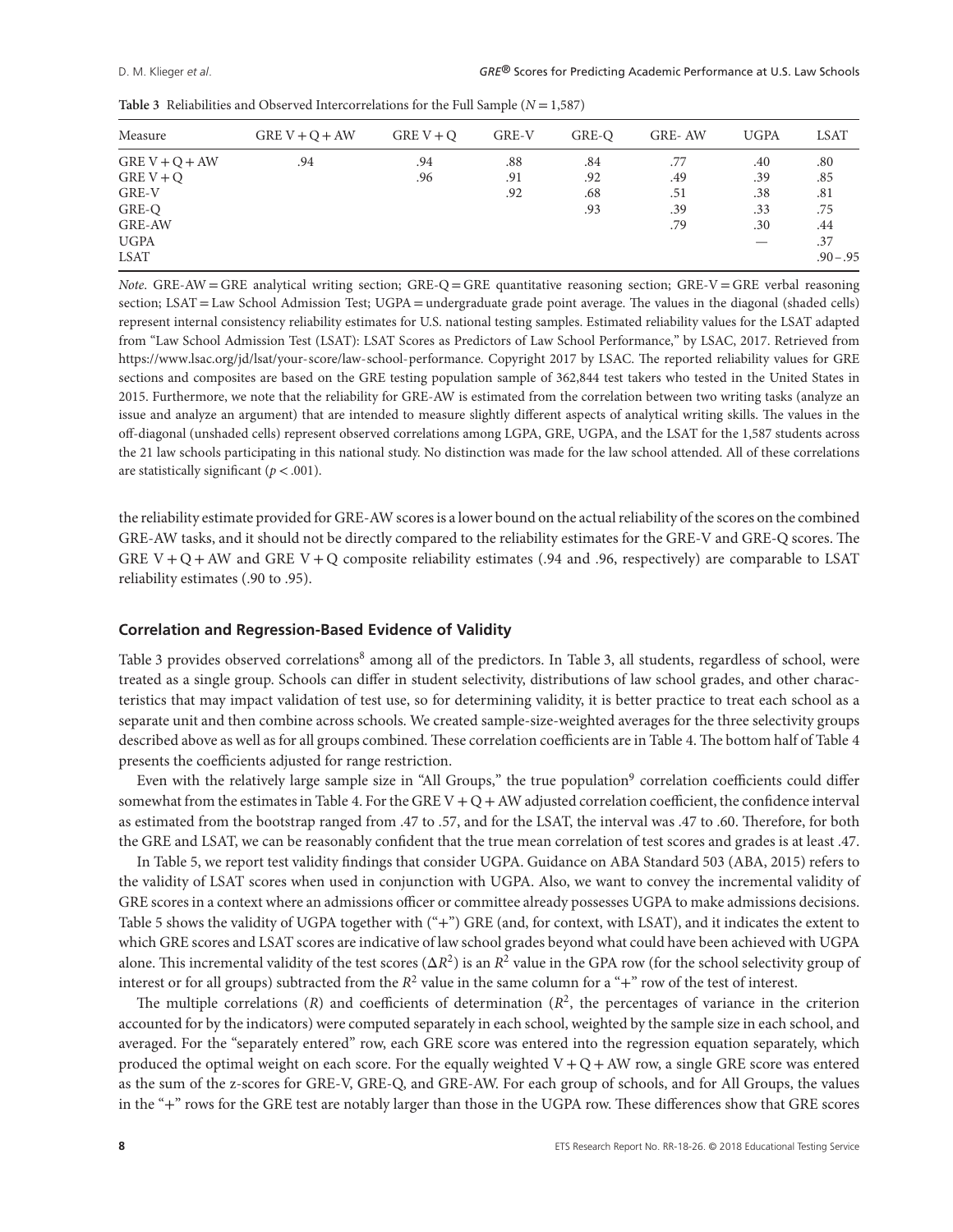|                                                           | Group I | Group II | Group III | All groups |
|-----------------------------------------------------------|---------|----------|-----------|------------|
| Number of schools                                         | 6       | 8        | 7         | 21         |
| Number of students                                        | 569     | 476      | 542       | 1,587      |
| Observed coefficients (averaged) of first year LGPA with: |         |          |           |            |
| GRE $V + Q + AW$                                          | .32     | .34      | .38       | .35        |
| GRE $V + Q$                                               | .34     | .29      | .36       | .33        |
| GRE-V                                                     | .27     | .25      | .31       | .28        |
| GRE-O                                                     | .29     | .26      | .30       | .28        |
| <b>GRE-AW</b>                                             | .14     | .25      | .26       | .21        |
| <b>UGPA</b>                                               | .22     | .17      | .27       | .22        |
| <b>LSAT</b>                                               | .30     | .32      | .37       | .33        |
| Adjusted coefficients (averaged) of first year LGPA with: |         |          |           |            |
| GRE $V + Q + AW$                                          | .49     | .54      | .57       | .53        |
| GRE $V + Q$                                               | .52     | .53      | .58       | .54        |
| GRE-V                                                     | .46     | .49      | .54       | .50        |
| GRE-O                                                     | .47     | .49      | .51       | .49        |
| <b>GRE-AW</b>                                             | .17     | .27      | .39       | .28        |
| <b>UGPA</b>                                               |         |          |           |            |
| <b>LSAT</b>                                               | .51     | .55      | .59       | .55        |

**Table 4** Observed and Adjusted Correlation Coefficients of First-Year Law School Grades (LGPA) with Undergraduate Grade Point Average (UGPA) and Admission Tests

*Note*. GRE-AW = GRE analytical writing section; GRE-Q = GRE quantitative reasoning section; GRE-V = GRE verbal reasoning section; LSAT = Law School Admission Test. These correlations are sample-size-weighted averages across the 21 schools. LSAT was adjusted for direct range restriction via procedures forThorndike Case II; GRE was adjusted for indirect range restriction via procedures for Thorndike Case III.

**Table 5** Sample-Size-Weighted Averages of the Validity of GRE and Law School Admission Test (LSAT) Over and Above the Validity of Undergraduate Grade Point Average (UGPA) With Adjusted *R* (and Adjusted *R*2)

|                                                | Group I     | Group II    | Group III     | All groups    |
|------------------------------------------------|-------------|-------------|---------------|---------------|
| Number of schools                              |             | 8           |               | 21            |
| Number of students                             | 569         | 476         | 542           | 1,587         |
| <b>UGPA</b>                                    | $.20$ [.05] | $.21$ [.08] | $.24$ [.07]   | $.22$ [.07]   |
| +GRE-V, GRE-Q and GRE-AW separately entered    | $.41$ [.17] | $.39$ [.18] | $.45$ $(.21)$ | $.42$ [.19]   |
| +GRE $V$ + Q + AW composite (equally weighted) | $.37$ [.14] | $.41$ [.18] | $.45$ $(.21)$ | $.41$ $[.18]$ |
| $+$ GRE V + Q composite (equally weighted)     | $.38$ [.16] | $.38$ [.16] | $.44$ [.21]   | $.40$ [.17]   |
| $+$ LSAT                                       | $.39$ [.15] | $.42$ [.19] | $.46$ [.22]   | $.42$ [.19]   |

*Note*. GRE-AW = GRE analytical writing section; GRE-Q = GRE quantitative reasoning section; GRE-V = GRE verbal reasoning section. In each of the rows containing a "+" symbol, UGPA and the scores to the right of the "+" symbol are included in the regression model. Ordinary least squares regression was used to determine validity. In each pair, the number on the left is the value of *R* (multiple correlation), and the number in square brackets to its right is an associated  $R<sup>2</sup>$  (coefficient of determination). The bracketed numbers are not squared values of the numbers to their left. Each school's *R* value was included in a sample-size-weighted averaging across the schools, and each school's corresponding  $R^2$  value was included in a separate sample-size-weighted averaging across the schools. It is those separate averages that are reported in the table. These analyses do not adjust for restriction of range.

provided substantially more predictive information than UGPA did alone. For example, GRE-V, GRE-Q and GRE-AW separately entered into a regression increases the correlation for the prediction of LGPA by .12 over and above UGPA (i.e.,  $\Delta R^2 = 0.12 = 0.19$  for the GRE test minus .07 for UGPA). The  $\Delta R^2$  values for the GRE V + Q + AW composite and LSAT were similar (.18 and .19, respectively).

#### **Schmidt and Hunter Meta-Analytic Evidence of Validity Generalization**

Our final correlation-based analyses addressed the question of how generalizable the findings are for our 21 law schools by using the Schmidt and Hunter (2015) meta-analytic random effects approach, as described previously. In Table 6, *̂* ρ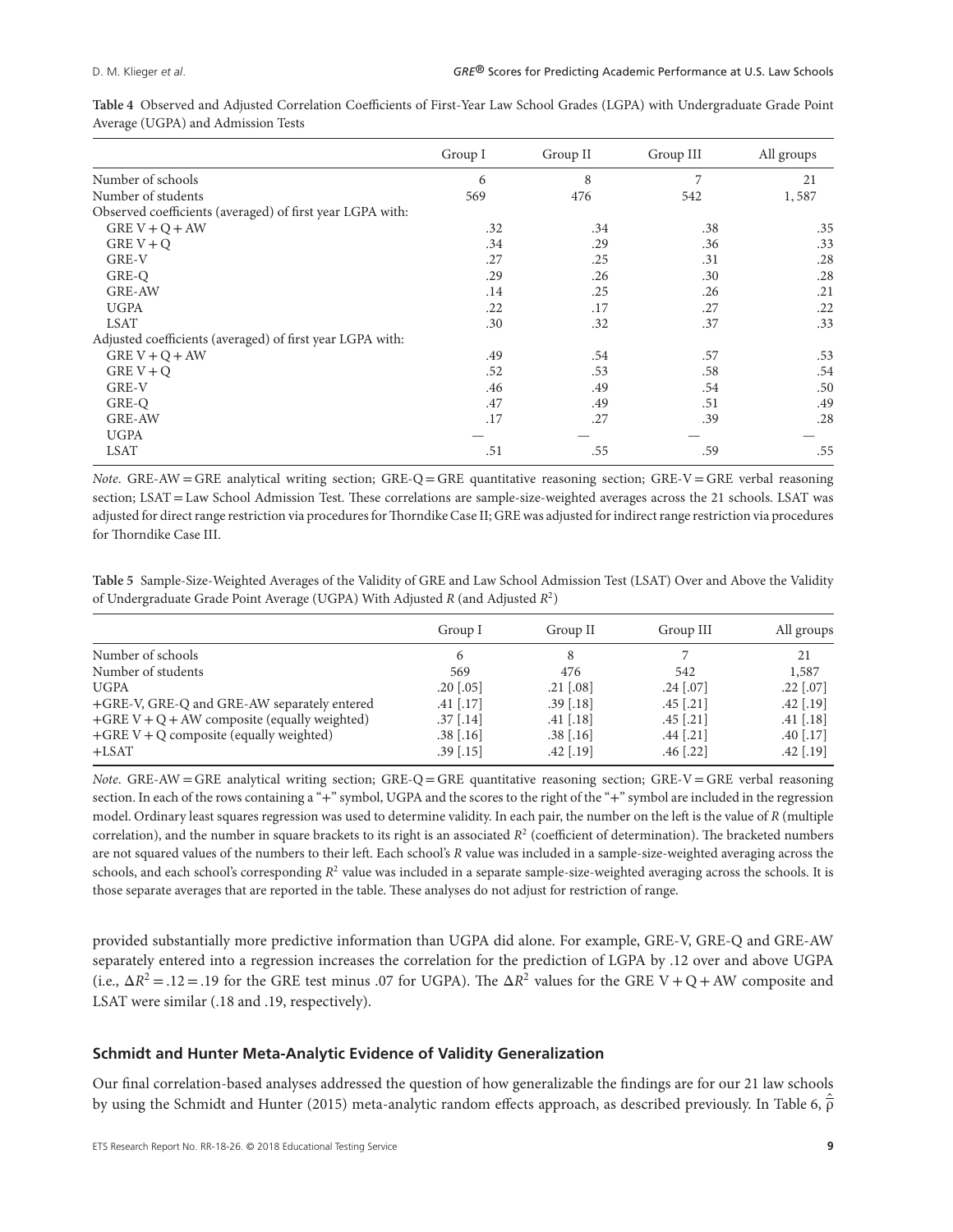|                  |       |    |     |         |                  |     | 80% CV |     | 95% CI |     |
|------------------|-------|----|-----|---------|------------------|-----|--------|-----|--------|-----|
| Predictor        |       |    | r   | SD.     |                  | SD. | LL     | UL  | LL     | UL  |
| GRE $V + Q + AW$ | 1,587 | 21 | .35 | $.10\,$ | .53 <sup>a</sup> | .00 | .53    | .53 | .47    | .59 |
| GRE $V + Q$      | 1,587 | 21 | .33 | .12     | .54 <sup>a</sup> | .00 | .54    | .54 | .48    | .60 |
| <b>LSAT</b>      | 1,587 | 21 | .33 | .12     | .55              | .09 | .44    | .66 | .48    | .63 |

| Table 6 Schmidt and Hunter Validity Generalization Meta-Analyses |
|------------------------------------------------------------------|
|------------------------------------------------------------------|

*Note.*  $N =$  sample size;  $k =$  number of schools;  $\bar{r} =$  sample-size-weighted mean correlation;  $SD_r =$  sample-size-weighted standard deviation of observed correlations;  $\hat{\overline{p}}$  = estimate of the mean true score correlation equal to the sample-size-weighted mean of the correlations for the 21 schools, with each correlation adjusted to account for range restriction; *SD<sub>0</sub>* = true score standard deviation; *CV* = credibility interval; CI = confidence interval; LL = lower bounds; UL = upper bounds;  $CV_{UL}$  and  $CV_{UL}$  = lower and upper bounds, respectively, of the 80% CV;  $\text{CI}_\text{LL}$  and  $\text{CI}_\text{UL}$  = lower and upper bounds, respectively, of the 95% CI. As in prior analyses, Thorndike Cases II and III were used to adjust for range restriction. Sample-size-weighting was used in these meta-analyses.

a It is possible that the addition of a score (GRE-AW) to a composite (GRE V + Q) will reduce prediction of an outcome (LGPA) even if use of that score alone is predictive of that outcome. That could occur if the amount of statistical adjustment to account for sampling error and/or range restriction for the newly added score is less than the adjustment for the score(s) that already were in the composite. In the case of GRE-AW, the adjustment to account for range restriction was notably smaller than it was in the case of GRE-V or GRE-Q. The adjustment for GRE-AW was smaller, because the Thorndike Case III adjustment for indirect range restriction necessarily depends on the size of the correlation between the GRE section(s) in question and the LSAT. Since the LSAT lacks a scored writing section, GRE-AW was the GRE section with the weakest relationship to the LSAT, and thus it received the smallest adjustment to account for range restriction.

is the estimate of the mean true score correlation after accounting for range restriction. For calculating *̂* ρ, we made the adjustments by

- 1. using the appropriate Thorndike (1949) formula (Case III to account for GRE indirect range restriction and Case II to account for LSAT direct range restriction) to adjust each school's correlation between test scores (GRE or LSAT) and LGPA, and then
- 2. taking a sample-size-weighted average across the correlations after we adjusted them to account for range restriction.

The values of  $\hat{\bar{\rho}}$  for the GRE (.53 and .54) reiterate the findings of strong evidence of validity reported in Table 4 for all groups after accounting for range restriction. Following the Schmidt and Hunter (2015) methodology, in Table 6 we report 95% confidence intervals for the GRE V + Q + AW (.47, .59), GRE V + Q (.48, .60), and the LSAT (.48, .63) correlation coefficients that are virtually identical to the confidence intervals that we calculated using bootstrapped methods reported previously (for the GRE V+ Q +AW correlation coefficient [.47, .57], and for the LSAT correlation coefficient [.47, .60]). As explained further in Appendix B, confidence intervals give a range of likely values for the true average range-restrictedadjusted correlation coefficient for the population of law schools given the uncertainty in the estimated value, because the estimation relies on a sample of law schools and students from those schools. When the confidence intervals do not include small values, then there is greater evidence that validity coefficients are on average not small. The key new findings in Table 6 are for the 80% credibility interval, which accounts for range restriction as well as sampling error. The 80% credibility interval is a range of values surrounding  $\hat{\vec{\rho}}$ , from 1.28 *SD<sub>ρ</sub>* below  $\hat{\vec{\rho}}$  (the lower limit) to 1.28 *SD<sub>ρ</sub>* above  $\hat{\overline{\rho}}$  (the upper limit). The value 1.28 is a multiplier that represents the 90th percentile for a standard normal probability distribution. Consequently, roughly 80% of the distribution of true score correlations will be contained in the interval. The true score correlation is the correlation for the entire population of applicants to each law school. We cannot observe those correlations, but by using the estimates from the sampled schools we can estimate the variance of their distribution using *SD*<sub>ρ</sub>, the true score standard deviation. *SD*<sub>ρ</sub> equals the square root of

- 1. the variance of the validity coefficients adjusted to account for range restriction, minus
- 2. the variance of these validity coefficients due to sampling error.<sup>10</sup>

The 80% CV columns in Table 6 indicate that the value of  $\hat{\bar{\rho}}$  for each predictor is extremely stable (i.e., generalizes across the schools), because the difference between the 80% CV lower and upper limits is very small, essentially zero. Appendix B provides some additional detail about Schmidt and Hunter (2015) meta-analysis,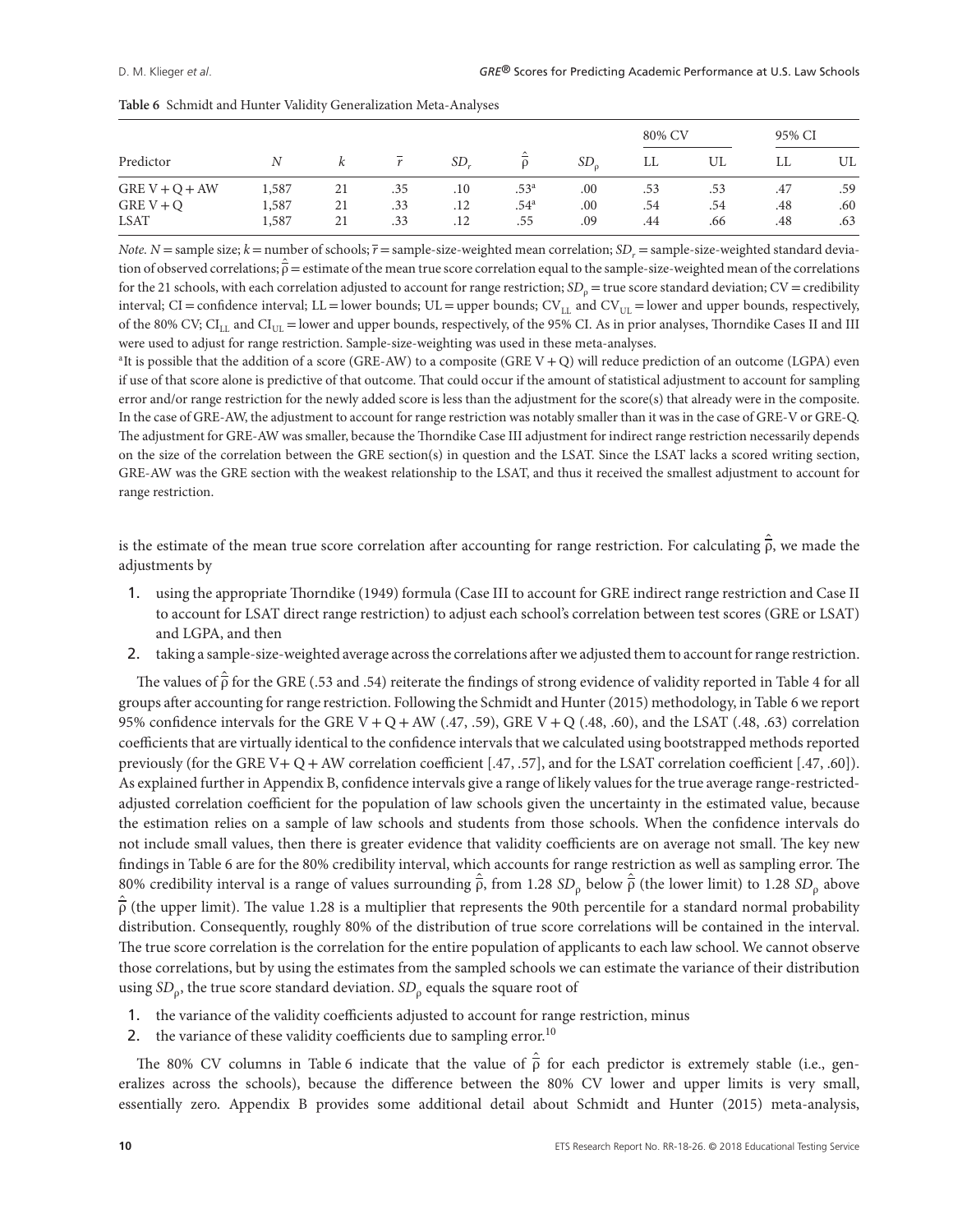|                                        | Group I | Group II | Group III | All groups |
|----------------------------------------|---------|----------|-----------|------------|
| Number of schools                      |         |          |           | 21         |
| Number of students                     | 569     | 476      | 542       | 1,587      |
| Top third GRE and top third LGPA       | 45.0%   | 44.9%    | 46.7%     | 45.6%      |
| Top third GRE and bottom third LGPA    | 22.2%   | $24.1\%$ | 18.9%     | 21.6%      |
| Bottom third GRE and bottom third LGPA | 46.8%   | 51.3%    | 48.9%     | 48.9%      |
| Bottom third GRE and top third LGPA    | 24.5%   | $22.4\%$ | 20.6%     | 22.5%      |

**Table 7** Comparison of Top Third Versus Bottom Third of First-Year Law School Grades (LGPA) Based on Top Third Versus Bottom Third of Performance on the GRE  $V + Q + AW$  Composite (Equally Weighted)

particularly credibility intervals. In summary, the validity of the GRE test is strong and generalizes across law schools.

The validity coefficients in Tables 3–6 show that the GRE test is valid for predicting student performance in law school. This study's aggregate observed correlation coefficients in the .30s and adjusted correlation coefficients in the .50s for GRE  $V + Q + AW$  and  $V + Q$  compare favorably to the findings in past large-scale validity studies of postsecondary admission tests, including validity studies of the GRE and LSAT (cf. Anthony et al., 2016; Kuncel et al., 2001; Kuncel et al., 2010; Kuncel & Hezlett, 2007). Correlation coefficients in the middle .30s were in the top third in size among the effect sizes (correlation coefficients) reported in psychological assessment (see Hemphill, 2003) and in two of the leading journals on human performance assessment (see Bosco, Aguinis, Singh, Field, & Pierce, 2015); correlation coefficients were well into that top third (see Bosco et al., 2015; Hemphill, 2003). As demonstrated, even when one already possesses UGPA to make an admissions decision, the GRE test provides additional value.

Given the strong validity findings, one would expect the test to be very useful. In some statistical models of test utility, test validity interacts with other determinants of test usefulness (e.g., institutional selectivity and the number of selectees) to determine the test's utility (Klieger et al., 2014). The Taylor and Russell (1939) utility model indicates that the proportion of individuals who are selected based on test scores and later deemed satisfactory performers in future schooling is greatest when the selection ratio (admission rate) is low (and the test validity is high). Many law schools are selective, with hundreds of students selected each year and high graduation rates (see ABA, 2017c). The Hunter and Hunter (1984) utility model indicates that use of a test can provide increasing financial gains to an institution when there are increases in any of the following determinants (in addition to test validity): selectee tenure (the length of time students stay in school), the number of selectees, or the economic value that selectees provide to the institution. These determinants of utility are multiplicative such that utility gains from high levels of these determinants are even larger with higher levels of selection test validity.

# **Contingency Table Evidence of Validity**

However, it is not always easy to understand the meaning and value of a particular correlation coefficient, and the utility from using a test is not always clear from the size of a correlation coefficient (see Klieger et al., 2014). Correlation and regression coefficients have little intrinsic meaning. Squaring a coefficient of .40 to find 16% of the variance accounted for might suggest that the predictor is not very useful as it does not account for 84% of the variance. Bridgeman et al. (2009) used contingency tables to show that correlation coefficients of this size and even smaller indeed have substantial practical value. In this approach, the success (in terms of high or low grades) of students with relatively high GRE scores is compared to the success of students with relatively low GRE scores. Specifically, in each school we identified students with GRE composite scores in the top and bottom third of the score distribution at that school, then we identified how many top third students (in terms of GRE scores) were in the top versus the bottom third of the LGPA distribution at that school. We did the same for students in the bottom third of the GRE scores at that school. The weighted average of these percentages, computed across the 21 schools, are presented in Table 7. For students in the top GRE third, about twice as many were in the top third of their law school classes as in the bottom GRE third. Similarly, for students in the bottom third of their classes in terms of GRE scores, about twice as many of these students were in bottom third in terms of LGPA as in the top GRE third.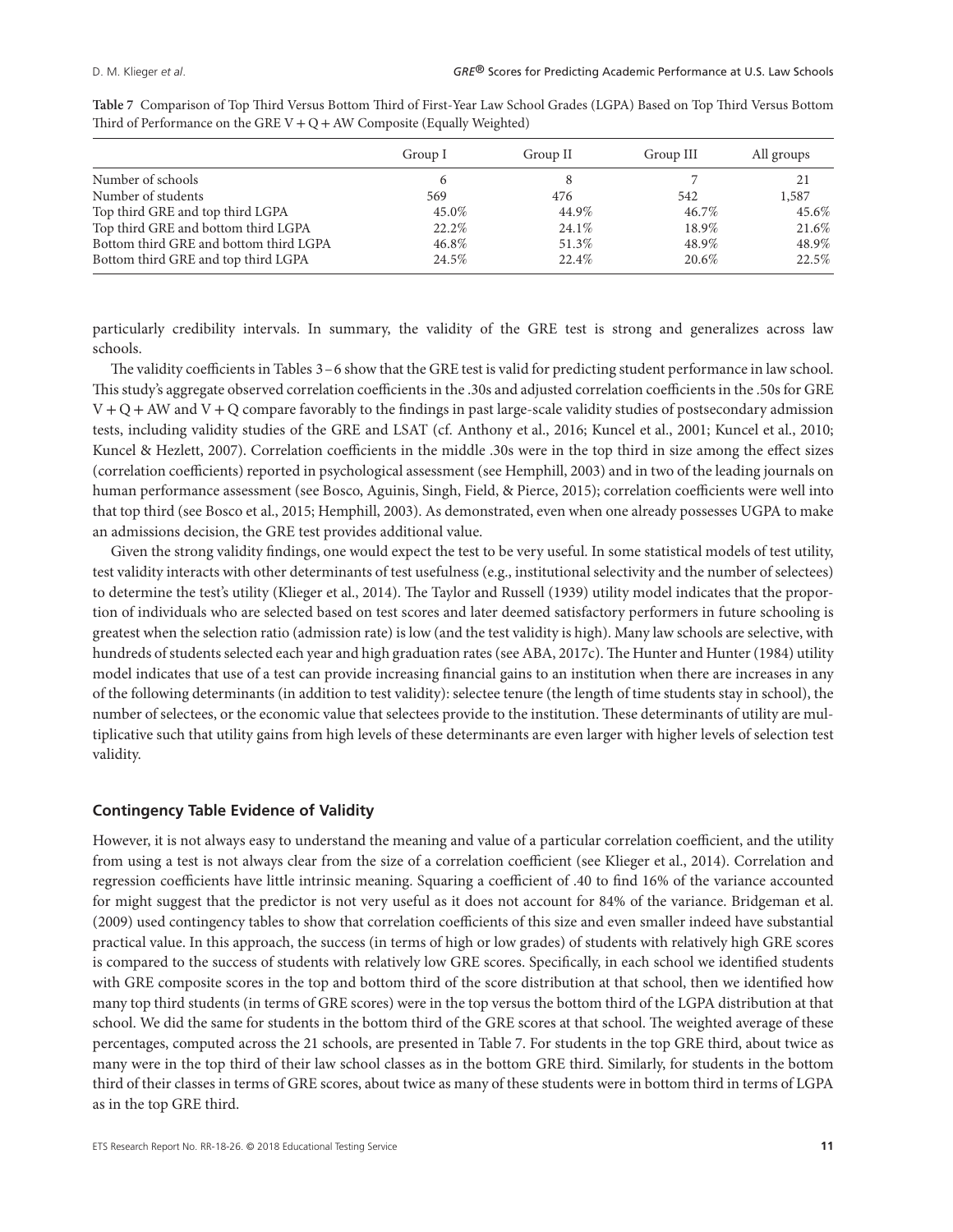#### **Hierarchical Linear Modeling Evidence of Validity**

When studies employ regression-based statistical methods to show predictive validity (with *R* multiple correlations or *R*<sup>2</sup> coefficients of determination), they typically use ordinary least squares (OLS) analyses, which assume independence of the residuals (Cohen, Cohen, West, & Aiken, 2003). OLS methods generally are appropriate when determining predictive validity for an individual school, but they can be less optimal if students from all schools are treated as if they were in just one group. In other words, law students who attend a particular law school are likely to be more similar to each other in ways relevant to predicting LGPA (e.g., more similar in skill levels, motivations, the distribution [e.g., grading curve] on which they are assessed relevant to predicting law school academic performance) than they are to attendees of another randomly chosen law school.

We used HLM, sometimes also referred to as multi-level modeling (MLM; Raudenbush & Bryk, 2002) to model possible effects of institutional differences in selectivity. We include the technical details of the HLM regression analyses in Appendix C. HLM methodology does not adjust for range restriction. The conclusions from these analyses confirm that the GRE test predicts LGPA whether one examines the GRE's usefulness alone, or its incremental value over and above the validity of using UGPA. The HLM analyses indicate that while the selectivity of the institution using the GRE test (or LSAT) has a statistically significant interaction effect on the size of the validity coefficient, the sizes of these effects are not practically significant. This finding is generally consistent with the conclusion from the Schmidt and Hunter (2015) meta-analyses that validity across schools is stable.

# **Conclusion**

Our goals for this study were (a) to show the extent to which use of the GRE in law school admissions would satisfy the requirement of ABA Standard 503 that a law school use "a valid and reliable admission test to assist the school and the applicant in assessing the applicant's capability of satisfactorily completing the school's program of legal education" (ABA, 2014, p. 33) and (b) to abide by the best practice recommendations of the professional validation standards in educational testing (AERA et al., 2014; ETS, 2014a). The results of this national study showed that the GRE test scores have high reliability (Table 3). It was not possible to calculate GRE reliability specifically for the participants in the study, so we calculated it for the U.S. domestic GRE-taking population. We believe that this is a reasonable approach, because the GRE allows test takers to consider multiple forms of advanced education that include law school, business school, and many types of graduate school education. We could conclude that the level of reliability specifically for the participants was sufficient, because as we have observed previously, reliability sets the ceiling for criterion-related validity. Validity, the extent to which the use and interpretation of GRE scores are appropriate for predicting law school performance, is the key issue, and the levels of criterion-related validity that we found were substantial.

Given that validity is the central psychometric concern for reasons explained above, the primary research question in this study is the following: To what extent are GRE-V, GRE-Q, and GRE-AW scores valid and reliable measures of law school applicants' capabilities? For this study, we used LGPA as evidence of applicants' capabilities. We examined the relationship of test scores to law school grades for each GRE section alone, when scores for the different GRE sections were combined, and when GRE section scores were considered in conjunction with, and over and above, UGPA. To determine the validity of using the GRE test for law school admissions, ETS worked with 21 U.S. law schools that vary in selectivity, geographic location, and size, as well both public and private status (see Tables 1 and 2; Figure 1). We examined validity based on these schools overall as well as for schools based on their selectivity, because past empirical research has shown that validity for a standardized admissions test can vary based on school selectivity.

The results in this study indicate that the GRE test predicts LGPA when used alone (see Tables 3 and 4), in conjunction with UGPA (see Table 5), or over and above the validity of UGPA (when comparing the validity for UGPA versus validity for UGPA and GRE combined; see Table 5). Analyses demonstrated GRE validity within and across law school selectivity levels (cf. Groups I, II, and III in Tables 4 and 5). Meta-analysis showed no variance in GRE mean true score correlations and thus that GRE validity findings generalize across law schools (see Table 6). Findings from non-correlational validation methods that we used for the contingency tables (Table 7) provided further support for the practical significance of the correlational findings. HLM regression analyses (see Appendix C), which tests for variance in regression slopes while statistically accounting for the nesting of students within law schools, indicate that the GRE test is valid for use in law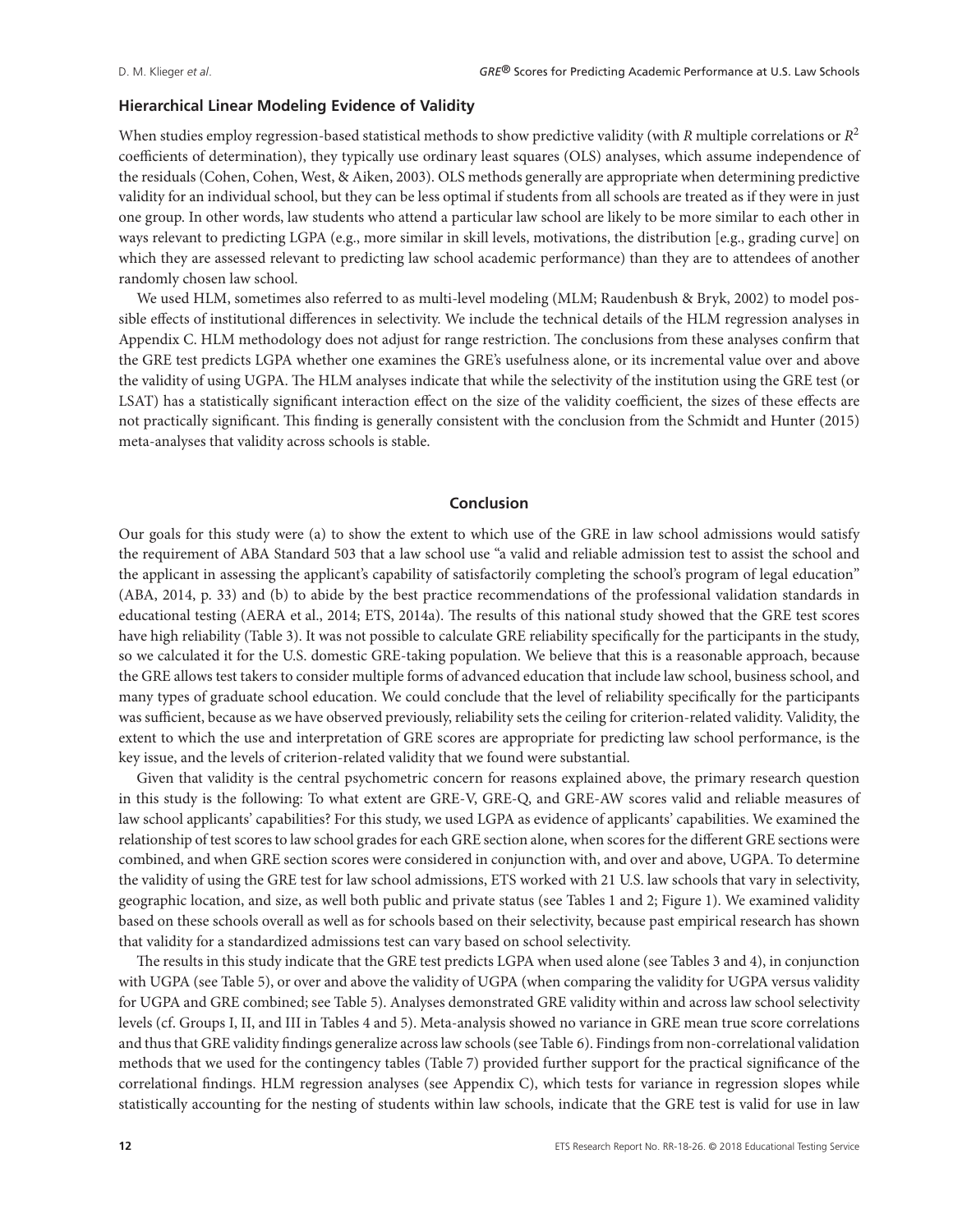school admissions and that there is no practically significant variation in the validity coefficients across different levels of school selectivity or across law schools.

We did not observe practically meaningful differences in validity or reliability estimates between the GRE and LSAT. The correlations between the GRE (both the GRE composites and individual sections) and the LSAT for the 1,587 students in this study are quite high, reaching a level of .85 between GRE V + Q and the LSAT (see Table 3).

The results of this study provide strong support for the value of using GRE scores to inform admissions into law schools. Nonetheless, not all issues could be addressed in one study. We suggest some areas worth exploring in future research. First, although our sample was geographically diverse and included public and private law schools across a broad range of selectivity levels, it was limited to 21 out of the more than 200 accredited law schools in the United States. On the other hand, law schools' curricula, especially in the first year, tend to involve the same course subjects and use the case method instructional approach (LSAC, 2018). Still, future validity studies should expand the sample to include as much of the law school population as reasonably can be obtained, with schools representing the fullest achievable range of schools.

In addition, we had to use samples of students who had not taken the GRE expressly for the purpose of applying to law school. One possible concern about the relevance of these scores would be a possible lack of motivation to do well. One group of students in our analyses took the GRE after they had already been admitted to law school. All these students were compensated for taking the GRE test; an additional incentive for most of these students was a financial reward if they came close to matching their score on the LSAT. In addition, students were informed that the GRE scores received would be real and could be used to apply to a school in the future. We looked for, but did not find, any evidence that the test was not taken seriously (e.g., random responding to test questions). Indeed, the high correlations with LGPA that we observed would not be possible if many students were responding randomly. Nevertheless, a financial incentive or the possible use of GRE scores at some future date is not the same as a law school admissions incentive.

Another concern in interpreting scores in this group is that the students did not prepare for the test as they would for a high-stakes admissions test. This absence of preparation could be especially problematic for the GRE-Q scores, as an intensive review of some basic mathematics concepts covered on the test might be expected to have an impact on scores. On the other hand, most students presumably had prepared for reading passage–based questions before they took the LSAT, and such preparation should also prepare these students for the similar reading-passage based questions on the GRE-V. Thus, we strongly endorse future research with motivated students who had an opportunity to fully prepare for the test, but we do not anticipate substantially different results in that sample.

The other group of students in our analyses did take the GRE as a high-stakes test for admissions to competitive programs, albeit not law school programs. These students were highly motivated and had an opportunity to prepare for the test. We have increased confidence in our conclusions because both groups, with their different motivations and test preparation strategies, exhibited similar high correlations with LGPA. And when we examined LSAT–LGPA correlation coefficients from both groups, they were comparable to the correlations observed for the GRE. Even so, research on students who submitted GRE scores for the purpose of admissions to law school (when such scores become available) would provide additional evidence on the value of GRE scores.

A correlation between LGPA and scores collected for GRE tests taken postmatriculation could result from sources that would not exist for scores collected for GRE tests taken prior to matriculation, such as knowledge gained during law school. However, empirical evidence indicates this is unlikely to be the case. First, GRE scores are correlated with LGPA for the subsample in which scores were collected for GRE tests taken prior to matriculation. The correlation coefficients for the pre- and postmatriculation samples are similar, although the values are slightly larger for the postmatriculation subsample. This could be an indication of bias (in the technical statistical sense), but the correlation between the LSAT and LGPA also is larger for the GRE postmatriculation subsample than it is for the prematriculation subsample. Thus, empirical evidence indicates that the difference between the correlation coefficients of the two subsamples is likely related to the sample and not to the time at which the GRE test was taken.

If and when more law schools accept the GRE for admissions to law school and more students take the GRE for admission to law school, research that is closer to a population survey than a representative sample might provide additional insights. However, we would not expect the basic conclusions to change, as the current findings are very robust across law schools; the Schmidt and Hunter (2015) meta-analyses and the HLM analyses indicated remarkable consistency across the diverse set of law schools in our sample in the ability of GRE scores to predict LGPA.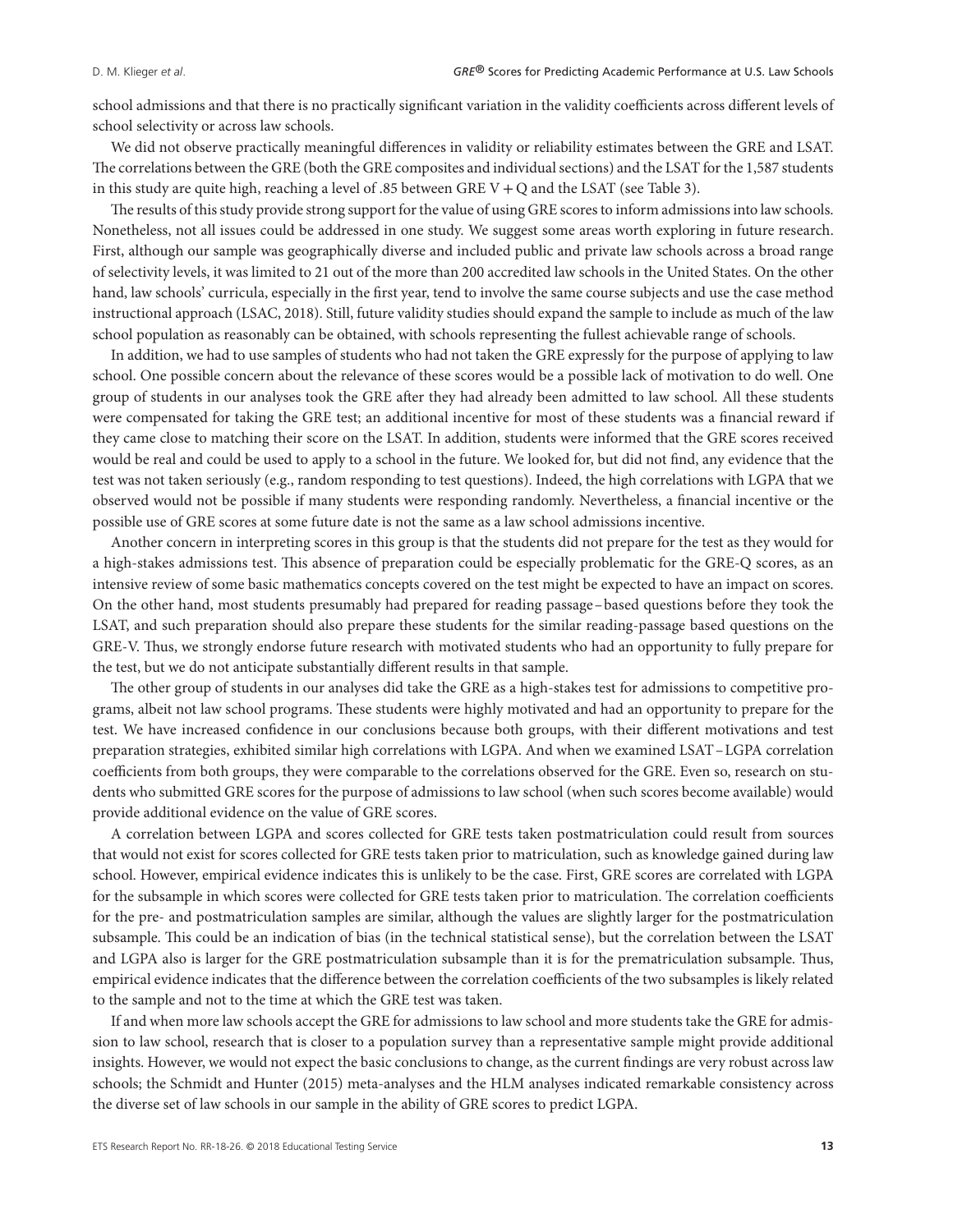Test validation is an ongoing process, and we look forward to what might be learned in future research. Nevertheless, the results in this study collectively provide strong empirical support for claims of reliability and predictive validity of the GRE for use in admissions at U.S. law schools.

## **Acknowledgments**

The authors would like to thank the action editor, reviewers, and copyeditors for their helpful feedback. The authors are grateful as well to the law school deans, admission directors, and staff of the participating law schools for their efforts to secure and to provide the data that made this study possible.

#### **Notes**

- 1 With analogous considerations in mind, business schools worked with the GRE program to conduct similar research (see Young et al., 2014).
- 2 Reporting validity as correlations (*r*, *R*, or ρ) or coefficients of determination (*R<sup>2</sup>*) is standard test validation practice, and it provides a quick way to compare different predictors and combinations of predictors.
- 3 Internal consistency is a way to measure the extent to which test questions that are designed to measure the same skills contribute to similar test scores. Item response theory is a psychometric approach to designing, analyzing, and scoring tests that is based on the relationship between performance on a test question and the skills that the test is intended to measure. MSTs are computer-based adaptive tests that select a group of test questions based on how well a test taker performed on the prior group of test questions.
- 4 *R<sup>2</sup>* validity estimates are calculated based on data from an available sample. Ultimately, one's interest is in validity for the population from which the sample comes. The *R<sup>2</sup>* for the sample may reflect idiosyncrasies of the sample that do not hold for the larger population. Therefore,  $R^2$  based on the sample may overestimate  $R^2$  for the population. Statistical adjustments can be made to  $R^2$  to account for this overestimation. Unlike the unadjusted  $R^2$ , the adjusted  $R^2$  value can decrease for each independent variable (e.g., an additional score, UGPA) that is added to a regression equation.
- 5 Range restriction is a restriction in the range of test scores (GRE, LSAT) and/or criterion values (LGPA), because admitted students reflect a narrower range of scores than would be found in the applicant pool. Ultimately, one wishes to know validity for law schools' applicant pools and not just for the students who attended. It also is possible that there is an effect on validity coefficients because of accepted students deciding not to attend.
- 6 Sackett and Yang (2000) described the assumptions underlying range restriction adjustments (a.k.a. corrections) for Thorndike (1949) Case II as follows: The correction formula requires two assumptions: that the x-y relationship is linear throughout the range of scores (i.e., the assumption of linearity) and that the error term is the same in the restricted sample and in the population (i.e., the assumption of homoscedasticity). Note that no normality assumption is required for the formula (Lawley, 1943). Note also that this formulation assumes nothing about the manner in which the selection occurs. Either or both tails of the distribution can be truncated, or only individuals in the tails of the distribution may be selected. (p. 114) Sackett and Yang indicated that Case III makes the same linearity and homoscedasticity assumptions as Case II does (p. 115). Research by Coward and Sackett (1990) and Cullen, Hardison, and Sackett (2004) indicates that cognitive ability–performance relationships typically are linear. Greener and Osburn (1979) determined that corrections for range restriction are robust when the homoscedasticity assumption does not hold (but that the corrections are not robust to more than small violations of the linearity assumption).
- 7 Specifically, we used 25,000 bootstrap samples where each was obtained by randomly sampling candidates from each institution with replacement. The 95% confidence interval for the correlation was obtained by the 0.025 and 0.975 quantiles of the distribution of the adjusted correlations across bootstrap samples.
- 8 An observed correlation is based directly on the original data, and it has not been statistically adjusted. A correlation (*r*) indicates the strength of the relationship of one variable (e.g., GRE-V) to another variable (e.g., UGPA), as compared to a multiple correlation (*R*) or coefficient of determination ( $R^2$ ) that indicates the relationship of multiple variables together (e.g., GRE-V and GRE-Q together) to another variable (e.g., UGPA).
- 9 Note that "population" used here refers to the full set of institutions included in our study; it does not refer to the population of every law school in the United States.
- 10 The average unadjusted correlation across schools (*r*) is used to calculate sampling error. The calculation involves three main steps. First, the sampling error estimation formula  $\left(1-\overline{r}^2\right)^2/\left(N_i-1\right)$  is used for each school, *i*. Since range restriction affects the estimation of sampling error, a second step is to refine the estimate of sampling error for each school based on the magnitude of range restriction affecting each school's unadjusted validity coefficient (for details, see Schmidt & Hunter, 2015). As the third step, a sample-size-weighted average of the refined estimates across schools can then be calculated.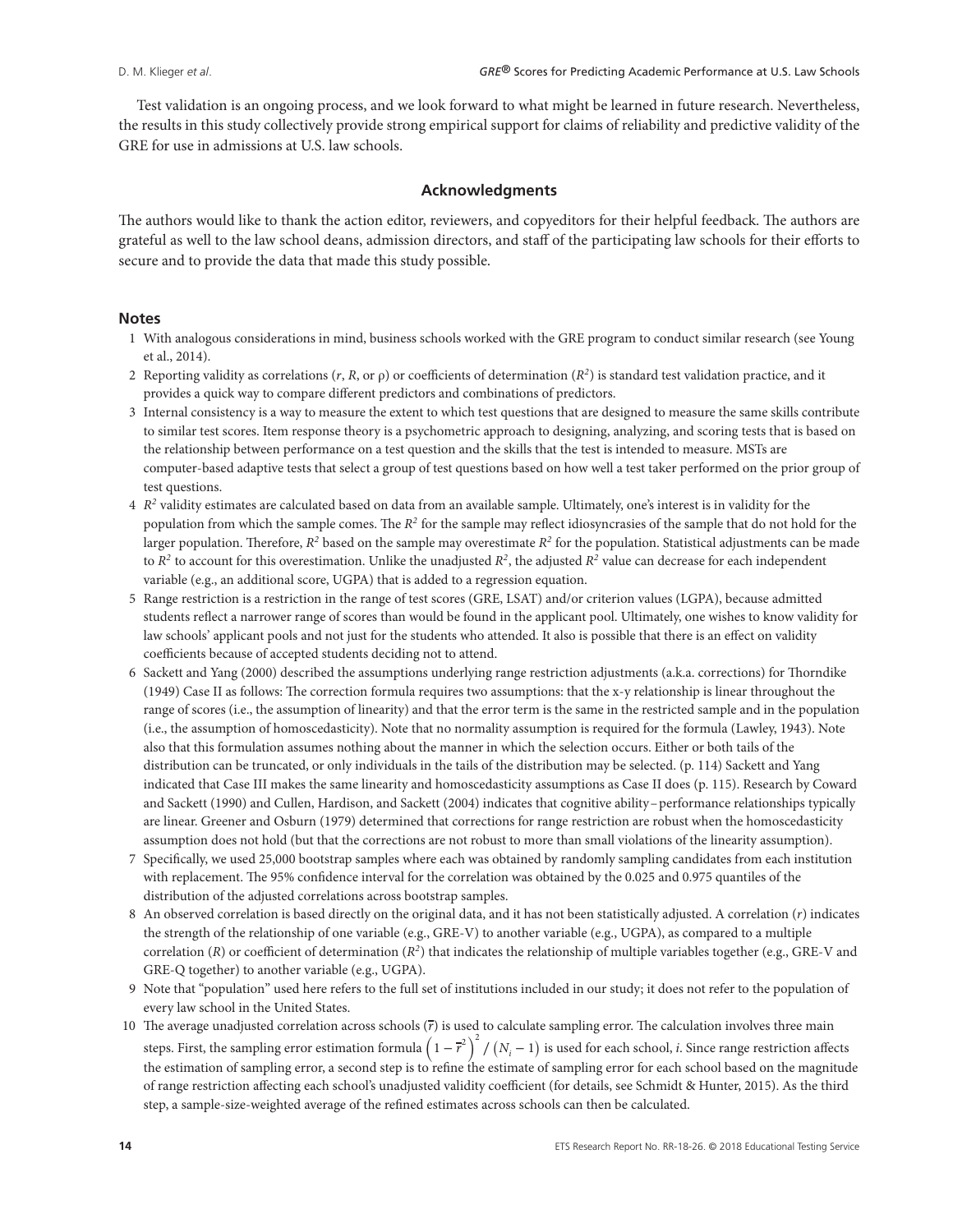- 11 Making range restriction adjustments is a step in conducting Schmidt & Hunter meta-analysis. Given that we possessed the data needed to use the Thorndike (1949) methods that Schmidt and Hunter (2015) consider optimal, we employed the Thorndike (1949) methods when we conducted the Schmidt and Hunter (2015) meta-analytic procedures.
- 12 It should be noted that the covariance matrices of random effects in Models 2a through 6d were restricted to be diagonal matrices; i.e. the variances of the random components are estimated but not the covariances.

#### **References**

- Allen, J., & Robbins, S. (2010). Effects of interest-major congruence, motivation, and academic performance on timely degree attainment. *Journal of Counseling Psychology, 57*(1), 23–35.<https://doi.org/10.1037/a0017267>
- American Bar Association. (2014). *2014–2015 ABA standards and rules of procedure for approval of law schools*. Chicago, IL: Author. American Bar Association. (2015, January). *Managing director's guidance memo. Standard 503 and interpretation 503-3*. Retrieved from
- [https://www.americanbar.org/content/dam/aba/administrative/legal\\_education\\_and\\_admissions\\_to\\_the\\_bar/governancedocuments/](https://www.americanbar.org/content/dam/aba/administrative/legal_education_and_admissions_to_the_bar/governancedocuments/2015_s503_guidance_final.authcheckdam.pdf) [2015\\_s503\\_guidance\\_final.authcheckdam.pdf](https://www.americanbar.org/content/dam/aba/administrative/legal_education_and_admissions_to_the_bar/governancedocuments/2015_s503_guidance_final.authcheckdam.pdf)
- American Bar Association. (2017a). *ABA-approved law schools*. Retrieved from [https://www.americanbar.org/groups/legal\\_education/](https://www.americanbar.org/groups/legal_education/resources/aba_approved_law_schools.html) [resources/aba\\_approved\\_law\\_schools.html](https://www.americanbar.org/groups/legal_education/resources/aba_approved_law_schools.html)
- American Bar Association. (2017b). *Pre-law: Preparing for law school*. Retrieved from [https://www.americanbar.org/groups/legal\\_](https://www.americanbar.org/groups/legal_education/resources/pre_law.html) [education/resources/pre\\_law.html](https://www.americanbar.org/groups/legal_education/resources/pre_law.html)
- American Bar Association. (2017c). *Section of legal education: ABA required disclosures. 2016*. Retrieved from [http://www](http://www.abarequireddisclosures.org/Disclosure509.aspx) [.abarequireddisclosures.org/Disclosure509.aspx](http://www.abarequireddisclosures.org/Disclosure509.aspx)
- American Educational Research Association, American Psychological Association, & National Council on Measurement in Education. (2014). *Standards for educational and psychological testing*. Washington, DC: American Educational Research Association.
- Anthony, L. C., Dalessandro, S. P., & Trierweiler, T. J. (2016, March). *Predictive validity of the LSAT: A national summary of the 2013 and 2014 LSAT correlation studies* (LSAT Technical Report 16-01). Newtown, PA: Law School Admission Council.
- Bosco, F. A., Aguinis, H., Singh, K., Field, J. G., & Pierce, C. A. (2015). Correlational effect size benchmarks. *Journal of Applied Psychology, 100*, 431–449.<https://doi.org/10.1037/a0038047>
- Bridgeman, B., Burton, N., & Cline, F. (2009). A note on presenting what predictive validity numbers mean. *Applied Measurement in Education, 22*, 109–119.<https://doi.org/10.1080/08957340902754577>
- Briel, J., & Michel, R. (2014). Revisiting the GRE General Test. In C. Wendler & B. Bridgeman (Eds.), *The research foundation for the GRE revised General Test: A compendium of studies* (pp. 1.1.1–1.1.18). Retrieved from [http://www.ets.org/s/research/pdf/gre\\_](http://www.ets.org/s/research/pdf/gre_compendium.pdf) [compendium.pdf](http://www.ets.org/s/research/pdf/gre_compendium.pdf)
- Cohen, J., Cohen, P., West, S. G., & Aiken, L. S. (2003). *Applied multiple regression/correlation analysis for the behavioral sciences* (3rd ed.). Mahwah, NJ: Routledge.
- Coward, W. M., & Sackett, P. R. (1990). Linearity of ability-performance relationships: A reconfirmation. *Journal of Applied Psychology, 75*, 297–300.<https://doi.org/10.1037/0021-9010.75.3.297>
- Cullen, M. J., Hardison, C. M., & Sackett, P. R. (2004). Using SAT-grade and ability-job performance relationships to test predictions derived from stereotype threat theory. *Journal of Applied Psychology, 89*, 220–230.<https://doi.org/10.1037/0021-9010.89.2.220>
- Dalessandro, S. P., Anthony, L. C., & Reese, L. M. (2014, October). *LSAT performance with regional, gender, and racial/ethnic breakdowns: 2007–2008 through 2013–2014 testing years* (Technical Report No. 14-02). Newtown, PA: Law School Admission Council.

Educational Testing Service. (2014a). *ETS standards for quality and fairness*. Princeton, NJ: Author.

- Educational Testing Service. (2014b). *A snapshot of the individuals who took the GRE revised General Test: August 2011– June 2014*. Retrieved from [https://www.ets.org/s/gre/pdf/snapshot\\_test\\_taker\\_data\\_2014.pdf](https://www.ets.org/s/gre/pdf/snapshot_test_taker_data_2014.pdf)
- Efron, B. (1979). Bootstrap methods: Another look at the jackknife. *The Annals of Statistics, 7*, 1–26. [https://doi.org/10.1214/aos/](https://doi.org/10.1214/aos/1176344552) [1176344552](https://doi.org/10.1214/aos/1176344552)
- Enders, C. K., & Tofighi, D. (2007). Centering predictor variables in cross-sectional multilevel models: A new look at an old issue. *Psychological Methods, 12*, 121–138.<https://doi.org/10.1037/1082-989X.12.2.121>
- Furr, R. M., & Bacharach, V. R. (2008). *Psychometrics: An introduction*. Thousand Oaks, CA: Sage.
- Gabaldon, T. A. (2014). Doing the numbers: The numerate lawyer and transactional law. *American University Business Law Review, 3,* 63–80.
- Greener, J. M., & Osburn, H. G. (1979). An empirical study of the accuracy of corrections for restriction in range due to explicit selection. *Applied Psychological Measurement, 3*(1), 31–41.<https://doi.org/10.1177/014662167900300104>
- Hemphill, J. F. (2003). Interpreting the magnitudes of correlation coefficients. *American Psychologist, 58,* 78–79. [https://doi.org/10](https://doi.org/10.1037/0003-066X.58.1.78) [.1037/0003-066X.58.1.78](https://doi.org/10.1037/0003-066X.58.1.78)
- Hunter, J. E., & Hunter, R. F. (1984). Validity and utility of alternative predictors of job performance. *Psychological Bulletin, 96*, 72–98. <https://doi.org/10.1037/0033-2909.96.1.72>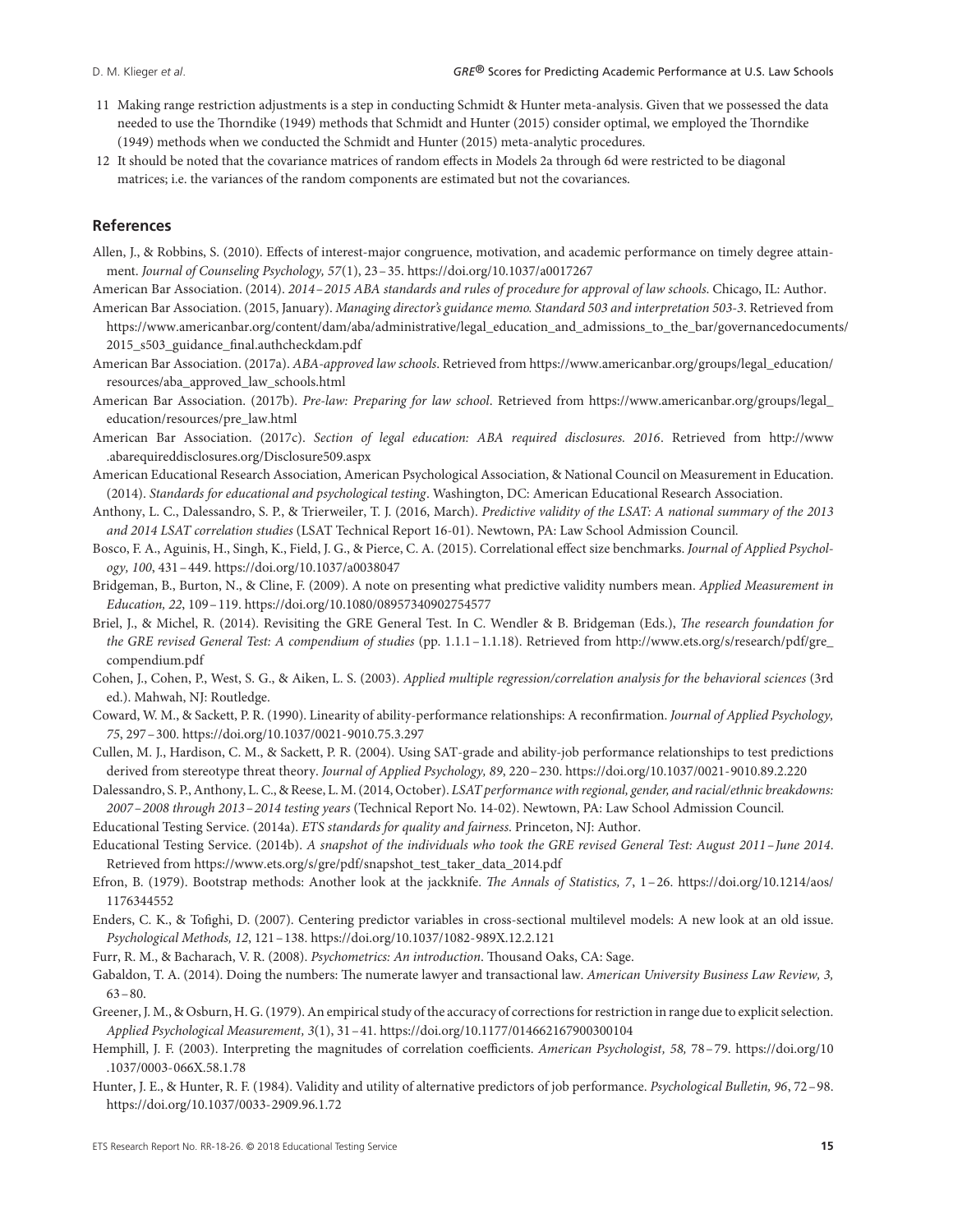- In pilot program, Harvard Law will accept GRE for admission: Accepting the GRE is part of an HLS strategy to expand access to legal education. (2017, March 8). *Harvard Law Today*. Retrieved from<https://today.law.harvard.edu/gre/>
- Klieger, D. M., Cline, F. A., Holtzman, S. L., Minsky, J. L., & Lorenz, F. (2014). *New perspectives on the validity of the GRE General Test for predicting graduate school grades* (GRE Board Research Report No. 14-03). Princeton, NJ: Educational Testing Service. [https://](https://doi.org/10.1002/ets2.12026) [doi.org/10.1002/ets2.12026](https://doi.org/10.1002/ets2.12026)
- Kobrin, J. L., Patterson, B. F., Shaw, E. J., Mattern, K. D., & Barbuti, S. M. (2008). *The validity of the SAT for predicting first-year grade point average* (Research Report 2008-5). New York, NY: College Board.
- Kuncel, N. R., & Hezlett, S. A. (2007). Standardized tests predict graduate students' success. *Science, 315*, 1080–1081. [https://doi.org/](https://doi.org/10.1126/science.1136618) [10.1126/science.1136618](https://doi.org/10.1126/science.1136618)
- Kuncel, N. R., Hezlett, S. A., & Ones, D. S. (2001). A comprehensive meta-analysis of the predictive validity of the Graduate Record Examinations®: Implications for graduate student selection and performance. *Psychological Bulletin, 127,* <sup>162</sup>*–*181. [https://doi.org/](https://doi.org/10.1037/0033-2909.127.1.162) [10.1037/0033-2909.127.1.162](https://doi.org/10.1037/0033-2909.127.1.162)
- Kuncel, N. R., Wee, S., Serafin, L., & Hezlett, S. A. (2010). The validity of the Graduate Record Examinations for master's and doctoral programs: A meta-analytic investigation. *Educational and Psychological Measurement, 70*, 340–352. [https://doi.org/10.1177/](https://doi.org/10.1177/0013164409344508) [0013164409344508](https://doi.org/10.1177/0013164409344508)
- Law School Admission Council. (2017). *Law School Admission Test (LSAT): LSAT scores as predictors of law school performance*. Retrieved from<https://www.lsac.org/jd/lsat/your-score/law-school-performance>
- Law School Admission Council. (2018). *Thinking about law school: Is there a standard law school curriculum?* Retrieved from [https://](https://www.lsac.org/jd/thinking-about-law-school/standard-curriculum) [www.lsac.org/jd/thinking-about-law-school/standard-curriculum](https://www.lsac.org/jd/thinking-about-law-school/standard-curriculum)
- Lawley, D. N. (1943). A note on Karl Pearson's selection formulae. *Proceedings of the Royal Society of Edinburgh, 62* (Section A, Part I), 28–30.
- Lee, V. E. (2000). Using hierarchical linear modeling to study social contexts: The case of school effects. *Educational Psychologist, 35*, 125–141. [https://doi.org/10.1207/S15326985EP3502\\_6](https://doi.org/10.1207/S15326985EP3502_6)
- Mattern, K. D., & Patterson, B. F. (2011a). *Validity of the SAT for predicting second-year grades: 2006 SAT validity sample* (Statistical Report 2011-1). New York, NY: College Board.
- Mattern, K. D., & Patterson, B. F. (2011b). *Validity of the SAT for predicting third-year grades: 2006 SAT validity sample* (Statistical Report 2011-3). New York, NY: College Board.
- Mattern, K. D., & Patterson, B. F. (2011c). *Validity of the SAT for predicting fourth-year grades: 2006 SAT validity sample* (Statistical Report 2011-7). New York, NY: College Board.
- Murphy, K. R. (Ed.). (2003). *Validity generalization: A critical review*. Mahwah, NJ: Erlbaum.
- Nunnally, J. C. (1978). *Psychometric theory* (2nd ed.). New York, NY: McGraw-Hill.
- Powers, D. E. (2004). Validity of Graduate Record Examinations (GRE) General Test scores for admissions to colleges of veterinary medicine. *Journal of Applied Psychology, 89*, 208*–*219.<https://doi.org/10.1037/0021-9010.89.2.208>
- Raudenbush, S. W., & Bryk, A. S. (2002). *Hierarchical linear models: Applications and data analysis methods* (2nd ed.). Thousand Oaks, CA: Sage.
- van Rijn, P. (2016). Reliability of multistage tests using item response theory. In D. Yan, A. von Davier, & C. Lewis (Eds.), *Computerized multistage testing: Theory and applications* (pp. 251–263). Boca Raton, FL: Chapman and Hall/CRC.
- Robin, F., & Kim, S. (2014). Evaluating and maintaining the psychometric and scoring characteristics of the revised analytical writing measure. In C. Wendler & B. Bridgeman (Eds.), *The research foundation for the GRE revised General Test: A compendium of studies* (pp. 2.3.1–2.3.10). Retrieved from [http://www.ets.org/s/research/pdf/gre\\_compendium.pdf](http://www.ets.org/s/research/pdf/gre_compendium.pdf)
- Robin, F., & Steffen, M. (2014). Test design for the GRE. In C.Wendler & B. Bridgeman (Eds.),*The research foundation for the GRE revised General Test: A compendium of studies* (pp. 3.3.1–3.3.12). Retrieved from [http://www.ets.org/s/research/pdf/gre\\_compendium.pdf](http://www.ets.org/s/research/pdf/gre_compendium.pdf)
- Sackett, P. R., & Yang, H. (2000). Correction for range restriction: An expanded typology. *Journal of Applied Psychology, 85*, 112–118. <https://doi.org/10.1037/0021-9010.85.1.112>
- Schmidt, F. L., & Hunter, J. E. (2015). *Methods of meta-analysis: Correcting error and bias in research findings* (3rd ed.). Thousand Oaks, CA: Sage.<https://doi.org/10.4135/9781483398105>
- Schmidt, F. L., Viswesvaran, C., Ones, D. S., & Le, H. (2017). A failed challenge to validity generalization: Addressing a fundamental misunderstanding of the nature of VG. *Industrial and Organizational Psychology, 10,* 488–495.<https://doi.org/10.4135/9781483398105>
- Taylor, H. C., & Russell, J. T. (1939). The relationship of validity coefficients to the practical validity of tests in selection. *Journal of Applied Psychology, 23,* 565–578.<https://doi.org/10.1037/h0057079>

Thorndike, R. L. (1949). *Personnel selection: Test and measurement techniques*. New York, NY: Wiley.

Wecker, M. (2012, January 19). Law review leads to legal jobs, recruiters say*. U.S. News & World Report*. Retrieved from [https://www](https://www.usnews.com/education/best-graduate-schools/top-law-schools/articles/2012/01/19/law-review-leads-to-legal-jobs-recruiters-say) [.usnews.com/education/best-graduate-schools/top-law-schools/articles/2012/01/19/law-review-leads-to-legal-jobs-recruiters-say](https://www.usnews.com/education/best-graduate-schools/top-law-schools/articles/2012/01/19/law-review-leads-to-legal-jobs-recruiters-say)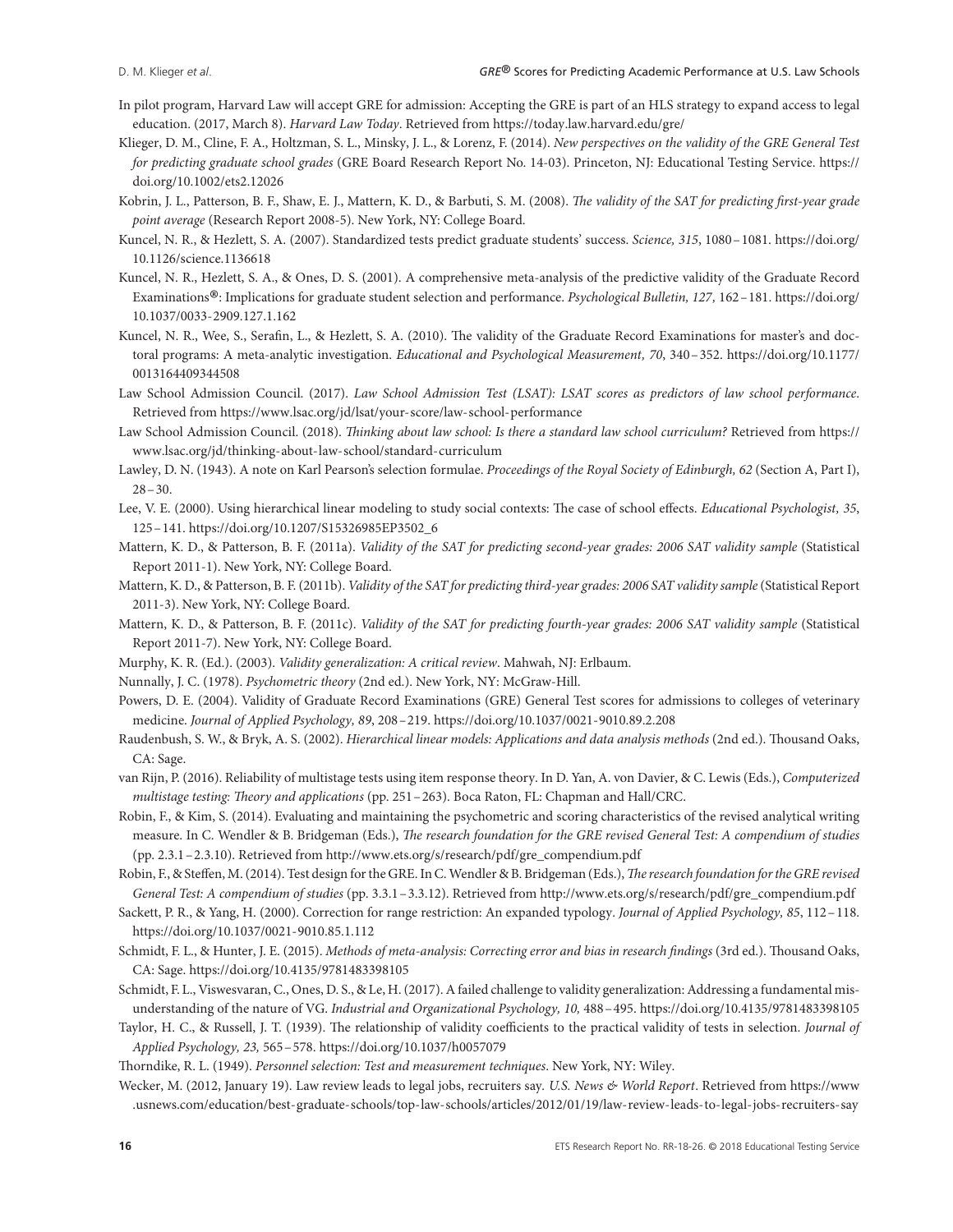- Weiss, D. C. (2013, October 29). Posner: Lawyers bad at math are an increasing concern; inmate's blood-pressure suit shows why. *ABA Journal*. Retrieved from [http://www.abajournal.com/news/article/posner\\_math\\_block\\_lawyers\\_an\\_increasing\\_concern\\_inmates\\_](http://www.abajournal.com/news/article/posner_math_block_lawyers_an_increasing_concern_inmates_blood-pressure_suit/) [blood-pressure\\_suit/](http://www.abajournal.com/news/article/posner_math_block_lawyers_an_increasing_concern_inmates_blood-pressure_suit/)
- Wendler, C., & Bridgeman, B. (Eds.) (with C. Ezzo). (2014). *The research foundation for the GRE revised General Test: A compendium of studies*. Retrieved from [https://www.ets.org/s/research/pdf/gre\\_compendium.pdf](https://www.ets.org/s/research/pdf/gre_compendium.pdf)
- Wightman, L. F. (2000). *Beyond FYA: Analysis of the utility of LSAT scores and UGPA for predicting academic success in law school* (Research Report No. 99-05). Newtown, PA: Law School Admission Council.
- Yan, D., von Davier, A. A., & Lewis, C. (Eds.). (2014). *Computerized multistage testing: Theory and applications*. Boca Raton, FL: CRC Press.
- Young, J. W., Klieger, D., Bochenek, J., Li, C., & Cline, F. (2014). *The validity of scores from the GRE revised General Test for forecasting performance in business schools: Phase one* (GRE Board Research Report No. 14-01). Princeton, NJ: Educational Testing Service. <https://doi.org/10.1002/ets2.12019>

# **Appendix A**

# **Acknowledgments**

We wish to acknowledge (in alphabetical order) the participation of the following law schools in this national study: Boston University School of Law

Brigham Young University J. Reuben Clark Law School

Columbia Law School

Duke University School of Law

Emory University School of Law

Gonzaga University School of Law

The John Marshall Law School

Northwestern University Pritzker School of Law The Notre Dame Law School

St. John's University School of Law

Suffolk University Law School

Texas A&M University School of Law

Thomas Jefferson School of Law

The University of Arizona James E. Rogers College of Law

The University of California, Davis, School of Law

The University of California, Los Angeles, School of Law

The University of Hawaii William S. Richardson School of Law

The University of Southern California

The University of Virginia School of Law

Wake Forest University School of Law

Washington University in St. Louis School of Law

# **Appendix B**

# **Schmidt and Hunter Meta-Analytic Random-Effects Approach**

The Schmidt and Hunter (2015) meta-analytic random-effects approach is a statistical methodology that asks what the validity of the indicator is for the population of interest (i.e., what the observed validity would be if there were no error in our validity estimates). In this study, we accounted for error due to the size of the sample (sampling error) and restriction of range,<sup>11</sup> as these were the relevant error sources. These sources of error can be thought of as interfering with our ability to see the true relationship between GRE (and LSAT) scores and LGPA.This meta-analytic approach estimates the validity for the population as  $\hat{\overline{\rho}}$  (the Greek letter "rho" with an overline (<sup>−</sup>), or "bar" symbol, above it to indicate that it is a mean [average] and a circumflex (^), or "hat" symbol, above it to indicate that it is an estimate). Furthermore, this meta-analytic approach estimates the extent to which the observed validity coefficients would vary across schools, if the statistical artifacts did not obscure them. If variability is small, then one may infer that the validity of the test generalizes—hence the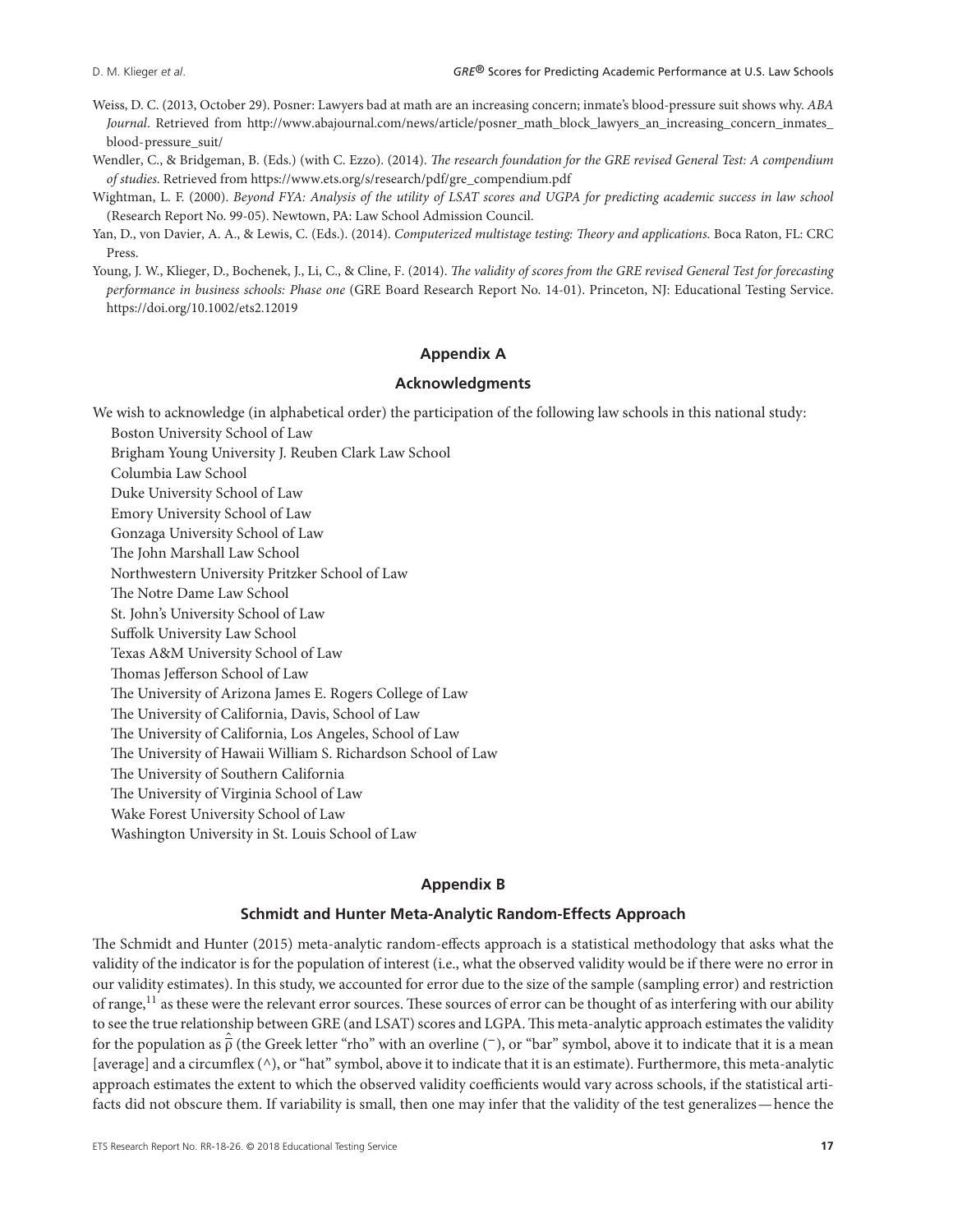use of the term "validity generalization" to describe this methodology. Educational research organizations and validity researchers generally support the judicious use of validity generalization methods (see AERA et al., 2014; Murphy, 2003; Schmidt & Hunter, 2015).

The credibility interval is a way in which the Schmidt and Hunter (2015) method indicates whether validity generalizes. The credibility interval reflects the idea that the true validity coefficient for a test could be different across different schools. It traditionally is set to 80%, indicating that 80% of the values in the distribution of true validity are within the credibility interval (Schmidt & Hunter, 2015). The lower bound of the credibility interval indicates a "worst-case" situation for validity, because there is a 90% probability that validity is larger than that lower bound value (Schmidt, Viswesvaran, Ones, & Le, 2017). It is when the lower bound (LL) for the credibility interval contains 0 that validity generalization typically comes into question.

The credibility interval is not a confidence interval. A confidence interval (traditionally often set to 95%) estimates the amount of error in the estimated mean (average) value of true validity, *̂* ρ, due to sampling error. This interval surrounds a single value, *̂* ρ. A confidence interval tries to answer the question, given the sampling error in the estimate, of what range of values is 95% likely to contain the true average validity coefficient for law schools. Conversely, a credibility interval does not reflect sampling error, because sampling error is not a part of *SD*ρ: In calculating the *SD*<sup>ρ</sup> on which the credibility interval is based, an estimate of sampling error is subtracted from the variance of the validity coefficients adjusted to account for range restriction. Whereas a confidence interval surrounds a single value, *̂* ρ, a credibility interval contains the 80% of the distribution of ρ values. A credibility interval is a type of moderator analysis that tries to answer the question of whether validity for the data on which the credibility interval is based is distributed narrowly enough to support the conclusion that the validity coefficient  $\hat{\bar{\rho}}$  applies to all of the law schools within the data as a single population of schools. If the credibility interval is not narrow enough and consequently that conclusion is not supportable, then the data should be split up into hypothesized subpopulations of law schools and then re-meta-analyzed separately for each of these subpopulations. For example, a credibility interval containing 0 might indicate that the validity of a test when used by less selective schools is very different than its validity when used by very selective schools. If a selectivity moderator is detected, then data for less selective and highly selective schools should be re-meta-analyzed separately to estimate validity for each selectivity subpopulation and whether other moderators are present within either subpopulation.

#### **Appendix C**

# **Hierarchical Linear Modeling/Multilevel Validity Analyses**

#### **Research Questions**

- 1. What proportion of the variance in LGPA is accounted for by institutional variation?
- 2. What is the predictive validity of GRE when used alone (and, for comparison, LSAT when used alone)?
- 3. What is the added predictive validity of GRE (and for LSAT) over and above UGPA?
- 4. Is the relationship between GRE and LGPA moderated by institutional selectivity? (Is the relationship between LSAT and LGPA moderated by institutional selectivity?)

# **Method**

#### *Participants*

The sample consisted of 1,587 students enrolled in 21 law schools. The average cluster size (number of students within a law school) was 76 students, ranging from 34 to 143.

# *Variables*

*Outcome (dependent) variable*. In all models, LGPA was used as the outcome variable.

*Level 1 (predictor) variables*. The Level 1 variables are variables that describe individuals. Level 1 variables used were UGPA, GRE-V score, GRE-Q score, GRE-AW score, the unit-weighted composite score of the three GRE sections (GRE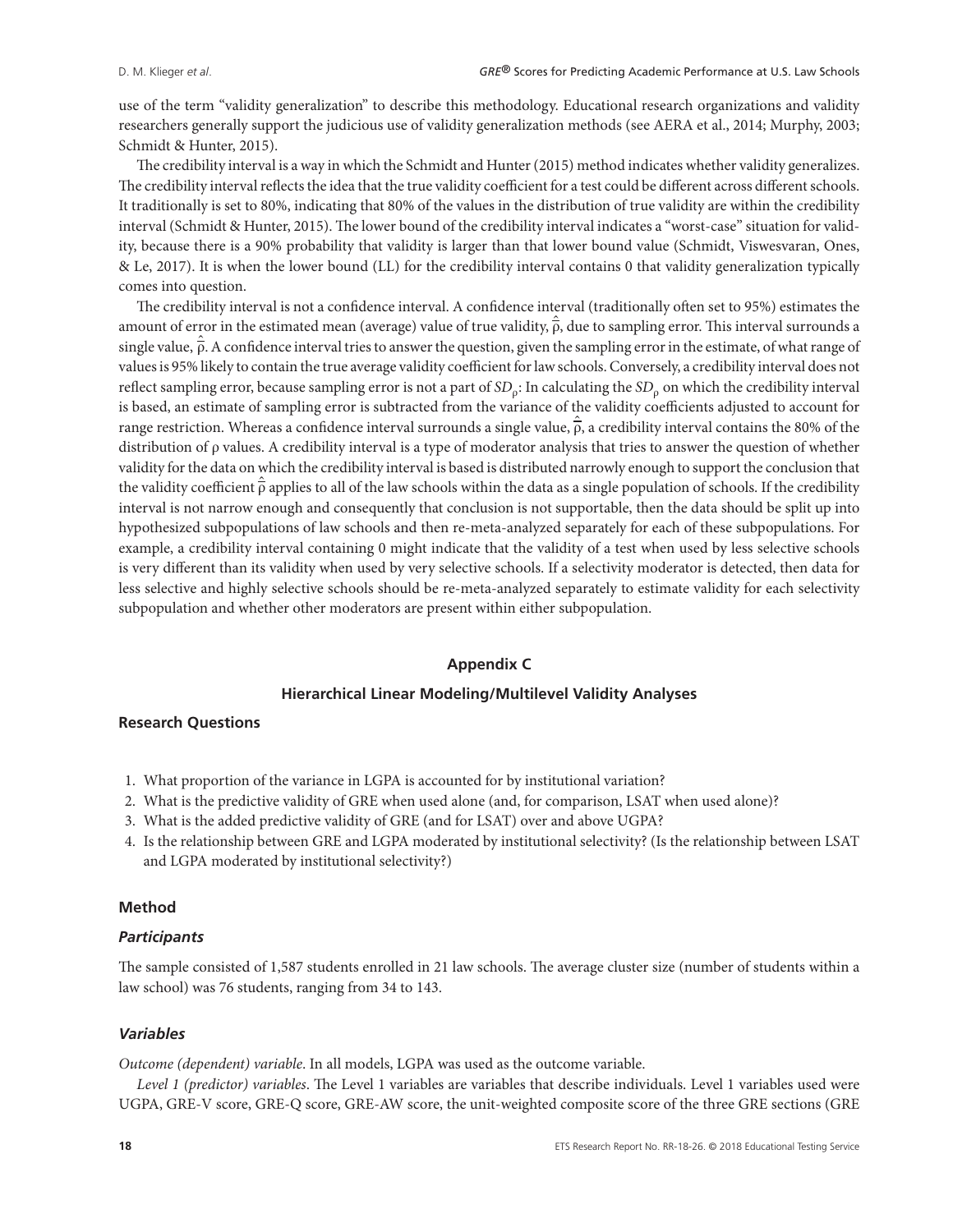$V + Q + AW$ ), the unit-weighted composite score of the verbal and quantitative GRE sections (GRE  $V + Q$ ), and LSAT score.

*Level 2 (predictor) variables*. Level 2 variables describe the groups (i.e., schools) into which the individuals are clustered. Institutional selectivity was used as the Level 2 predictor. Selectivity was measured in two different ways across different exploratory models. First, a continuous variable was calculated containing the median institutional LSAT score for each law school (as reported in ABA, 2017c). Second, we used a categorical variable for membership in Groups I– III (as defined in the main text) to reflect differences in school selectivity.

# *Statistical Procedures*

HLM models were estimated to answer the research questions. No data were missing. All analyses were conducted using the SAS software, with maximum likelihood estimation.

*RQ1. What proportion of the variance in LGPA is accounted for by institutional variation?* To answer this question we conducted a random effects ANOVA with no predictors (Model 1). The purpose of this model was to compute the intraclass correlation (ICC) for the outcome variable LGPA (i.e., the ratio of between-institution variance to total observed variance).The ICC represents the proportion of LGPA variance accounted for by institutional variability. ICC values above .10 indicate the need to use HLM to control for clustering (Lee, 2000). Following Raudenbush and Bryk (2002), Model 1 is expressed as in Equation C1:

Level 1 ∶

Level 2 ∶

*Y<sub>ij</sub>* =  $β_{0j} + r_{ij}$  $β_{0j} = γ_{00} + μ_{0j}$ Combined model ∶  $Y_{ij} = \gamma_{00} + \mu_{0j} + r_{ij}$ (C1)

where  $Y_{ij}$  is LGPA for student *i* in institution *j*,  $\gamma_{00}$  is the LGPA grand mean,  $\mu_{0j}$  is the deviation between institution *j*'s LGPA mean and the LGPA grand mean, and *rij* is the deviation between student *i*'s LGPA score and institution *j*'s LGPA mean. The model estimates variances for  $r_{ij}$  and  $\mu_{0j}$ , labeled  $\sigma^2$  (within-institution residual variance) and  $\tau_{00}$  (between-institution variance), respectively.

*RQ2. What is the predictive validity of GRE when used alone (and, for comparison, LSAT when used alone)?* In order to analyze the predictive validity of GRE and the LSAT, they were each included as Level 1 variables in separate Models 2a through 2d. For models with GRE V + Q + AW, GRE V + Q, and LSAT as Level 1 predictors, the model is expressed as in Equation C2:

Level 1 ∶

Level 2 ∶

$$
\beta_{0j} = \gamma_{00} + \mu_{0j} \n\beta_{1j} = \gamma_{10} + \mu_{1j}
$$
\n(C2)

Combined model ∶

$$
Y_{ij} = \gamma_{00} + \gamma_{10} \text{ (level 1 predictor)} + \mu_{0j} + \mu_{1j} \text{ (level 1 predictor)} + r_{ij},
$$

 $Y_{ij} = \beta_{0j} + \beta_{1j}$  (level 1 predictor) +  $r_{ij}$ 

where γ<sub>00</sub> is the average of mean LGPA within institutions; γ<sub>10</sub> is a fixed slope for GRE V + Q + AW, GRE V + Q, or LSAT across institutions; μ<sub>1*i*</sub> is the deviation between institution *j*'s slope for GRE V + Q + AW, GRE V + Q, or LSAT and the fixed slope across institutions; and the remaining parameters are defined as in Equation C1. In addition to the estimation of  $\sigma^2$  (within-institution residual variance) and τ<sub>00</sub> (between-institution variance), the model estimates the variance of  $\mu_{1j}$ <sup>12</sup>, labeled  $\tau_{11}$ ;  $\mu_{1j}$  indicates how much variability exists in the slope for GRE V + Q + AW, GRE V + Q, or LSAT across institutions.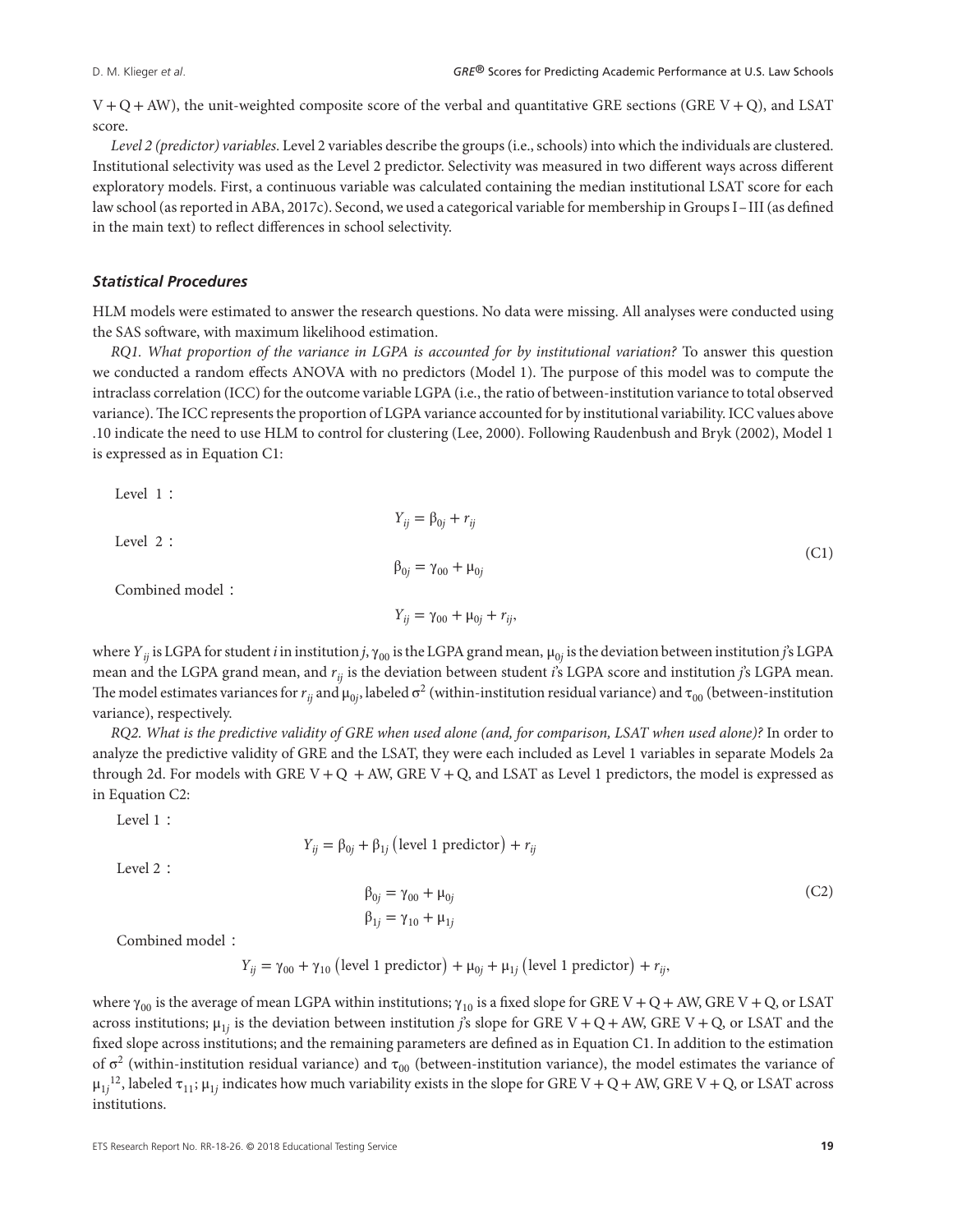In Model 2c (Equation C3, we examined the effect of the three GRE sections separately entered (rather than composited into a single variable):

Level 1 ∶

$$
Y_{ij} = \beta_{0j} + \beta_{1j} (GREQ) + \beta_{2j} (GREV) + \beta_{3j} (GREAW) + r_{ij}
$$

Level 2 ∶

$$
\beta_{0j} = \gamma_{00} + \mu_{0j} \n\beta_{1j} = \gamma_{10} + \mu_{1j} \n\beta_{2j} = \gamma_{20} + \mu_{2j} \n\beta_{3j} = \gamma_{30} + \mu_{3j}
$$
\n(C3)

Combined model ∶

$$
Y_{ij} = \gamma_{00} + \gamma_{10} (GREQ) + \gamma_{20} (GREV) + \gamma_{30} (GREAW) + \mu_{0j} + \mu_{1j} (GREQ) + \mu_{2j} (GREV) + \mu_{3j} (GREAW) + r_{ij}.
$$

In addition to the parameters explained in previous models, Model 2c estimates the variance of  $\mu_{1i}$  labeled  $\tau_{11}$  (variation in the slope of GREQ across institutions), the variance of  $\mu_{2j}$  labeled  $\tau_{22}$  (variation in the slope of GREV across institutions), and the variance of  $\mu_{3j}$  labeled  $\tau_{33}$  (variation in the slope of GREAW across institutions).

All Level 1 variables in Model 2 were centered within cluster (i.e., group-mean centering) following Enders and Tofighi (2007). The fit of Models 2a through 2d was compared to the fit of Model 1 (the unconditional or random effects ANOVA model) by looking at the difference in  $-2$  Log Likelihood (deviance), which is distributed as a  $\chi^2$ ; a significant difference in deviance indicates that the model with more parameters (Models 2a–2d) fit the data significantly better than a model with fewer parameters (Model 1). The models were also evaluated by calculating the proportion of within-institution (Level 1) variance accounted for by the addition of Level 1 predictors in comparison to Model 1.

*RQ3. What is the added predictive validity of GRE (and, for additional context, LSAT), over and above UGPA?* In order to analyze the incremental predictive validity of the GRE sections and composites, and LSAT beyond that provided by UGPA, we first established the unique proportion of LGPA variance explained by UGPA. In Model 3a (Equation C4), UGPA was included as the only Level 1 predictor:

*Y<sub>ij</sub>* =  $β_{0j} + β_{1j} (UGPA) + r_{ij}$ 

Level 1 ∶

Level 2 ∶

$$
\beta_{0j} = \gamma_{00} + \mu_{0j} \tag{C4}
$$
  

$$
\beta_{1j} = \gamma_{10} + \mu_{1j}
$$

Combined model ∶

$$
Y_{ij} = \gamma_{00} + \gamma_{10} (UGPA) + \mu_{0j} + \mu_{1j} (UGPA) + r_{ij}.
$$

GRE V + Q +AW and GRE V + Q were added as Level 1 predictors in Models 3b and 3c, respectively. LSAT was added as a Level 1 predictor in Model 3e. Models 3b, 3c, and 3e are expressed as in Equation C5:

Level 1 ∶

*Y*<sub>*ij*</sub> = β<sub>0*j*</sub> + β<sub>1*j*</sub> (*UGPA*) + β<sub>2*j*</sub> (*level*1 *predictor*) + *r*<sub>*ij*</sub>

Level 2 ∶

$$
\beta_{0j} = \gamma_{00} + \mu_{0j} \n\beta_{1j} = \gamma_{10} + \mu_{1j} \n\beta_{2j} = \gamma_{20} + \mu_{2j}
$$
\n(C5)

Combined model ∶

$$
Y_{ij} = \gamma_{00} + \gamma_{10} (UGPA) + \gamma_{20} (level1 predictor) + \mu_{0j} + \mu_{1j} (UGPA)
$$
  
+
$$
+\mu_{2j} (level1 predictor) + r_{ij}.
$$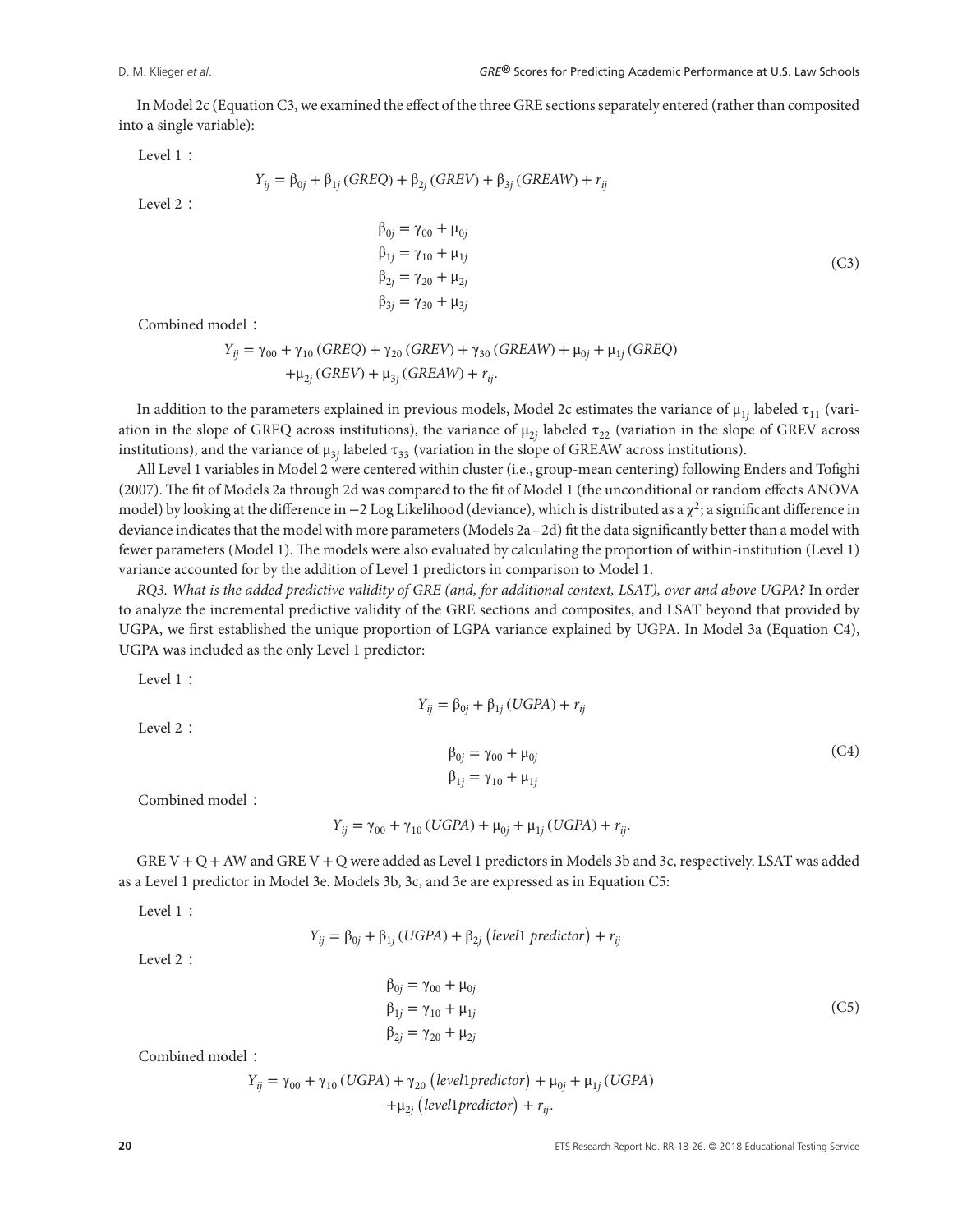In Model 3d, all three GRE sections (GRE-Q, GRE-V, and GRE-AW) were included as separately entered Level 1 predictors. The model is expressed as in Equation C6:

Level 1 ∶

Level 2 ∶

$$
Y_{ij} = \beta_{0j} + \beta_{1j}(UGPA) + \beta_{2j}(GREQ) + \beta_{3j}(GREV) + \beta_{4j}(GREAW) + r_{ij}
$$

 $β_{0j} = γ_{00} + μ_{0j}$  $β_{1j} = γ_{10} + μ_{1j}$  $β_{2j} = γ_{20} + μ_{2j}$  $β_{3j} = γ_{30} + μ_{3j}$  $β_{4j} = γ_{40} + μ_{4j}$ (C6)

Combined model ∶

$$
Y_{ij} = \gamma_{00} + \gamma_{10} (UGPA) + \gamma_{20} (GREQ) + \gamma_{30} (GREV) + \gamma_{40} (GREAW) +
$$
  

$$
\mu_{0j} + \mu_{1j} (UGPA) + \mu_{2j} (GREQ) + \mu_{3j} (GREV) + \mu_{4j} (GREAW) + r_{ij}.
$$

The fit of Models 3b through 3e was compared to the fit of Model 3a using the difference in deviance between models. Further, the unique contribution of these variables in Models 3b through 3e was examined by comparing the proportion of Level 1 variance explained by Models 3b through 3e to the same figure calculated for Model 3a.

*RQ4. Is the relationship between GRE and LGPA moderated by institutional selectivity? (And, for additional context, is the relationship between LSAT and LGPA moderated by institutional selectivity?)* Without controlling for institutional variability as we do here, we examined these questions previously in this manuscript. In the prior analyses, we had categorized schools into three groups (Groups I–III) based on what made conceptual sense, and we had then examined validity coefficients separately for each group (as well as overall). In these HLM analyses, we investigated selectivity in two ways: (a) We modeled selectivity by including a continuous variable that measured the LSAT median for each school's entering class (Models 4a–4d), and (b) we separately modeled selectivity using categorical membership in Groups I– III (Models 5a–6d).

In all models, we included selectivity (measured as institutional median LSAT or as membership to Groups I– III) as a Level 2 predictor, and we added a cross-level interaction between selectivity and our Level 1 predictors (GRE V + Q + AW, GRE V + Q, each separate GRE section, and LSAT). Given our interest in the cross-level interaction, Level 1 predictors were centered within cluster, and median institutional LSAT was grand-mean centered (Enders & Tofighi, 2007).

Models 4a and 4b with GRE V + Q +AW and GRE V + Q as Level 1 predictors, respectively, and Model 4d with LSAT as a Level 1 predictor, are expressed as in Equation C7:

Level 1 ∶

$$
Y_{ij} = \beta_{0j} + \beta_{1j} (UGPA) + \beta_{2j} (level1 predictor) + r_{ij}
$$

Level 2 ∶

$$
\beta_{0j} = \gamma_{00} + \gamma_{01} (medianLSAT) + \mu_{0j}
$$
  
\n
$$
\beta_{1j} = \gamma_{10} + \mu_{1j}
$$
  
\n
$$
\beta_{2j} = \gamma_{20} + \gamma_{21} (medianLSAT) + \mu_{2j}
$$
 (C7)

Combined model ∶

$$
Y_{ij} = \gamma_{00} + \gamma_{10} (UGPA) + \gamma_{20} (level1 predictor) + \gamma_{01} (medianLSAT) +
$$
  
\n
$$
\gamma_{21} (level1 predictor) (medianLSAT) + \mu_{0j} + \mu_{1j} (UGPA) +
$$
  
\n
$$
\mu_{2j} (level1 predictor) + r_{ij}.
$$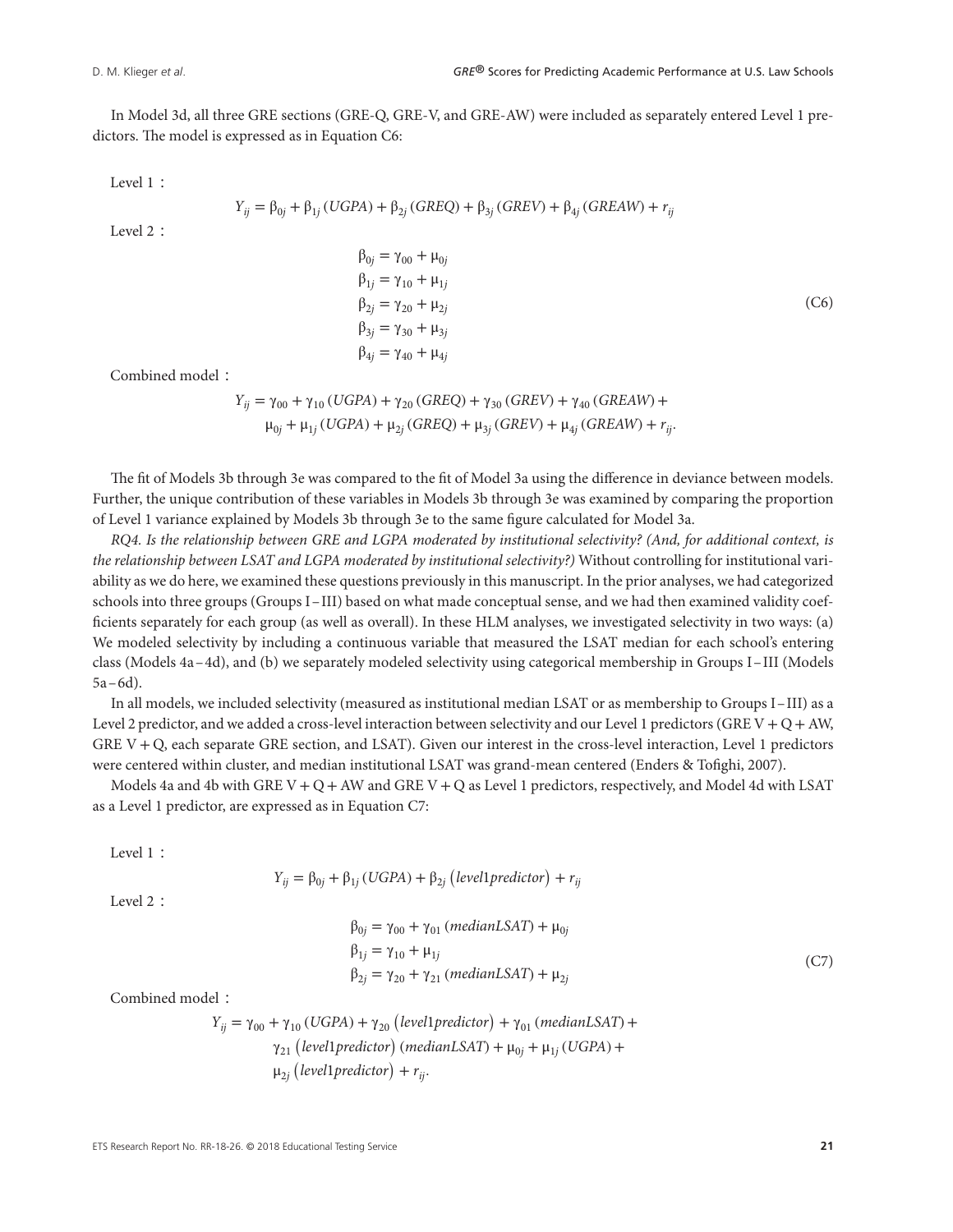Model 4c, which included an interaction between median institutional LSAT and each separate GRE section separately entered can be expressed as in Equation C8:

Level 1 ∶

$$
Y_{ij} = \beta_{0j} + \beta_{1j} (UGPA) + \beta_{2j} (GREQ) + \beta_{3j} (GREV) + \beta_{4j} (GREAW) + r_{ij}
$$

Level 2 ∶

$$
\beta_{0j} = \gamma_{00} + \gamma_{01} (medianLSAT) + \mu_{0j}
$$
  
\n
$$
\beta_{1j} = \gamma_{10} + \mu_{1j}
$$
  
\n
$$
\beta_{2j} = \gamma_{20} + \gamma_{21} (medianLSAT) + \mu_{2j}
$$
  
\n
$$
\beta_{3j} = \gamma_{30} + \gamma_{31} (medianLSAT) + \mu_{3j}
$$
  
\n
$$
\beta_{4j} = \gamma_{40} + \gamma_{41} (medianLSAT) + \mu_{4j}
$$
\n(C8)

Combined model ∶

$$
Y_{ij} = \gamma_{00} + \gamma_{01} \ (medianLSAT) + \gamma_{10} \ (UGPA) + \gamma_{20} \ (GREQ) +
$$
  
\n
$$
\gamma_{30} \ (GREV) + \gamma_{40} \ (GREAW) + \gamma_{21} \ (GREQ) \ (medianLSAT) +
$$
  
\n
$$
\gamma_{31} \ (GREV) \ (medianLSAT) + \gamma_{41} \ (GREAW) \ (medianLSAT) + \mu_{0j}
$$
  
\n
$$
+\mu_{1j} \ (UGPA) + \mu_{2j} \ (GREQ) + \mu_{3j} \ (GREV) + \mu_{4j} \ (GREAW) + r_{ij}.
$$

In addition to looking at selectivity as a continuous variable, we were also interested in whether selectivity acted as a moderator when groups of institutions were categorized as exhibiting low versus moderate versus high selectivity. As mentioned, we previously used this categorical approach to compare validity coefficients across school selectivity in a conceptually straightforward way. In Models 5a through 5d, selectivity was dummy coded using high selectivity as the reference group, such that Dummy 1 represented a comparison between high and moderate selectivity, and Dummy 2 represented a comparison between high and low selectivity. In order to also generate a comparison between low and moderately selective institutions, Models 6a through 6d specified low selectivity as the reference group. In these models, Dummy 1 represented a comparison between low and moderate selectivity, and Dummy 2 represented the same comparison as specified above (high vs. low selectivity).

Models 5a through 5b and 6a and 6b for GRE  $V + Q + AW$  and GRE  $V + Q$ , respectively, and Models 5d and 6d for LSAT are expressed as in Equation C9:

Level 1 ∶

$$
Y_{ij} = \beta_{0j} + \beta_{1j} (UGPA) + \beta_{2j} (level1 predictor) + r_{ij}
$$

Level 2 ∶

$$
\beta_{0j} = \gamma_{00} + \gamma_{01} (Dummy1) + \gamma_{02} (Dummy2) + \mu_{0j} \n\beta_{1j} = \gamma_{10} + \mu_{1j} \n\beta_{2j} = \gamma_{20} + \gamma_{21} (Dummy1) + \gamma_{22} (Dummy2) + \mu_{2j}
$$
\n(C9)

Combined model ∶

$$
Y_{ij} = \gamma_{00} + \gamma_{10} (UGPA) + \gamma_{20} (level1 predictor) + \gamma_{01} (Dummy1) +
$$
  
\n
$$
\gamma_{02} (Dummy2) + \gamma_{21} (level1 predictor) (Dummy1) +
$$
  
\n
$$
\gamma_{22} (level1 predictor) (Dummy2) + \mu_{0j} + \mu_{1j} (UGPA) +
$$
  
\n
$$
\mu_{2j} (level1 predictor) + r_{ij}.
$$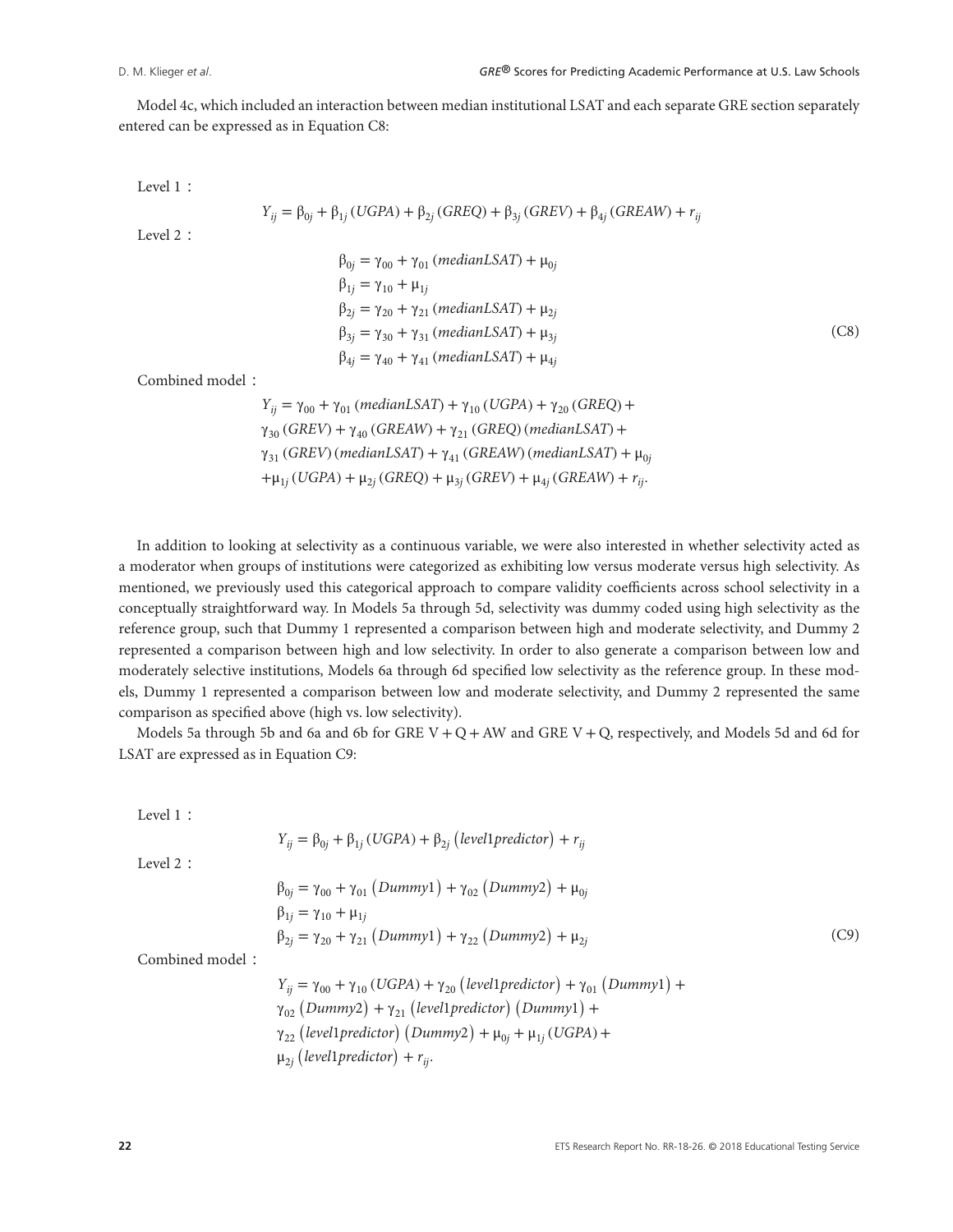In Models 5c and 6c, the interaction between each GRE section separately entered and dummy coded institutional selectivity was explored. These models are expressed as in Equation C10:

Level 1 ∶

$$
Y_{ij} = \beta_{0j} + \beta_{1j} (UGPA) + \beta_{2j} (GREQ) + \beta_{3j} (GREV) + \beta_{4j} (GREAW) + r_{ij}
$$

Level 2 ∶

$$
\beta_{0j} = \gamma_{00} + \gamma_{01} (Dummy1) + \gamma_{02} (Dummy2) + \mu_{0j} \n\beta_{1j} = \gamma_{10} + \mu_{1j} \n\beta_{2j} = \gamma_{20} + \gamma_{21} (Dummy1) + \gamma_{22} (Dummy2) + \mu_{2j} \n\beta_{3j} = \gamma_{30} + \gamma_{31} (Dummy1) + \gamma_{32} (Dummy2) + \mu_{3j} \n\beta_{4j} = \gamma_{40} + \gamma_{41} (Dummy1) + \gamma_{42} (Dummy2) + \mu_{4j}
$$
\n(C10)

Combined model ∶

*Y<sub>ij</sub>* = γ<sub>00</sub> + γ<sub>01</sub> (*Dummy*1) + γ<sub>02</sub> (*Dummy*2) + γ<sub>10</sub> (*UGPA*) +  $γ_{20}$  (*GREQ*) +  $γ_{30}$  (*GREV*) +  $γ_{40}$  (*GREAW*) + γ<sup>21</sup> (*GREQ*) ( *Dummy*1 ) + γ<sup>22</sup> (*GREQ*) ( *Dummy*2 ) + γ<sup>31</sup> (*GREV*) ( *Dummy*1 ) + γ<sup>32</sup> (*GREV*) ( *Dummy*2 ) + γ<sup>41</sup> (*GREAW*) ( *Dummy*1 ) + γ<sup>42</sup> (*GREAW*) ( *Dummy*2 ) + μ0*<sup>j</sup>* +  $\mu_{1i}$  (*UGPA*) +  $\mu_{2i}$  (*GREQ*) +  $\mu_{3i}$  (*GREV*) +  $\mu_{4i}$  (*GREAW*) +  $r_{ii}$ .

In total, we conducted 22 HLM models. See Table C1 for a summary of the models examined.

#### **Results**

*RQ1. What proportion of the variance in LGPA across the participating students is accounted for by institutional variation (*i.e.*, the fact that students attended different law schools)?*

The ICC for the random effects ANOVA revealed that 27% of the overall variance in LGPA was attributable to institutional differences (Table C2). HLM was therefore implemented in subsequent analyses to partition variability at the student versus institutional levels.

*RQ2. What is the independent predictive validity of GRE (and, for additional context, LSAT)?*

Model 2c resulted in a nonpositive definite matrix due to the estimation of  $\tau_{22}$ , indicating that there was no variability in the slope of GRE-V across institutions; hence,  $\tau_{22}$  was fixed to zero, and the model was re-estimated. The fit of Models 2a through 2d is reported in Table C2. According to the difference in deviance, Models 2a through 2d showed a better fit to the data than Model 1. The main effects for GRE  $V + Q + AW$ , GRE  $V + Q$ , all three GRE sections entered separately into the same HLM model, and LSAT were statistically significant. In comparison to Model 1, the addition of these variables explained 13.02%, 12.43%, 13.90%, and 12.88% of Level 1 variance in LGPA in Models 2a through 2d, respectively. Overall, these results show the independent predictive validity of the GRE and LSAT in the prediction of LGPA.

Models 2b, 2c, and 2d show statistically significant variation in slopes on GRE scores across law schools. Results from Schmidt and Hunter (2015) analyses showed small or no variance in the correlations as reflected in the credibility intervals with close or equal upper and lower bounds. There are some differences between the HLM and Schmidt and Hunter methods: The Schmidt and Hunter results use school-specific correlations that were adjusted for restriction in range. The HLM model assumes constant variance in LGPA. If that is true and the correlations are equal, then the variation in the slopes will result from variance in the reciprocal of the standard deviation in GRE scores within each school. The variance in the GRE scores is likely to vary across law schools, offering a possible explanation for differences in results.

*RQ3. What is the added predictive validity of GRE (and, for additional context, LSAT) over and above UGPA?*

Model 3d resulted in a nonpositive definite matrix due to the estimates of  $\tau_{33}$  and  $\tau_{44}$ , indicating that there was no variability in the slope of GRE-V and in the slope GRE-AW across institutions; hence,  $\tau_{33}$  and  $\tau_{44}$  were fixed to zero.

All models show a significantly better fit to the data than the model that only included UGPA (Model 3a), according to the difference in deviance (Table C3). Further, the results show that all Level 1 predictors were statistically significant.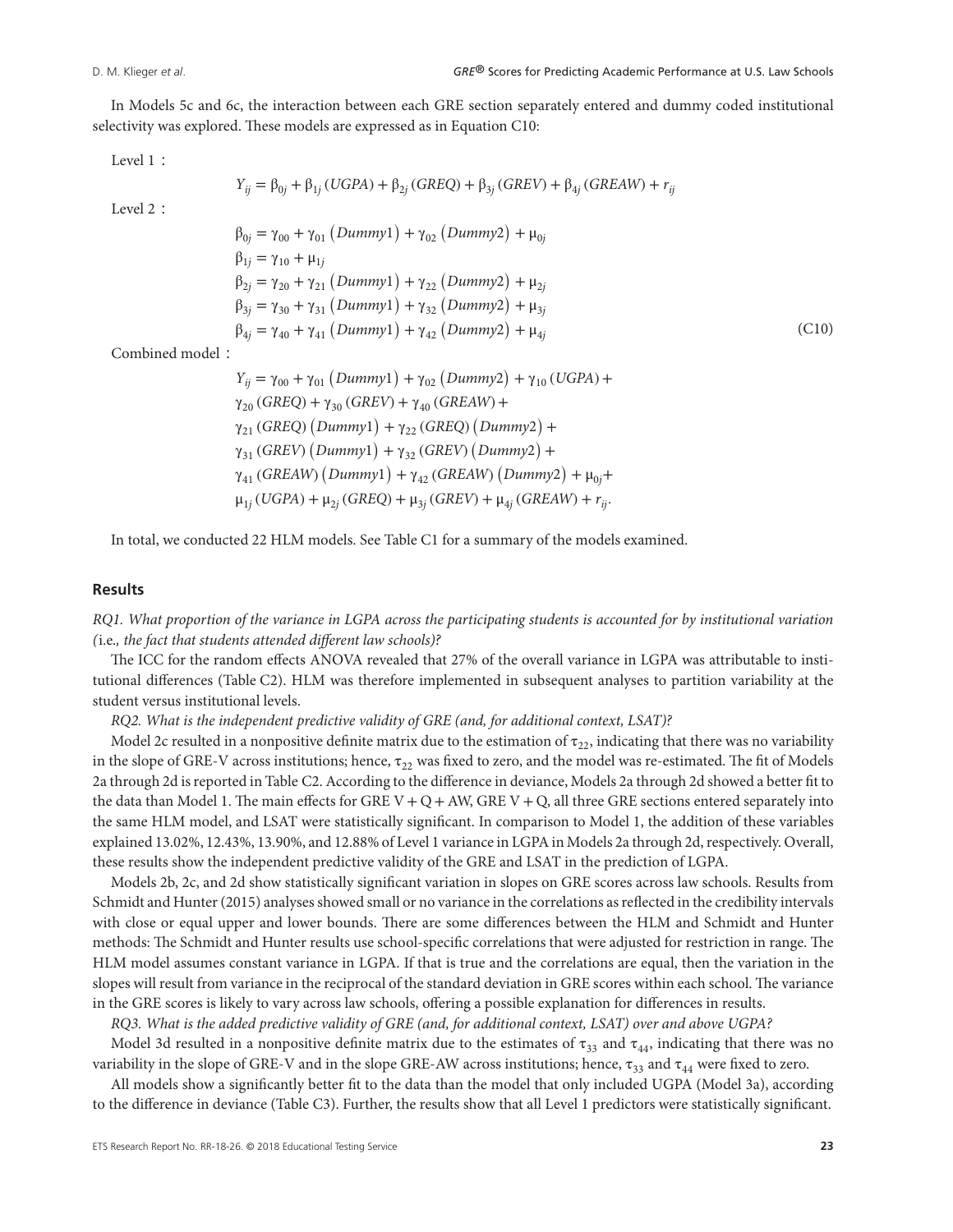| Model   | Level 1 predictors                    | Level 2 predictors                                                              | Random effects                                                                          |
|---------|---------------------------------------|---------------------------------------------------------------------------------|-----------------------------------------------------------------------------------------|
| 1<br>2a | <b>GREQVAW</b>                        |                                                                                 | Random intercepts for schools<br>Random intercepts + random slope for<br><b>GREQVAW</b> |
| 2b      | <b>GREQV</b>                          |                                                                                 | Random intercepts + random slope for GREQV                                              |
| 2c      | $GREQ + GREV+$<br><b>GREAW</b>        |                                                                                 | Random intercepts + random slope for GREQ,<br><b>GREV</b> and <b>GREAW</b>              |
| 2d      | LSAT                                  |                                                                                 | Random intercepts + random slope for LSAT                                               |
| 3a      | <b>UGPA</b>                           |                                                                                 | Random intercepts + random slope for UGPA                                               |
| 3b      | $UGPA +$<br><b>GREQVAW</b>            |                                                                                 | Random intercepts + random slope for UGPA<br>and GREQVAW                                |
| 3c      | UGPA + GREQV                          |                                                                                 | Random intercepts + random slope for UGPA<br>and GREQV                                  |
| 3d      | $UGPA + GREQ +$<br><b>GREV+ GREAW</b> |                                                                                 | Random intercepts + random slope for UGPA,<br>GREQ, GREV and GREAW                      |
| 3e      | UGPA + LSAT                           |                                                                                 | Random intercepts + random slope for UGPA<br>and LSAT                                   |
| 4a      | $UGPA +$<br><b>GREQVAW</b>            | Median LSAT                                                                     | Random intercepts + random slope for UGPA<br>and GREQVAW                                |
| 4b      | $UGPA + GREGV$                        | Median LSAT                                                                     | Random intercepts + random slope for UGPA<br>and GREQV                                  |
| 4c      | $UGPA + GREQ +$                       | Median LSAT                                                                     | Random intercepts + random slope for UGPA,                                              |
|         | <b>GREV+ GREAW</b>                    |                                                                                 | GREQ, GREV and GREAW                                                                    |
| 4d      | UGPA + LSAT                           | Median LSAT                                                                     | Random intercepts + random slope for UGPA<br>and LSAT                                   |
| 5a      | $UGPA +$<br><b>GREQVAW</b>            | Dummy1(high vs. medium<br>$selectivity$ ) + Dummy2(high<br>vs. low selectivity) | Random intercepts + random slope for UGPA<br>and GREQVAW                                |
| 5b      | UGPA + GREQV                          | Dummy1(high vs. medium<br>$selectivity$ ) + Dummy2(high<br>vs. low selectivity) | Random intercepts + random slope for UGPA<br>and GREQV                                  |
| 5c      | $UGPA + GREQ +$<br><b>GREV+ GREAW</b> | Dummy1(high vs. medium<br>$selectivity$ ) + Dummy2(high<br>vs. low selectivity) | Random intercepts + random slope for UGPA,<br>GREQ, GREV and GREAW                      |
| 5d      | $UGPA + LSAT$                         | Dummy1(high vs. medium<br>selectivity) + Dummy2(high<br>vs. low selectivity)    | Random intercepts + random slope for UGPA<br>and LSAT                                   |
| 6a      | $UGPA +$<br><b>GREQVAW</b>            | Dummy1(low vs. medium<br>$selectivity$ ) + Dummy2(low<br>vs. high selectivity)  | Random intercepts + random slope for UGPA<br>and GREQVAW                                |
| 6b      | $UGPA + GREGV$                        | Dummy1(low vs. medium<br>$selectivity$ ) + Dummy2(low<br>vs. high selectivity)  | Random intercepts + random slope for UGPA<br>and GREQV                                  |
| 6с      | $UGPA + GREQ +$<br><b>GREV+ GREAW</b> | Dummy1(low vs. medium<br>$selectivity$ ) + Dummy2(low<br>vs. high selectivity)  | Random intercepts + random slope for UGPA,<br>GREQ, GREV and GREAW                      |
| 6d      | $UGPA + LSAT$                         | Dummy1(low vs. medium<br>$selectivity$ ) + Dummy2(low<br>vs. high selectivity)  | Random intercepts + random slope for UGPA<br>and LSAT                                   |

# **Table C1** Summary of Hierarchical Linear Modeling Examined

*Note*. GREAW = GRE analytical writing section; GREQ = GRE quantitative reasoning section; GREV = GRE verbal reasoning section; GREQV = GRE quantitative reasoning and verbal reasoning composite; GREQVAW = GRE quantitative reasoning, verbal reasoning, and analytical writing composite; LSAT = Law School Admission Test; UGPA = undergraduate grade point average.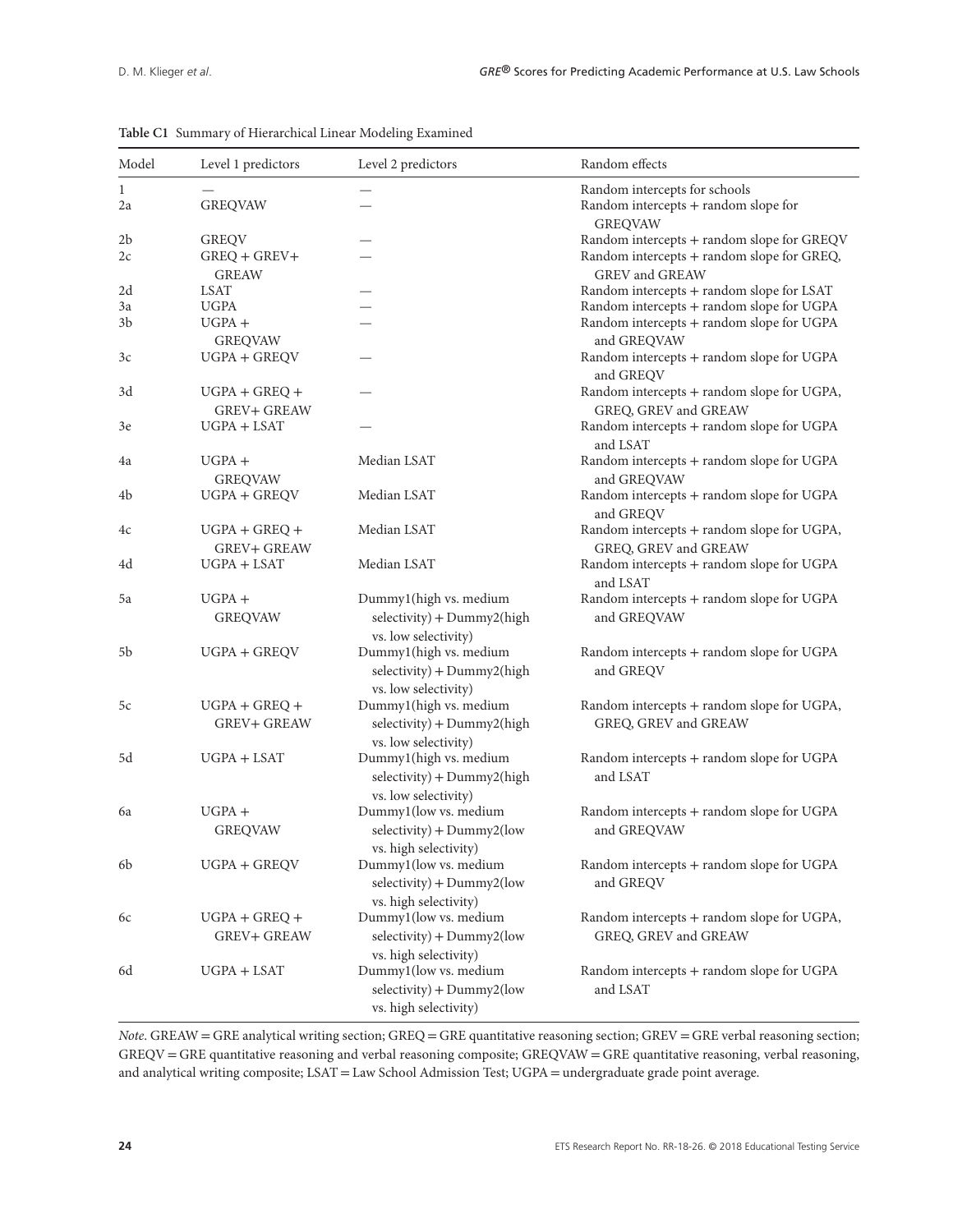|                                    | Model                      |                            |                            |                            |                            |  |  |
|------------------------------------|----------------------------|----------------------------|----------------------------|----------------------------|----------------------------|--|--|
|                                    | л.                         | 2a                         | 2 <sub>b</sub>             | 2c                         | 2d                         |  |  |
| Fixed effects                      |                            |                            |                            |                            |                            |  |  |
| $\gamma_{00}$                      | 3.22 $(0.05)$ ***          | 3.22 $(0.05)$ ***          | 3.22 $(0.05)$ ***          | 3.22 $(0.05)$ ***          | 3.22 $(0.05)$ ***          |  |  |
| $\gamma_{10}$                      |                            | $0.07(0.01)$ ***           | $0.09(0.01)$ ***           | $0.01(0.00)$ ***           | $0.02(0.00)$ ***           |  |  |
| $\gamma_{20}$                      |                            |                            |                            | $0.01(0.00)$ ***           |                            |  |  |
| $\gamma_{30}$                      |                            |                            |                            | $0.06(0.01)$ ***           |                            |  |  |
| Variance components                |                            |                            |                            |                            |                            |  |  |
| $\tau_{_{00}}$                     | $0.05(0.02)$ <sup>**</sup> | $0.05(0.02)$ <sup>**</sup> | $0.05(0.02)$ <sup>**</sup> | $0.05(0.02)$ <sup>**</sup> | $0.05(0.02)$ <sup>**</sup> |  |  |
| $\tau_{11}$                        |                            | 0.0003(0.00)               | $0.001(0.00)^{*}$          | $0.0001(0.00)^*$           | $0.0001(0.00)^{*}$         |  |  |
| $\tau_{22}$                        |                            |                            |                            |                            |                            |  |  |
|                                    |                            |                            |                            | 0.0002(0.00)               |                            |  |  |
| $\frac{\tau_{33}}{\sigma^2}$       | $0.14(0.00)$ ***           | $0.12(0.00)$ ***           | $0.12(0.00)$ ***           | $0.12(0.00)$ ***           | $0.12(0.00)$ ***           |  |  |
| Reduction in within level variance |                            |                            |                            |                            |                            |  |  |
| vs. Model 1                        |                            | 13.02%                     | 12.43%                     | 13.90%                     | 12.88%                     |  |  |
| Fit of the model                   |                            |                            |                            |                            |                            |  |  |
| -2LogLikelihood                    | 1,410.3                    | 1,202.7                    | 1,218.4                    | 1,193.7                    | 1,213.3                    |  |  |
| $\Delta$ Deviance (vs Model1)      |                            | $207.6(2)$ ***             | $191.9(2)$ ***             | $216.6(5)$ <sup>***</sup>  | $197(2)$ ***               |  |  |

| Table C2 Hierarchical Linear Modeling Results With Level 1 Predictors: Predictive Validity of GRE (and LSAT) Scores |
|---------------------------------------------------------------------------------------------------------------------|
|---------------------------------------------------------------------------------------------------------------------|

*Note*. Standard errors are shown in parenthesis. Model 1: Random effects ANOVA. Parameters per model: Model 2a: γ<sub>10</sub>=GRE V + Q + AW; Model 2b: γ<sub>10</sub>=GRE V + Q; Model 2c: γ<sub>10</sub>=GRE-Q, γ<sub>20</sub>= GRE-V, γ<sub>30</sub>= GRE-AW; Model 2d: γ<sub>10</sub>=LSAT. The intraclass correlation (ICC) was computed as  $\tau_{00}/(\tau_{00} + \sigma^2)$ . In Model 1, *ICC* =  $\frac{0.05}{0.05+1.14} \approx .27$ 

The ICC and the reduction in within level variance was computed based on the nonrounded values of  $\tau_{00}$  and  $\sigma^2$ . Hence, although the values reported of  $\tau_{00}$  and  $\sigma^2$  across models are identical in the table, the reduction in variance was different.

\*\*\**p<*.001, \*\**p<*.01, \* *p<*.05

**Table C3** Hierarchical Linear Modeling Results With Level 1 Predictors: Predictive Validity of GRE (and LSAT) Over and Above UGPA

|                                    | Model                      |                   |                   |                   |                    |  |  |
|------------------------------------|----------------------------|-------------------|-------------------|-------------------|--------------------|--|--|
|                                    | 3a                         | 3 <sub>b</sub>    | 3c                | 3d                | 3e                 |  |  |
| Fixed effects                      |                            |                   |                   |                   |                    |  |  |
| $\gamma_{00}$                      | 3.22 $(0.05)$ ***          | 3.22 $(0.05)$ *** | 3.22 $(0.05)$ *** | $3.22 (0.05)$ *** | 3.22 $(0.05)$ ***  |  |  |
| $\gamma_{10}$                      | $0.22(0.04)$ ***           | $0.20(0.04)$ ***  | $0.22(0.04)$ ***  | $0.21(0.04)$ ***  | $0.24(0.04)$ ***   |  |  |
| $\gamma_{20}$                      |                            | $0.07(0.00)$ ***  | $0.09(0.01)$ ***  | $0.01(0.00)$ ***  | $0.02(0.00)$ ***   |  |  |
| $\gamma_{30}$                      |                            |                   |                   | $0.01(0.00)$ ***  |                    |  |  |
| $\gamma_{40}$                      |                            |                   |                   | $0.06(0.01)$ ***  |                    |  |  |
| Variance components                |                            |                   |                   |                   |                    |  |  |
| $\tau_{_{00}}$                     | $0.05(0.02)$ <sup>**</sup> | $0.05(0.02)$ **   | $0.05(0.02)$ **   | $0.05(0.02)$ **   | $0.05(0.02)$ **    |  |  |
| $\tau_{11}$                        | 0.02(0.01)                 | 0.02(0.01)        | 0.02(0.01)        | 0.03(0.02)        | $0.02(0.01)^{*}$   |  |  |
| $\tau_{22}$                        |                            | 0.0003(0.00)      | $0.001(0.00)^*$   | $0.0001(0.00)^*$  | $0.0001(0.00)^{*}$ |  |  |
| $\tau_{\scriptscriptstyle 33}$     |                            |                   |                   |                   |                    |  |  |
| $\frac{\tau_{44}}{\sigma^2}$       |                            |                   |                   |                   |                    |  |  |
|                                    | $0.13(0.00)$ ***           | $0.11(0.00)$ ***  | $0.11(0.00)$ ***  | $0.11(0.00)$ ***  | $0.11(0.00)$ ***   |  |  |
| Reduction in within level variance |                            |                   |                   |                   |                    |  |  |
| vs. Model 1                        | 6.78%                      | 18.97%            | 18.97%            | 20.36%            | 18.97%             |  |  |
| vs. Model 3a                       |                            | 13.07%            | 13.07%            | 14.57%            | 13.07%             |  |  |
| Fit of the model                   |                            |                   |                   |                   |                    |  |  |
| -2LogLikelihood                    | 1,318.1                    | 1,112.7           | 1,117.9           | 1,096.6           | 1,096.6            |  |  |
| $\Delta$ Deviance (vs Model3a)     |                            | $205.4(2)$ ***    | $200.2(2)$ ***    | $221.5(4)$ ***    | $221.5(2)$ ***     |  |  |

*Note*. Standard errors are shown in parenthesis. Parameters per model: Model 3a: γ<sub>10</sub>=UGPA; Model 3b: γ<sub>10</sub>=UGPA, γ<sub>20</sub>=GRE V + Q + AW; Model 3c:  $\gamma_{10}$ =UGPA,  $\gamma_{20}$ =GRE V + Q; Model 3d:  $\gamma_{10}$ =UGPA,  $\gamma_{20}$ =GRE-Q,  $\gamma_{30}$ =GRE-V,  $\gamma_{40}$ =GRE-AW; Model 3e:  $\gamma_{10}$ =UGPA,  $\gamma_{20}$ =LSAT. The reduction in within level variance was computed based on the nonrounded values of τ<sub>00</sub> and  $\sigma^2$ . Hence, although the values reported of  $\tau_{00}$  and  $\sigma^2$  across models are identical in the table, the reduction in variance was different. \*\*\**p<*.001, \*\**p<*.01, \* *p<*.05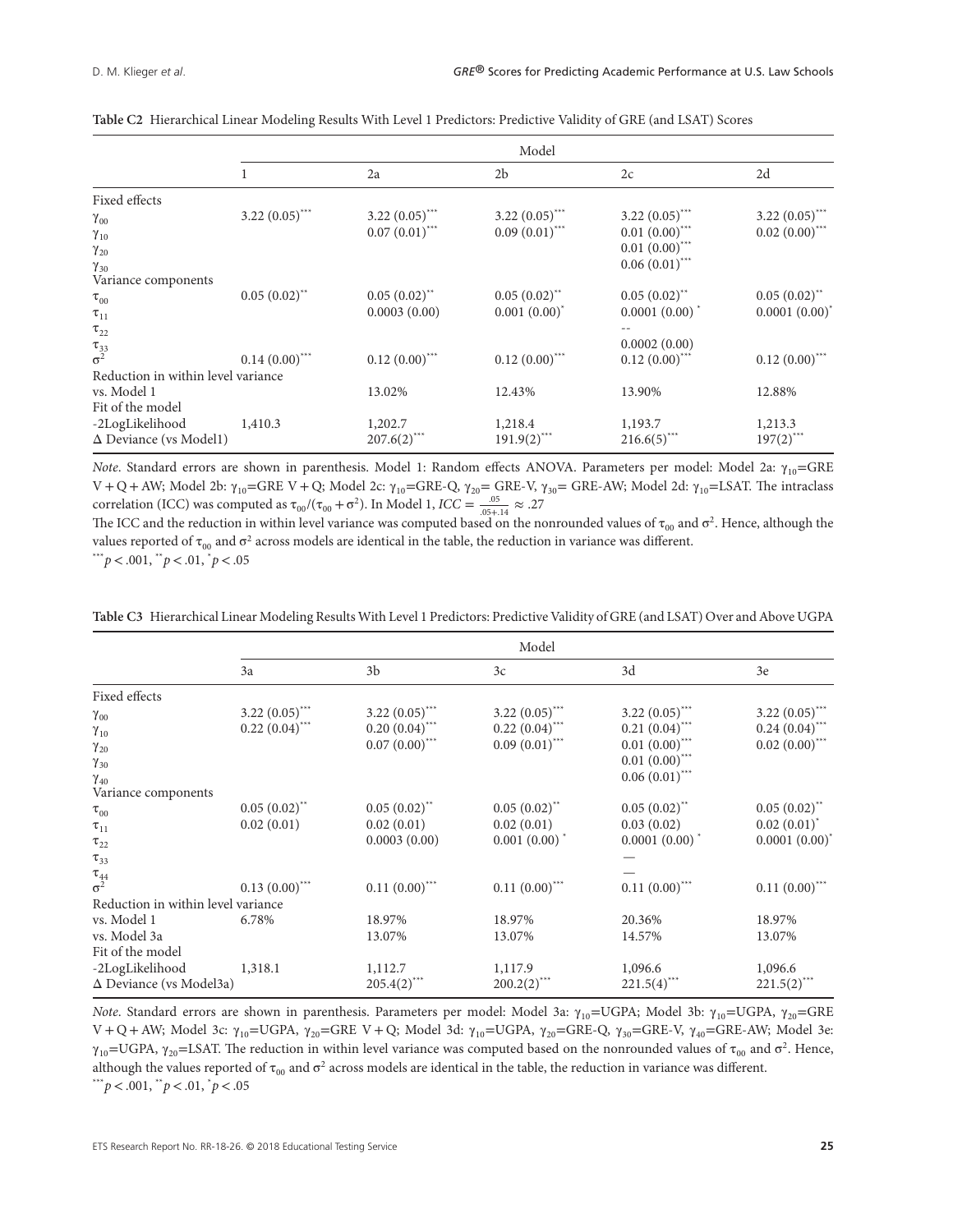|                                     | Model              |                    |                     |                    |  |  |
|-------------------------------------|--------------------|--------------------|---------------------|--------------------|--|--|
|                                     | 4a                 | 4b                 | 4c                  | 4d                 |  |  |
| Fixed effects                       |                    |                    |                     |                    |  |  |
| $\gamma_{00}$                       | 3.23 $(0.02)$ ***  | 3.23 $(0.02)$ ***  | 3.23 $(0.02)$ ***   | 3.23 $(0.02)$ ***  |  |  |
| $\gamma_{10}$                       | $0.20(0.04)$ ***   | $0.22(0.04)$ ***   | $0.21(0.04)$ ***    | $0.23(0.04)$ ***   |  |  |
| $\gamma_{20}$                       | $0.07(0.00)$ ***   | $0.09(0.01)$ ***   | $0.01(0.00)$ ***    | $0.02(0.00)$ ***   |  |  |
| $\gamma_{30}$                       |                    |                    | $0.01(0.00)$ ***    |                    |  |  |
| $\gamma_{40}$                       |                    |                    | $0.05(0.01)$ ***    |                    |  |  |
| $\gamma_{01}$                       | $0.03(0.00)$ ***   | $0.03(0.00)$ ***   | $0.03(0.00)$ ***    | $0.03(0.00)$ ***   |  |  |
| $\gamma_{21}$                       | $-0.003(0.00)$ *** | $-0.004(0.00)$ *** | $-0.001(0.00)^{**}$ | $-0.001(0.00)$ *** |  |  |
| $\gamma_{31}$                       |                    |                    | 0.000(0.00)         |                    |  |  |
| $\gamma_{41}$                       |                    |                    | $-0.001(0.00)$      |                    |  |  |
| Variance components                 |                    |                    |                     |                    |  |  |
| $\tau_{_{00}}$                      | $0.01~(0.00)$ ***  | $0.01~(0.00)$ ***  | $0.01(0.00)$ ***    | $0.01(0.00)$ ***   |  |  |
| $\tau_{\scriptscriptstyle 11}$      | 0.02(0.02)         | 0.02(0.01)         | 0.02(0.02)          | 0.02(0.01)         |  |  |
| $\tau_{22}$                         |                    | 0.00(0.00)         | 0.00(0.00)          | 0.00(0.00)         |  |  |
| $\tau_{33}$                         |                    |                    |                     |                    |  |  |
|                                     |                    |                    |                     |                    |  |  |
| $\frac{\tau_{44}}{\sigma^2}$        | $0.11(0.00)$ ***   | $0.11(0.00)$ ***   | $0.11(0.00)$ ***    | $0.11(0.00)$ ***   |  |  |
|                                     | vs. Model 3b       | vs. Model 3c       | vs. Model 3d        | vs. Model 3e       |  |  |
| Reduction in within level variance  | 0.36%              | 0%                 | $0\%$               | 1.27%              |  |  |
| Reduction in between level variance | 80.06%             | 80.08%             | 80.04%              | 80.04%             |  |  |
| Model fit                           |                    |                    |                     |                    |  |  |
| -2LogLikelihood                     | 1,065.5            | 1,071.5            | 1,049.9             | 1,050.2            |  |  |
|                                     | vs. Model 3b       | vs. Model 3c       | vs. Model 3d        | vs. Model 3e       |  |  |
| $\Delta$ Deviance                   | $47.2(2)$ ***      | $46.4(2)$ ***      | $46.7(4)$ ***       | $46.4(2)$ ***      |  |  |

|  |  |  |  |  |  | Table C4 Cross-Level Interactions Between Selectivity of Institutions (Median LSAT) and Level 1 Predictors |  |  |  |  |  |  |
|--|--|--|--|--|--|------------------------------------------------------------------------------------------------------------|--|--|--|--|--|--|
|--|--|--|--|--|--|------------------------------------------------------------------------------------------------------------|--|--|--|--|--|--|

*Note*. Standard errors are shown in parenthesis. Parameters per model: Model 4a: γ<sub>10</sub>=UGPA, γ<sub>20</sub>=GREQVAW, γ<sub>01</sub>=Median LSAT,  $\gamma_{21}$ =GRE V + Q + AW\*Median LSAT; Model 4b:  $\gamma_{10}$ =UGPA,  $\gamma_{20}$ =GRE V + Q,  $\gamma_{01}$ =Median LSAT,  $\gamma_{21}$ =GREV+Q\*Median LSAT; Model 4c:  $\gamma_{10}$ =UGPA,  $\gamma_{20}$ =GRE-Q,  $\gamma_{30}$ =GRE-V,  $\gamma_{40}$ =GRE-AW,  $\gamma_{01}$ =Median LSAT,  $\gamma_{21}$ =GRE-Q\*Median LSAT,  $\gamma_{31}$ =GRE-V\*Median LSAT,  $\gamma_{41}$ =GRE-AW\*Median LSAT; Model 4d:  $\gamma_{10}$ =UGPA,  $\gamma_{20}$ =LSAT,  $\gamma_{01}$ =Median LSAT,  $\gamma_{21}$ =LSAT\*Median LSAT. The reduction in within-level variance was computed based on the nonrounded values of  $\tau_{00}$  and  $\sigma^2$ . Hence, although the values reported of  $\tau_{00}$  and  $\sigma^2$ across models are identical in the table, the reduction in variance was different.

\*\*\**p<*.001, \*\**p<*.01, \* *p<*.05

Results from Model 3a show UGPA as a Level 1 predictor explained 6.78% of within-school variance (Table C3). Models 3b through 3e revealed that GRE V + Q + AW, GRE V + Q, all three GRE sections together, and LSAT explained between 10% and 15% of the within-institution (Level 1) variance over and above the portion explained by UGPA, showing the added predictive validity of the GRE scores and LSAT. It should be noted that Models 3b through 3e explained very similar percentages of LGPA variance within schools, demonstrating the similar predictive strength of the sets of independent variables examined in these models.

*RQ4. Is the relationship between GRE and LGPA moderated by institutional selectivity? (And for additional context, is the relationship between LSAT and LGPA moderated by institutional selectivity?)*

Models 4c, 5c, and 6c resulted in a nonpositive definite matrix due to the estimates of  $\tau_{33}$  and  $\tau_{44}$ , indicating that there was no variability in the slopes of GRE-V and GRE-AW across institutions; hence,  $\tau_{33}$  and  $\tau_{44}$  were fixed to zero.

The results indicate that the models that included the interaction between Level 1 variables and institutional selectivity measured as the median institutional LSAT (Models 4a–4d), showed a significantly better fit to the data than the models without institutional selectivity (Models 3b–3e) according to the difference in deviance (Table C4). Although we found a significant interaction between institutional selectivity and Level 1 predictors, compared to models that did not include selectivity, Models 3b, 3c, and 3d did not explain additional within-school (Level 1) variance, while Model 4a explained only an additional 1.27%. Although these models did not account for within-school variance, they accounted for 80% of the between-institution variance in LGPA. In other words, selectivity measured as median institutional LSAT accounted for a large majority of variability in median LGPA across institutions, but the relationship between GRE scores and LGPA, and between student LSAT scores and LGPA, was very consistent across institutions regardless of selectivity.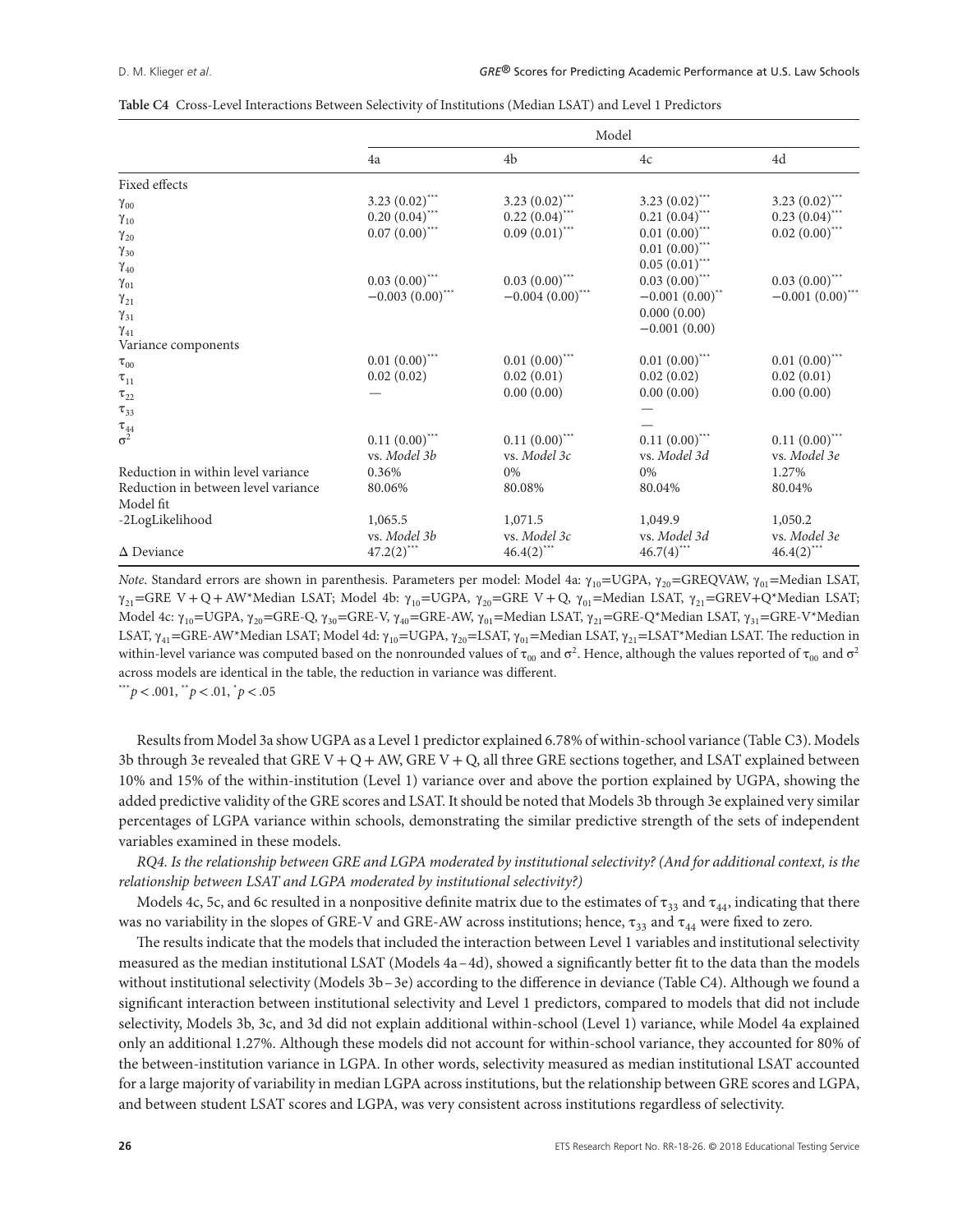|                           | Model                       |                              |                              |                   |                   |                             |                             |                             |
|---------------------------|-----------------------------|------------------------------|------------------------------|-------------------|-------------------|-----------------------------|-----------------------------|-----------------------------|
|                           | 5a                          | 5b                           | 5c                           | 5d                | 6a                | 6b                          | 6c                          | 6d                          |
| Fixed effects             |                             |                              |                              |                   |                   |                             |                             |                             |
| $\gamma_{00}$             | 3.41 $(0.05)$ ***           | 3.41 $(0.05)$ <sup>***</sup> | 3.41 $(0.05)$ <sup>***</sup> | 3.41 $(0.05)$ *** | $2.96(0.05)$ ***  | $2.96(0.05)$ ***            | $2.96(0.05)$ ***            | $2.96(0.05)$ ***            |
| $\gamma_{10}$             | $0.20(0.04)$ ***            | $0.22(0.04)$ ***             | $0.21 (0.05)$ ***            | $0.23(0.04)$ ***  | $0.20(0.04)$ ***  | $0.22(0.04)$ ***            | $0.21 (0.05)$ ***           | $0.23(0.04)$ ***            |
| $\gamma_{20}$             | $0.05(0.01)$ ***            | $0.07(0.02)$ ***             | $0.01\;(0.00)^{***}$         | $0.02(0.00)$ ***  | $0.09(0.01)$ ***  | $0.13(0.01)$ ***            | $0.02\;{(0.00)}^{***}$      | $0.04(0.00)$ ***            |
| $\gamma_{30}$             |                             |                              | $0.01(0.00)$ **              |                   |                   |                             | $0.01\;{(0.00)}^{***}$      |                             |
| $\gamma_{40}$             |                             |                              | 0.03(0.02)                   |                   |                   |                             | $0.06(0.02)$ ***            |                             |
| $\gamma_{01}$             | $-0.10(0.07)$               | $-0.10(0.07)$                | $-0.10(0.07)$                | $-0.10(0.07)$     | $0.35(0.07)$ ***  | $0.35(0.07)$ ***            | $0.35(0.07)$ ***            | $0.35(0.07)$ ***            |
| $\gamma_{02}$             | $-0.45(0.07)$ ***           | $-0.45(0.07)$ ***            | $-0.45(0.07)$ **             | $-0.45(0.07)$ *** | $0.45(0.07)$ ***  | $0.45(0.07)$ ***            | $0.45(0.07)$ ***            | $0.45(0.07)$ ***            |
| $\gamma_{21}$             | 0.01(0.01)                  | 0.00(0.02)                   | 0.00(0.00)                   | 0.00(0.00)        | $-0.03(0.01)^{*}$ | $-0.06(0.02)^{**}$          | $-0.01(0.00)^{y}$           | $-0.02(0.00)^{**}$          |
| $\gamma_{31}$             |                             |                              | 0.00(0.00)                   |                   |                   |                             | $-0.01(0.00)$               |                             |
| $\gamma_{41}$             |                             |                              | 0.04(0.03)                   |                   |                   |                             | 0.01(0.03)                  |                             |
| $\gamma_{22}$             | $0.04(0.01)$ <sup>**</sup>  | $0.06(0.02)^{*}$             | 0.01(0.00)                   | $0.02(0.00)$ ***  | $-0.04(0.01)^{4}$ | $-0.06(0.02)^{*}$           | $-0.01(0.00)$               | $-0.02(0.00)$ ***           |
| $\gamma_{32}$             |                             |                              | 0.00(0.00)                   |                   |                   |                             | 0.00(0.00)                  |                             |
| $\gamma_{42}$             |                             |                              | 0.03(0.03)                   |                   |                   |                             | $-0.03(0.03)$               |                             |
| Variance components       |                             |                              |                              |                   |                   |                             |                             |                             |
| $\tau_{00}$               | $0.02(0.00)$ ***            | $0.02(0.01)$ ***             | $0.02(0.00)$ ***             | $0.02(0.01)$ ***  | $0.02(0.01)$ ***  | $0.02(0.01)$ **             | $0.02(0.00)$ ***            | $0.02(0.01)$ ***            |
| $\tau_{11}$               | 0.02(0.02)                  | 0.02(0.02)                   | 0.03(0.02)                   | $0.02(0.01)^{*}$  | 0.02(0.02)        | 0.02(0.01)                  | 0.03(0.02)                  | $0.02(0.01)^{*}$            |
| $\tau_{22}$               | 0.00(0.00)                  | 0.00(0.00)                   | 0.00(0.00)                   | 0.00(0.00)        | 0.00(0.00)        | 0.00(0.00)                  | 0.00(0.00)                  | 0.00(0.00)                  |
| $\tau_{33}$               |                             |                              |                              |                   |                   |                             |                             |                             |
| $\tau_{44}$               |                             |                              |                              |                   |                   |                             |                             |                             |
| $\sigma^2$                | $0.11(0.00)$ <sup>***</sup> | $0.11(0.00)$ ***             | $0.11(0.00)$ ***             | $0.11(0.00)$ ***  | $0.11(0.00)$ ***  | $0.11(0.00)$ <sup>***</sup> | $0.11(0.00)$ <sup>***</sup> | $0.11(0.00)$ <sup>***</sup> |
|                           | vs. 3b                      | vs. 3c                       | vs. 3d                       | vs. 3e            | vs. 3b            | vs. 3c                      | vs. 3d                      | vs. 3e                      |
| Reduction L-1<br>variance | 0%                          | 0.09%                        | 0.28%                        | 1.45%             | 0%                | 0.09%                       | 0.28%                       | 1.45%                       |
| Reduction L-2<br>variance | 70.22%                      | 70.24%                       | 70.19%                       | 70.20%            | 70.22%            | 70.24%                      | 70.19%                      | 70.20%                      |
| Model fit                 |                             |                              |                              |                   |                   |                             |                             |                             |
| -2Log Likelihood          | 1,080.1                     | 1,085.1                      | 1,061.6                      | 1,060.7           | 1,080.1           | 1,085.1                     | 1,061.6                     | 1,060.7                     |
|                           | vs. 3b                      | vs. 3c                       | vs. 3d                       | vs. 3e            | vs. 3b            | vs. 3c                      | vs. 3d                      | vs. 3e                      |
| $\Delta$ Deviance         | $32.6(4)$ ***               | $32.8(4)$ ***                | $35(8)$ ***                  | $35.9(4)$ ***     | $32.6(4)$ ***     | $32.8(4)$ ***               | $35(8)$ ***                 | $35.9(4)$ ***               |

*Note*. L = level. Standard errors are shown in parenthesis. Predictors per model: Model 5a and 6a: γ<sub>10</sub>=UGPA, γ<sub>20</sub>=GRE V + Q + AW,  $\gamma_{01}$ =Dummy1,  $\gamma_{02}$ =Dummy2,  $\gamma_{21}$ =GRE V + Q + AW\*Dummy1,  $\gamma_{22}$ =GRE V + Q + AW\*Dummy2; Model 5b and 6b:  $\gamma_{10}$ =UGPA,  $\gamma_{20}$ =GRE V + Q,  $γ_{01}$ =Dummy1,  $γ_{02}$ =Dummy2,  $γ_{21}$ =GRE V + Q\*Dummy1,  $γ_{22}$ =GRE V + Q\*Dummy2; Model 5c and 6c:  $γ_{10}$ =UGPA,  $γ_{20}$ =GRE-Q,  $γ_{30}$ =GRE-V, γ<sub>40</sub>=GRE-AW, γ<sub>01</sub>=Dummy1, γ<sub>02</sub>=Dummy2, γ<sub>21</sub>=GRE-Q\*Dummy1, γ<sub>31</sub>=GRE-V\*Dummy1, γ<sub>41</sub>=GRE-AW\*Dummy1, γ<sub>22</sub>=GRE-Q\*Dummy2,  $\gamma_{32}$ =GRE-V\*Dummy2,  $\gamma_{42}$ =GRE-AW\*Dummy2; Models 5d and 6d:  $\gamma_{10}$ =UGPA,  $\gamma_{20}$ =LSAT,  $\gamma_{01}$ =Dummy1,  $\gamma_{02}$ =Dummy2,  $\gamma_{21}$ =LSAT\*Dummy1,  $γ_{22}$ =LSAT\*Dummy2.

The reduction in within-level variance was computed based on the nonrounded values of  $\tau_{00}$  and  $\sigma^2$ .  $\sqrt{*p}$  < .001,  $\gamma^*p$  < .01,  $\gamma^*p$  < .05

A similar pattern of results was found in the models that included two-way cross-level interactions between Level 1 predictors and selectivity broken into Groups I through III (Table C5). Although these models showed a significantly better fit to the data than the models that did not include selectivity as a Level 2 variable (Models 3b–3c), the addition of selectivity broken into three groups only explains an additional 1% to 3% of the within school variance. These models explain 70% of between school variance.

Results for Models 5a through 5d (where high selectivity served as the reference group) showed no significant interactions between high versus moderate selectivity and any Level 1 predictor (GRE V + Q + AW, GRE V + Q, each GRE section, and LSAT). We found a significant interaction between high versus low selectivity and GRE V + Q + AW (Model 5a), GRE V + Q (Model 5b), and LSAT (Model 5d). These results indicated that a stronger relationship between LGPA and each of the above-mentioned predictors was observed among students attending less selective institutions compared with their peers attending highly selective institutions.

When the institutions exhibiting low selectivity were modeled as the reference group (Models 6a-6d in Table C5), two-way cross-level interactions between the GRE measures and selectivity and the LSAT and selectivity showed a similar pattern as in Models 5a through 5d, with the addition of significant interactions between low versus medium selectivity and GRE V + Q + AW, GRE V + Q, and LSAT. These results indicated that a stronger relationship between LGPA and each